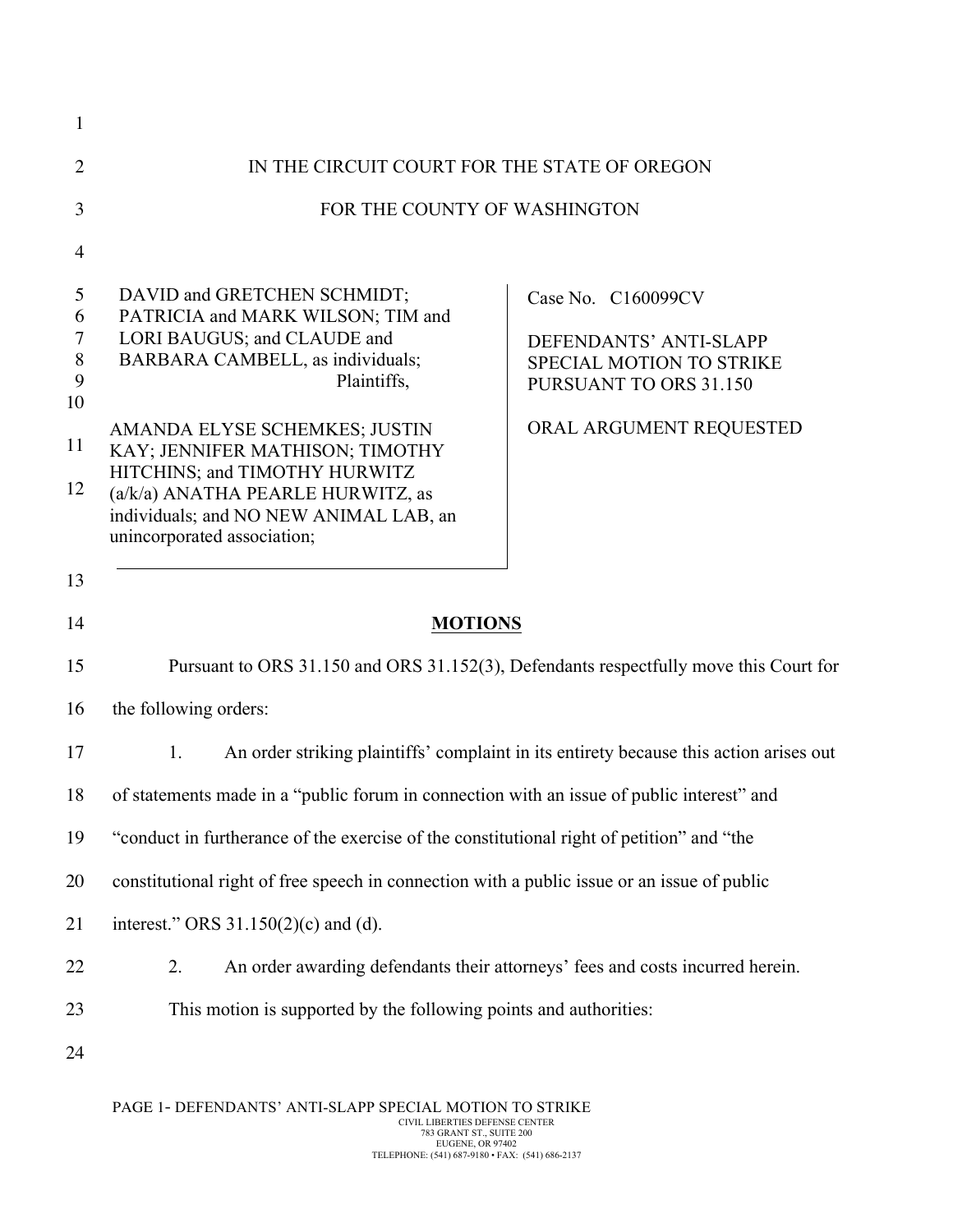# **I. INTRODUCTION**

| $\overline{2}$   | Plaintiffs' claims against defendants should be stricken and defendants should be                      |
|------------------|--------------------------------------------------------------------------------------------------------|
| 3                | awarded their reasonable costs and attorney fees in this action under Oregon's anti-SLAPP <sup>1</sup> |
| $\overline{4}$   | statute, ORS 31.150, et. seq. By filing this action, plaintiffs engage in the exact conduct that       |
| 5                | Oregon's anti-SLAPP statute was meant to discourage: non-meritorious litigation that chills the        |
| 6                | valid expression of constitutionally protected free speech in connection with a public issue. This     |
| $\tau$           | court should grant defendants' motion to strike because this action arises from conduct in the         |
| $8\phantom{.}$   | furtherance of constitutionally protected speech in connection with a public issue or statements       |
| $\boldsymbol{9}$ | and documents presented in a place open to the public in connection with an issue of public            |
| 10               | interest, and because plaintiffs cannot show a probability that they will prevail on their claims.     |
| 11               | <b>FACTUAL BACKGROUND</b><br>П.                                                                        |
| 12               | No New Animal Lab (hereinafter "NNAL") is an international grassroots campaign to                      |
| 13               | stop the construction of an underground animal research facility at the University of Washington       |
| 14               | ("UW"). This facility would allow the UW to expand the number of animals, including non-               |
| 15               | human primates, which the UW can use and kill by $30 - 50\%$ . The UW has a track record of            |
| 16               | citations from the U.S. Department of Agriculture for negligent animal care and has been the           |
| 17               | subject of decades of public criticism for its animal testing. The NNAL campaign came out of a         |
| 18               | lawsuit against the UW Board of Regents for violating Washington's Open Public Meetings Act            |
| 19               | ("OPMA"); the Regents were found guilty of violating the OPMA twenty-four times for having             |
| 20               | secret meetings—including about the decision to approve construction of the animal research            |
| 21               | facility—at the UW President's mansion. The lawsuit garnered media attention in The Seattle            |
| 22               | Times as well as other local and national news outlets, and it inspired the No New Animal Lab          |

PAGE 2- DEFENDANTS' ANTI-SLAPP SPECIAL MOTION TO STRIKE 1 "SLAPP is an acronym for "strategic lawsuit against public participation."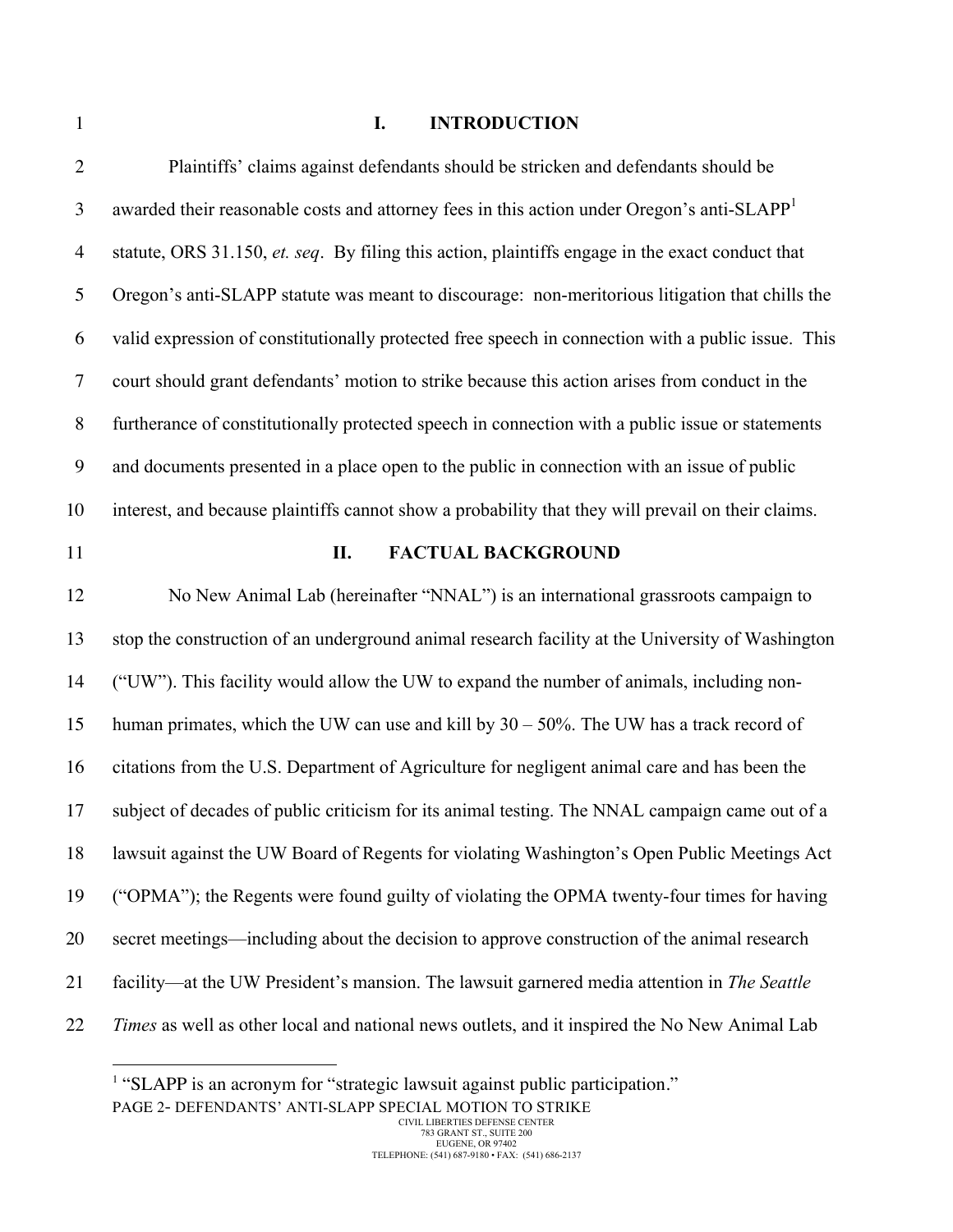campaign. Due to increasing public interest, the campaign has gone on to garner additional media coverage: *The Seattle Times*, *Al Jazeera*, *Democracy Now!*, distribution by the Associated Press, coverage on every Seattle television news station, as well as popular marches (seen by hundreds of people) at the UW, public involvement in over a dozen U.S. cities as well as in Finland and Sweden, and campaign participants have had numerous invitations to speak at conferences and university classes around the country.

 Skanska USA is contracted as the general manager of construction of the underground animal research facility. Because of this contract, Skanska has become a focus of protests that occur under the banner of the NNAL campaign—with the stated goal of asking that Skanska drop the contract so as to bring the construction of the animal research facility to a halt. Skanska USA—headquartered in the Empire State Building—is the U.S. division of Skanska, a multi- billion dollar, international corporation; the construction contract with the UW is for about \$90 million. People throughout the U.S. have protested at Skanska offices as well as engaged in residential picketing in the neighborhoods of executives.

PAGE 3- DEFENDANTS' ANTI-SLAPP SPECIAL MOTION TO STRIKE In Oregon, people have demonstrated in the neighborhoods of Skanska executives David Schmidt in Beaverton and Tim Baugus in Sherwood. These two executives, their wives, and two neighbors each, constitute the plaintiffs in this case; the defendants are No New Animal Lab as well as individuals who have engaged in the campaign against Skanska. David Schmidt is a Chief Operating Officer of Skanska USA and Tim Baugus is a Senior Vice President of Skanska USA; Schmidt signed the construction contract for the animal research facility on behalf of Skanska. Protests in the neighborhoods of Schmidt and Baugus are intended to discourage Skanska from continuing with plans to build the animal research facility and put the UW in the position of deciding to halt the project, thus saving the lives of thousands of animals. This is a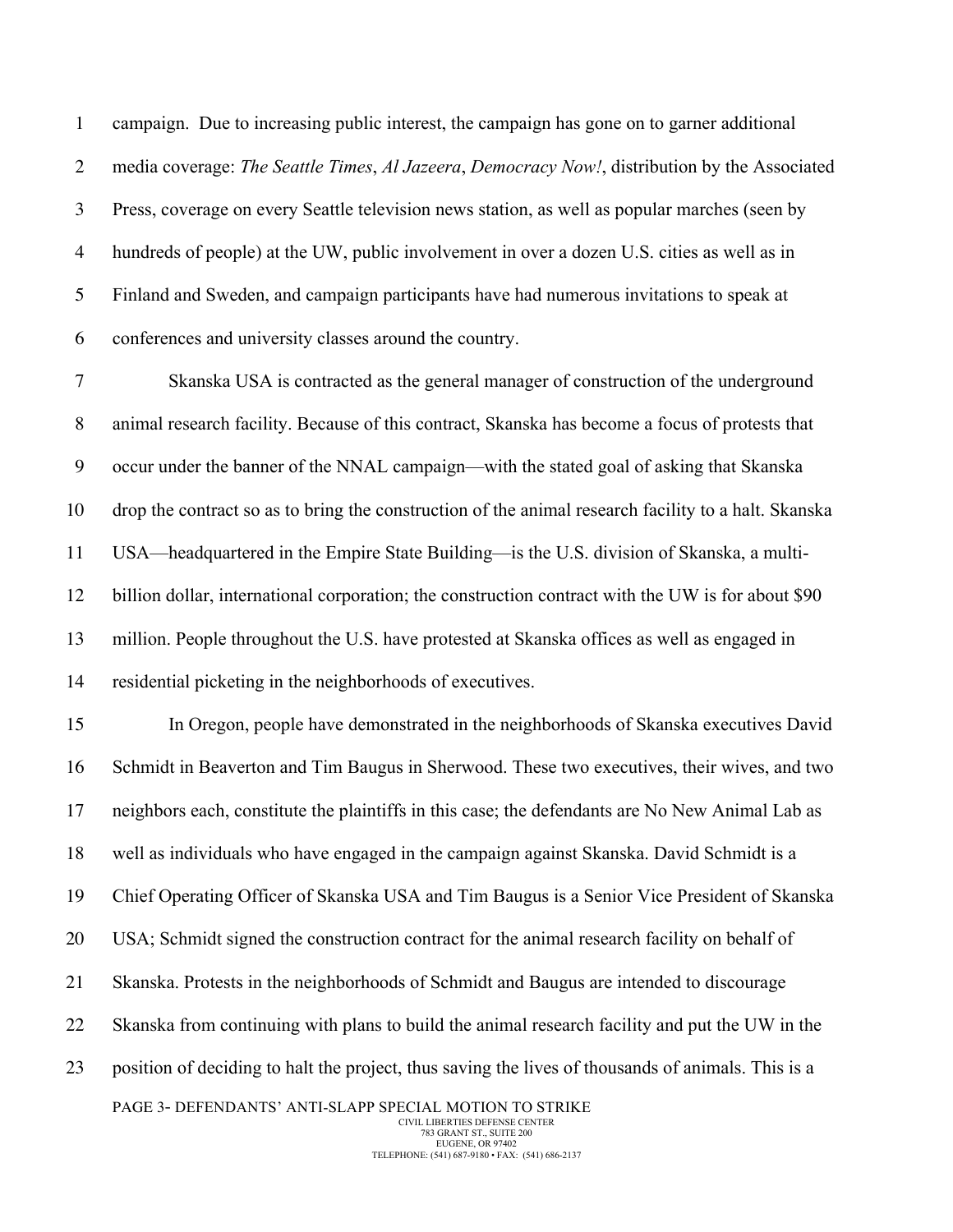nonviolent pressure campaign to halt cruel animal testing and is not intended to threaten either executive.

 Plaintiffs describe various events that they argue merit the issuance of a broad sweeping injunction against the campaign itself and individuals who volunteer to participate in it. Not only do defendants disagree with the descriptions of the alleged events, but argue the conduct is protected expression and out of over 60 alleged residential picketing protests, there are perhaps two alleged isolated instances where it is arguable that unknown individuals committed very minor trespassing transgressions, but those two instances cannot be used to censor all of the lawful protected expression that has occurred. However, for the limited purpose of this motion, defendants are required to adopt plaintiffs' facts. The protest events include:

#### **A. SCHMIDT NEIGHBORHOOD**

 Plaintiffs allege approximately 52 instances of residential picketing that took place over eleven months in their neighborhood.

14 - February 22, 2015, 6:30pm: Defendant Kay was on the Schmidts' front step and

15 knocked on the door; there were no visible "no trespassing signs<sup>2</sup>;" a group of about a dozen

unidentified individuals protested using bullhorns in the cul-de-sac outside the house for about

fifteen minutes. Declaration of David Schmidt, Page 7; see also Decl. Justin Kay, p. 3.

18 - March 8, 2015, 8:00am: An unidentified individual knocked on the front door and used a bullhorn on the Schmidts' front step; a group gathered outside of the house, past "No

Trespassing" signs. *Id.* Despite a statement by Schmidt that "people" trespassed on his property

and were arrested, Decl. David Schmidt, p. 7, in fact no arrests were made. Decl. Justin Kay, p.

<sup>&</sup>lt;sup>2</sup> Although plaintiff Schmidt later obtained and posted "no trespassing" signs on his property, this was not the case on February 22.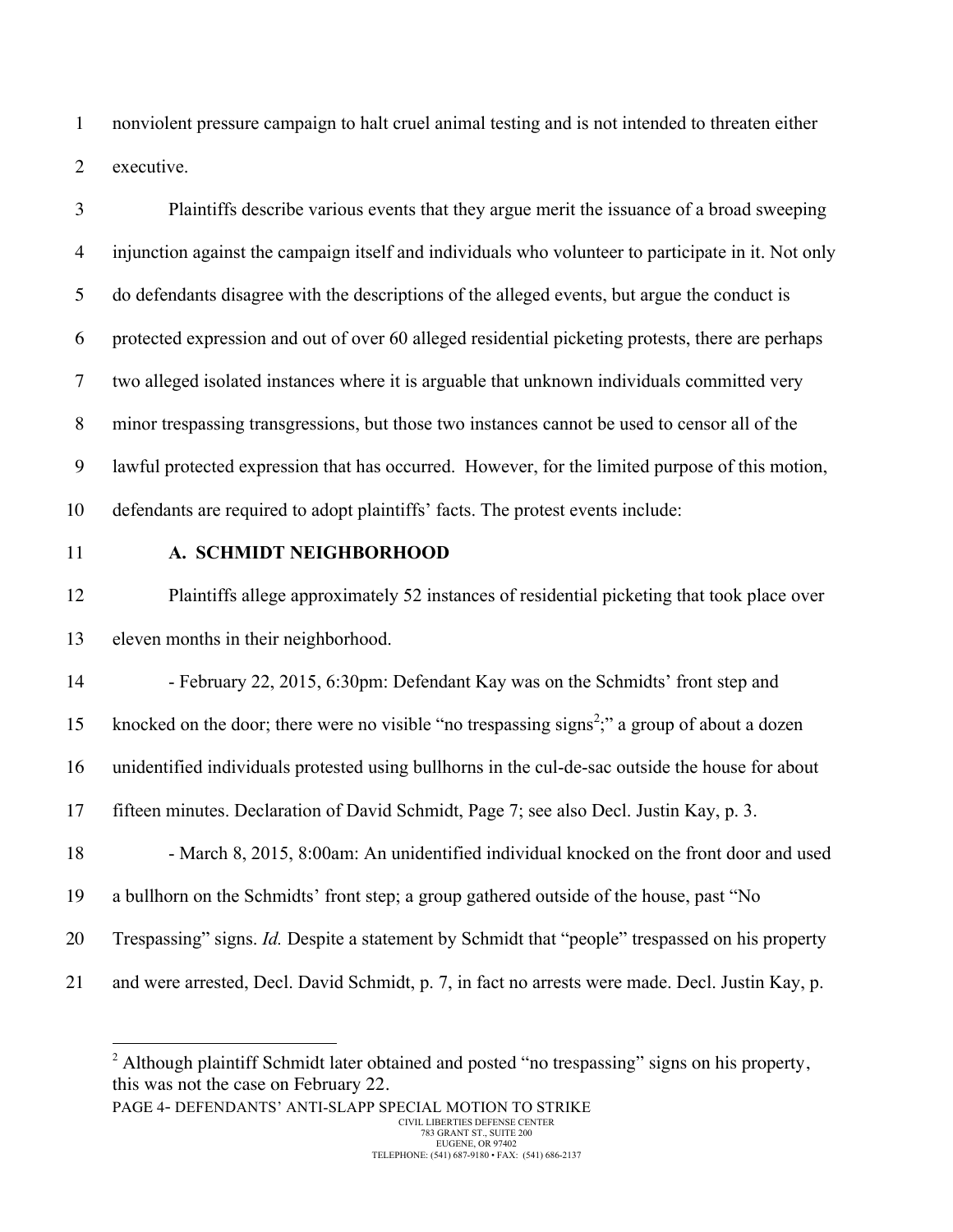| $\mathbf{1}$   | 3. If arrests were made, plaintiff would not have to allege anonymous protestors at his door                                                                                                 |  |  |  |  |
|----------------|----------------------------------------------------------------------------------------------------------------------------------------------------------------------------------------------|--|--|--|--|
| $\overline{2}$ | because police would have provided him with the names of those arrested as they have done on                                                                                                 |  |  |  |  |
| 3              | other instances where protestors were detained but not charged. Plaintiffs have not provided any                                                                                             |  |  |  |  |
| $\overline{4}$ | evidence that an arrest was made at Schmidt's house on this date.                                                                                                                            |  |  |  |  |
| 5              | - March 24, 2015, 6:00am: An unidentified individual drove past the Schmidts' house                                                                                                          |  |  |  |  |
| 6              | and used a bullhorn siren. Id.                                                                                                                                                               |  |  |  |  |
| $\tau$         | - March 29, 2015, 10:00am: A group of unidentified individuals gathered in the                                                                                                               |  |  |  |  |
| $8\,$          | neighborhood and used bullhorns for sirens and chants. Decl. of Gretchen Schmidt, Page 1.                                                                                                    |  |  |  |  |
| 9              | - April 5, 2015, 7:30pm: Defendant Kay used a bullhorn to chant; a group of about a                                                                                                          |  |  |  |  |
| 10             | dozen other unidentified individuals gathered in the neighborhood to chant, use a bullhorn, and                                                                                              |  |  |  |  |
| 11             | hold signs. Chants included, "We will never back down until you stop the killing," "There will                                                                                               |  |  |  |  |
| 12             | be no rest," and "If you want some peace and rest, cut your ties with animal tests." Decl. of                                                                                                |  |  |  |  |
| 13             | David Schmidt, Page $7 - 8$ .                                                                                                                                                                |  |  |  |  |
| 14             | - April 18, 2015, 8:30pm: Defendant Kay chanted; a group of about ten other unidentified                                                                                                     |  |  |  |  |
| 15             | individuals chanted and used bullhorns in the neighborhood. Id. at 8.                                                                                                                        |  |  |  |  |
| 16             | - May 21, 2015, night: Security system recorded two people looking through a garbage                                                                                                         |  |  |  |  |
| 17             | can that was at the street; sidewalk chalk writings were on the street in the morning. Chalk                                                                                                 |  |  |  |  |
| 18             | messages included, "David Schmidt kills animals," "Murderer lives here," "Schmidty has blood                                                                                                 |  |  |  |  |
| 19             | on his hands," and "Stop the torture." Id.                                                                                                                                                   |  |  |  |  |
| 20             | - May 23, 2015, 3:00pm: Defendant Kay and ten others chanted and wrote in sidewalk                                                                                                           |  |  |  |  |
| 21             | chalk in the cul-de-sac; Kay used a bullhorn. <i>Id.</i> at 9.                                                                                                                               |  |  |  |  |
| 22             | - May 25, 2015, 8:15pm: Defendant Kay and five others used bullhorns, yelled, and                                                                                                            |  |  |  |  |
| 23             | chanted for about 45 minutes. Id.                                                                                                                                                            |  |  |  |  |
|                | PAGE 5- DEFENDANTS' ANTI-SLAPP SPECIAL MOTION TO STRIKE<br>CIVIL LIBERTIES DEFENSE CENTER<br>783 GRANT ST., SUITE 200<br>EUGENE, OR 97402<br>TELEPHONE: (541) 687-9180 · FAX: (541) 686-2137 |  |  |  |  |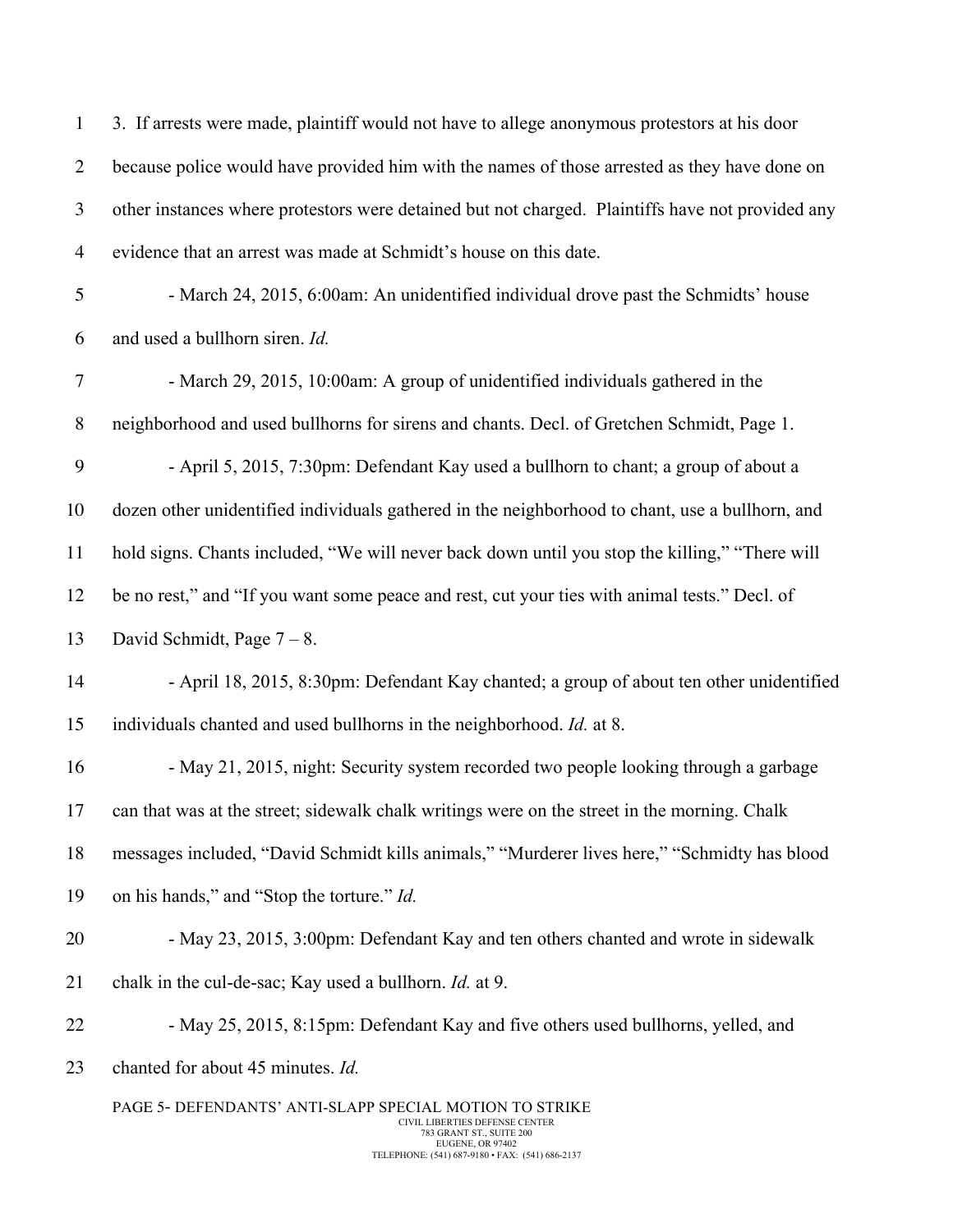| $\mathbf{1}$   | - May 31, 2015: Sidewalk chalk writings discovered in cul-de-sac. The chalk messages              |
|----------------|---------------------------------------------------------------------------------------------------|
| $\overline{2}$ | included, "David, don't kill animals." Id.                                                        |
| 3              | - June 7, 2015: Group of unidentified individuals protested outside house; Defendant Kay          |
| $\overline{4}$ | wrote in sidewalk chalk in cul-de-sac. Id.                                                        |
| $\mathfrak s$  | - June 14, 2015, 7:00pm: Defendant Kay and $30 - 40$ other unidentified individuals               |
| 6              | protested in cul-de-sac with chants and bullhorns; allegations that Defendant Hitchins trespassed |
| $\tau$         | on the Wilsons' property and that Defendant Mathison had an altercation with Patricia Wilson.     |
| $8\,$          | Chants included, "David Schmidt has blood on his hands," "If you want some peace and rest, cut    |
| 9              | your ties with animal tests," "Stop the killing," "There will be no rest," "It's your fault," and |
| 10             | "We'll be back." <i>Id.</i> at $9 - 10$ ; Decl. Patricia Wilson, Page $2 - 4$ .                   |
| 11             | - June 16, 2015, 2:00am: Unidentified individuals screaming outside. Decl. Gretchen               |
| 12             | Schmidt, Page 2.                                                                                  |
| 13             | - June 17, 2015: Sidewalk chalk writings discovered in cul-de-sac and other streets in            |
| 14             | neighborhood. Chalk messages included, "No rest for animal abusers," "We will not back down       |
| 15             | until this lab is stopped," "David kills 4 money," "Schmidt murders animals," "David Schmidt =    |
| 16             | Murderer," "Your neighbor kills," "Schmidty kills," and "A murderer lives @ 16610 NW Torrey       |
| 17             | Pines Ct." Id.                                                                                    |
| 18             | - July 16, 2015: Sidewalk chalk writings discovered in cul-de-sac. Chalk messages                 |
| 19             | included, "Killer," "Murderer," and "We'll be back." Id.                                          |
| 20             | - July 17, 2015, 7:00pm: Defendants Schemkes and Kay and six other unidentified                   |
| 21             | individuals chanted and wrote in sidewalk chalk on the sidewalk and in the cul-de-sac. Decl.      |
| 22             | David Schmidt, Page 10.                                                                           |

PAGE 6- DEFENDANTS' ANTI-SLAPP SPECIAL MOTION TO STRIKE CIVIL LIBERTIES DEFENSE CENTER 783 GRANT ST., SUITE 200 EUGENE, OR 97402 TELEPHONE: (541) 687-9180 • FAX: (541) 686-2137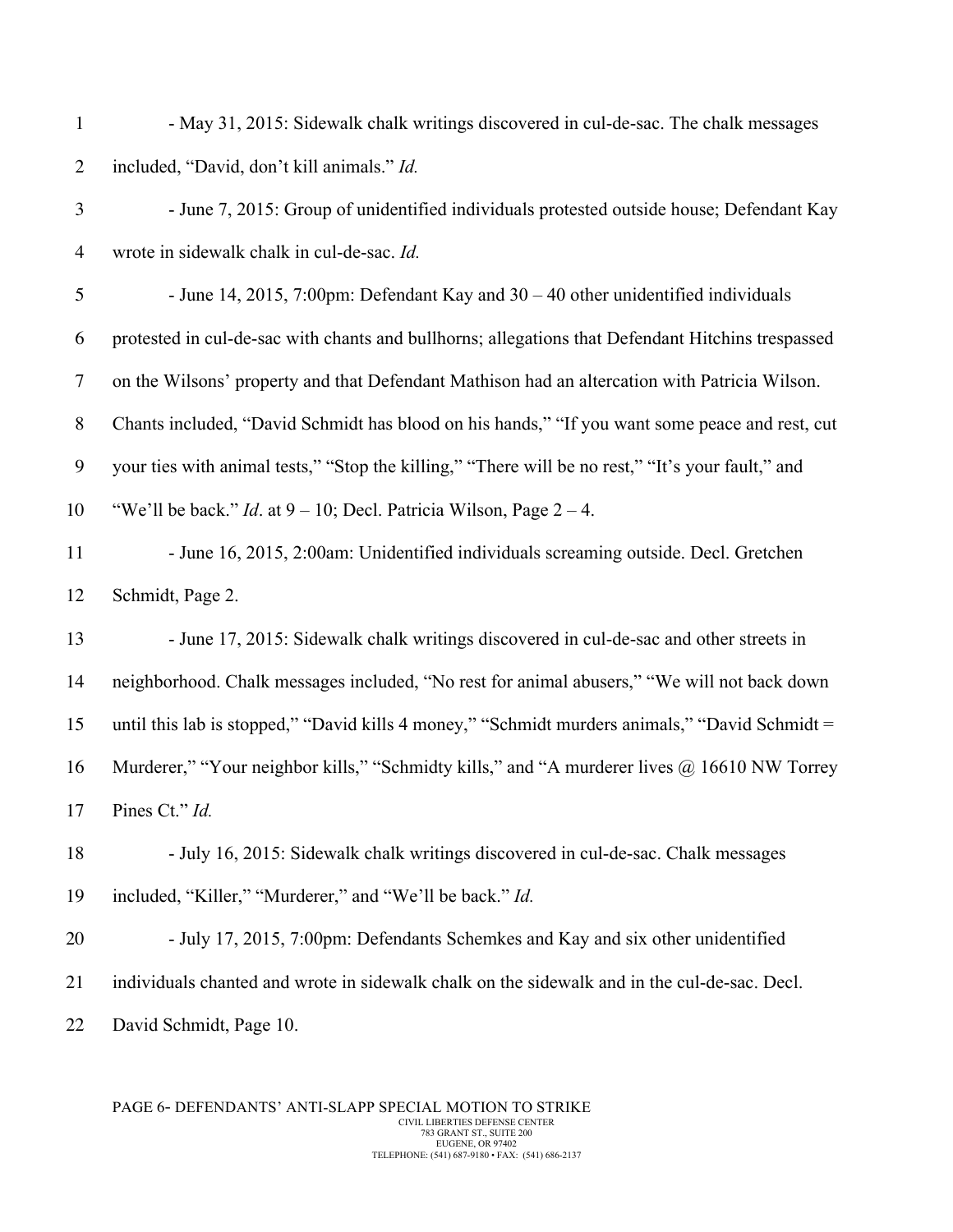| $\mathbf{1}$   | - August 16, 2015: Defendant Kay and about a dozen other unidentified individuals                                                                                                            |
|----------------|----------------------------------------------------------------------------------------------------------------------------------------------------------------------------------------------|
| $\overline{2}$ | chanted with bullhorns and used sidewalk chalk. Id. at 11.                                                                                                                                   |
| 3              | - August 18, 2015, 11:30am: Screaming and bullhorns heard. Decl. Gretchen Schmidt,                                                                                                           |
| 4              | Page 2.                                                                                                                                                                                      |
| 5              | - October 31, 2015, 6:00pm: Halloween protest with people wearing cat masks;                                                                                                                 |
| 6              | Defendant Schemkes identified as being present based on voice. <i>Id.</i> at $11 - 12$ ; Decl. Patricia                                                                                      |
| $\tau$         | Wilson, Page 5.                                                                                                                                                                              |
| 8              | - November 14, 2015: Animal testing footage projected onto the Schmidts' garage;                                                                                                             |
| 9              | people in cul-de-sac used bullhorns to chant; Defendant Schemkes identified as being present                                                                                                 |
| 10             | based on voice. <i>Id.</i> at $12 - 13$ ; <i>Id.</i> at 5.                                                                                                                                   |
| 11             | - November 21, 2015: Unidentified individuals chanted in cul-de-sac and walked around                                                                                                        |
| 12             | the neighborhood. Decl. Patricia Wilson, Page $5 - 6$ .                                                                                                                                      |
| 13             | - November 26, 2015, midnight: Unidentified individuals wearing all black and masks                                                                                                          |
| 14             | protested using bullhorns. Decl. David Schmidt, Page 13; Decl. Patricia Wilson, Page 6.                                                                                                      |
| 15             | - November 28, 2015, 9:30pm: Unidentified individuals chanted in the cul-de-sac for                                                                                                          |
| 16             | about 25 minutes. Decl. David Schmidt at $13 - 14$ .                                                                                                                                         |
| 17             | - December 5, 2015, noon: Defendants Schemkes and Kay and about five other                                                                                                                   |
| 18             | unidentified individuals chanted and used bullhorns for a short time. Id. at 14; Decl. Patricia                                                                                              |
| 19             | Wilson, Page 6.                                                                                                                                                                              |
| 20             | - December 13, 2015, midnight: Unidentified individuals wearing all black and masks                                                                                                          |
| 21             | protested using bullhorns. Decl. David Schmidt, Page 14; Decl. Patricia Wilson, Page 6.                                                                                                      |
| 22             | Additional complaints include of the Schmidts' address being posted on the NNAL                                                                                                              |
| 23             | website (Decl. David Schmidt, Page 14) and a website post on December 29, 2015, that states,                                                                                                 |
|                | PAGE 7- DEFENDANTS' ANTI-SLAPP SPECIAL MOTION TO STRIKE<br>CIVIL LIBERTIES DEFENSE CENTER<br>783 GRANT ST., SUITE 200<br>EUGENE, OR 97402<br>TELEPHONE: (541) 687-9180 · FAX: (541) 686-2137 |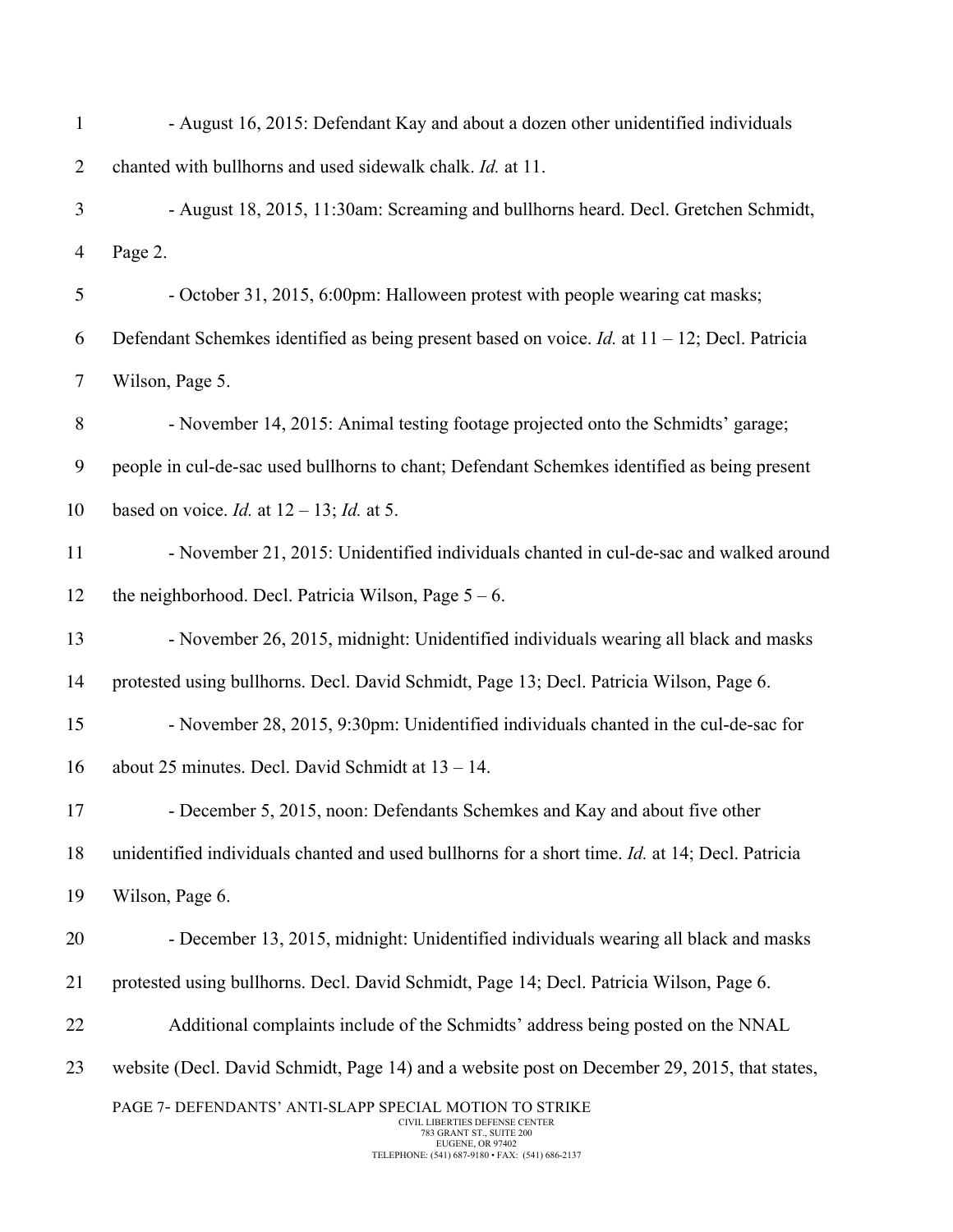"Get ready to take action, and do anything and everything it takes to stop this lab from being built!" (*Id.* at 16); identification of Defendants Schemkes and Kay as "co-organizers" of No New Animal Lab (*Id*. at 15); and No New Animal Lab stickers and flyers about David Schmidt, saying "Your Neighbor Supports Animal Abuse," appearing in the neighborhood. Decl. Patricia 5 Wilson, Page  $1 - 2$ .

## **B. BAUGUS NEIGHBORHOOD**

 Plaintiffs allege approximately 20 instances of residential picketing that took place over nine months in their neighborhood.

 - April 4, 2015: Defendant Kay knocked on the front door of the Baugus house, briefly spoke with Tim Baugus, was asked to leave, and left. Decl. Tim Baugus, Page 5.

11 - April 5, 2015: About a dozen unidentified individuals protested on sidewalk at the end of the driveway of the Baugus house; the people chanted and used bullhorns for about twenty minutes. *Id.* at 6.

 - May 2, 2015: Defendant Kay identified as being present and about 30 unidentified individuals chanted, used bullhorns, and wrote messages in sidewalk chalk. The chalk messages

included, "Puppy killer Tim," "Murderer," and "Kitten killer." *Id.* at 7.

17 - May 23, 2015: Defendants Schemkes and Kay identified as being present and about sixteen unidentified individuals chanted and used bullhorns. *Id.* at 7 – 8.

- October 25, 2015: Protest; Defendant Kay identified as being present. *Id.* at 8.
- October 31, 2015: Discovered toilet paper strewn in front of doorway and garage and a
- sign on their outer hedge that read "Skanska House of Horrors" and stuffed animals with stuffing
- pulled out and red paint on them; a security camera showed an unidentified individual with the
- toilet paper. *Id.* at 9 11; Decl. Lori Baugus, Page 3.

PAGE 8- DEFENDANTS' ANTI-SLAPP SPECIAL MOTION TO STRIKE CIVIL LIBERTIES DEFENSE CENTER 783 GRANT ST., SUITE 200 EUGENE, OR 97402 TELEPHONE: (541) 687-9180 • FAX: (541) 686-2137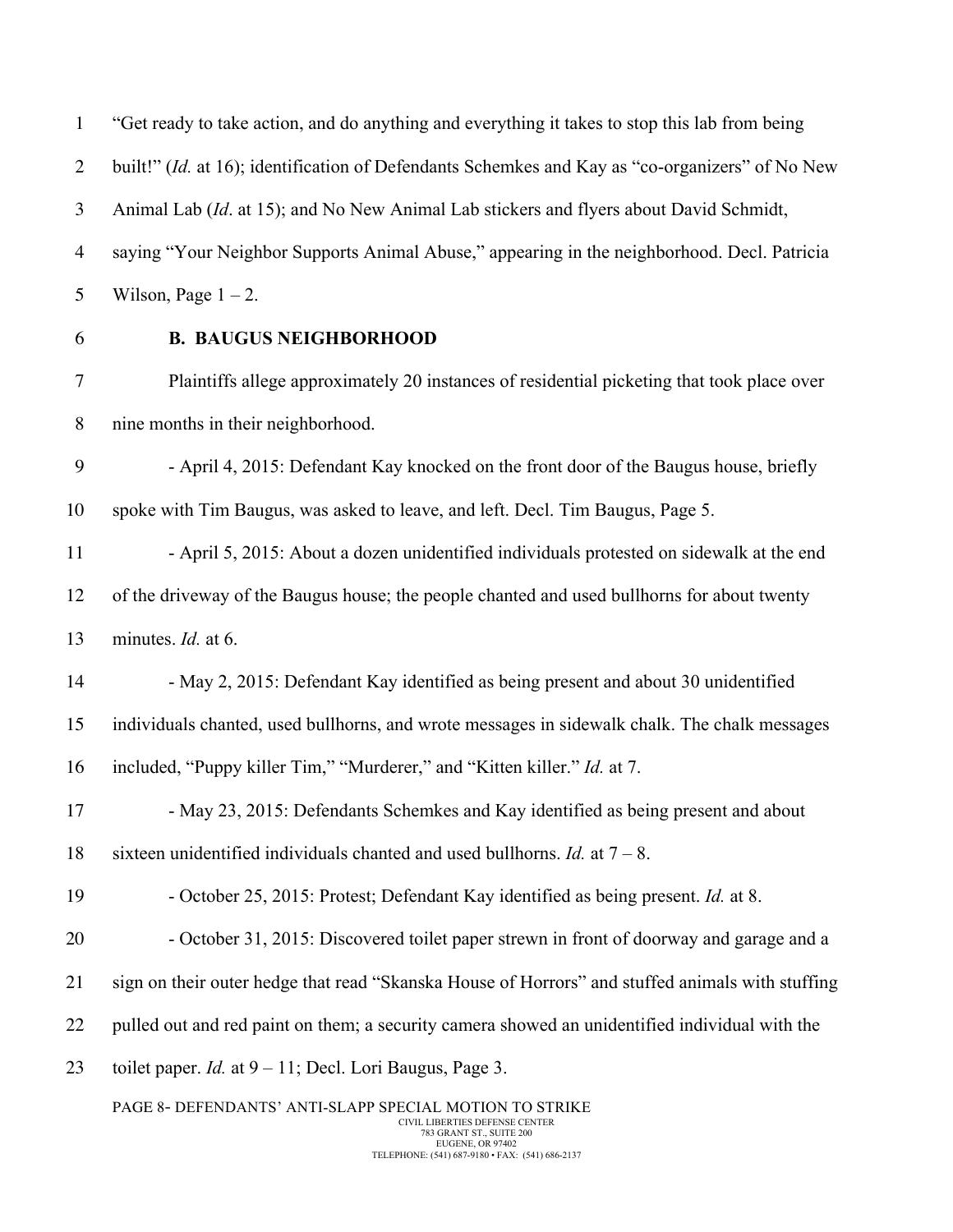- November 13, 2015: Unidentified individuals yelling late at night. Decl. Tim Baugus at 11.
- November 15, 2015: Several unidentified individuals chanting and using bullhorns on the sidewalk at the end of the driveway; Defendant Schemkes identified as being present and to have "led." *Id.* at 11 – 12; Decl. Lori Baugus, Page 4. - November 21, 2015: The Baugus family went to the edge of their driveway where people were protesting and shone a floodlight on people and filmed them; Defendant Kay shone a light from his phone and filmed them; Defendant Schemkes identified as being present; Defendant Mathison misidentified as being present. Chants included, "Your father, and your husband wants to build a lab to torture dogs just like yours. Dogs like yours will be crammed into cages suffering, awaiting nothing but torture and death," "It is your fault," "It is their murder," "It is your hypocrisy." Decl. Tim Baugus, p. 12 – 13; Decl. Lori Baugus, p. 3, 5 – 6. - December 6, 2015: Bullhorns and yelling; a police officer responded and talked with Defendants Schemkes and Kay. Decl. Tim Baugus, pp. 13 – 14; Decl. Lori Baugus, p. 6. Tim and Lori Baugus additionally allege that Defendants Schemkes and Kay are the "leaders" of events at their house (Decl. Tim Baugus, p. 16; Decl. Lori Baugus, p. 9), and Tim Baugus points to the same website post as David Schmidt. Decl. Tim Baugus, p. 17. **III. ARGUMENT A. Oregon's Anti-SLAPP statute, ORS 31.150** Oregon's "anti-SLAPP" statute was adopted in 2001 and like many other states with anti- SLAPP statutes, they were intended "to dismiss at an early stage non-meritorious litigation meant to chill the valid exercise of the constitutional rights of freedom of speech and petition in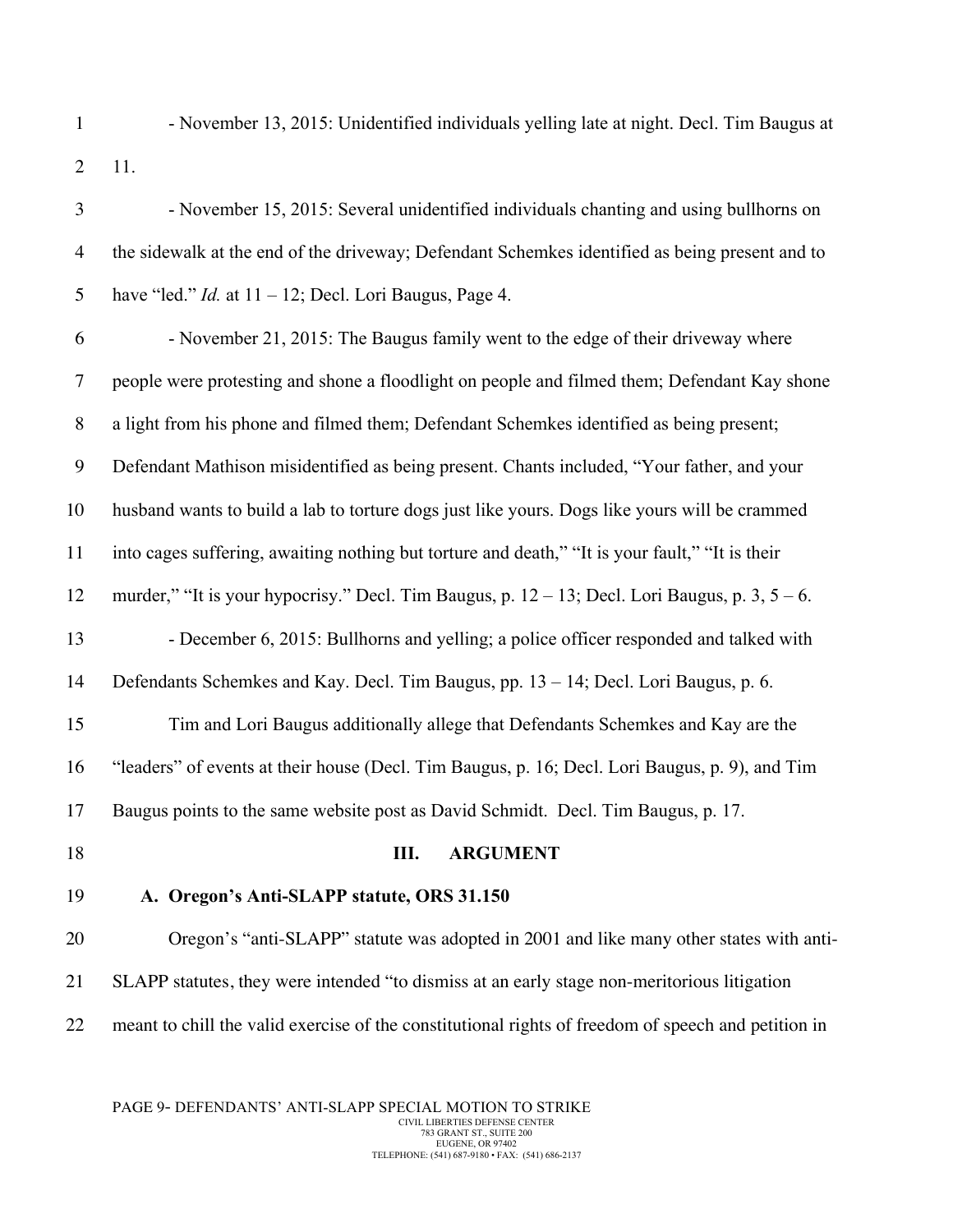| $\mathbf{1}$   | connection with a public issue." Sipple v. Foundation for Nat. Progress, 83 Cal. Rptr. 2d 677, |  |  |  |  |
|----------------|------------------------------------------------------------------------------------------------|--|--|--|--|
| $\overline{2}$ | 682 (Cal. App. 1999).                                                                          |  |  |  |  |
| 3              | ORS 31.150 provides, in part:                                                                  |  |  |  |  |
| $\overline{4}$ | (1) a defendant may make a special motion to strike against a claim                            |  |  |  |  |
| 5              | in a civil action described in subsection (2) of this section. The                             |  |  |  |  |
| 6              | court shall grant the motion unless the plaintiff establishes in the                           |  |  |  |  |
| $\overline{7}$ | manner provided by subsection (3) of this section that there is a                              |  |  |  |  |
| 8              | probability that the plaintiff will prevail on the claim. The special                          |  |  |  |  |
| 9              | motion to strike shall be treated as a motion to dismiss under                                 |  |  |  |  |
| 10             | ORCP 21A but shall not be subject to ORCP 21F. Upon granting                                   |  |  |  |  |
| 11             | the special motion to strike, the court shall enter a judgment of                              |  |  |  |  |
| 12             | dismissal without prejudice. If the court denies a special motion to                           |  |  |  |  |
| 13             | strike, the court shall enter a limited judgment denying the motion.                           |  |  |  |  |
| 14             |                                                                                                |  |  |  |  |
| 15             | (2) A special motion to strike may be made under this section                                  |  |  |  |  |
| 16             | against any claim in a civil action that arises out of:                                        |  |  |  |  |
| 17             |                                                                                                |  |  |  |  |
| 18             | * * * * *                                                                                      |  |  |  |  |
| 19             |                                                                                                |  |  |  |  |
| 20             | (c) Any oral statement made, or written statement or                                           |  |  |  |  |
| 21             | other document presented, in a place open to the                                               |  |  |  |  |
| 22             | public or a public forum in connection with an issue                                           |  |  |  |  |
| 23             | of public interest; or                                                                         |  |  |  |  |
| 24             |                                                                                                |  |  |  |  |
| 25             | (d) Any other conduct in furtherance of the exercise                                           |  |  |  |  |
| 26             | of the constitutional right of petition or the                                                 |  |  |  |  |
| 27             | constitutional right of free speech in connection                                              |  |  |  |  |
| 28             | with a public issue or an issue of public interest.                                            |  |  |  |  |
| 29             |                                                                                                |  |  |  |  |
| 30             | (3) A defendant making a special motion to strike under the                                    |  |  |  |  |
| 31             | provisions of this section has the initial burden of making a prima                            |  |  |  |  |
| 32             | facie showing that the claim against which the motion is made                                  |  |  |  |  |
| 33             | arises out of a statement, document or conduct described in                                    |  |  |  |  |
| 34             | subsection (2) of this section. If the defendant meets this burden,                            |  |  |  |  |
| 35             | the burden shifts to the plaintiff in the action to establish that there                       |  |  |  |  |
| 36             | is a probability that the plaintiff will prevail on the claim by                               |  |  |  |  |
| 37             | presenting substantial evidence to support a prima facie case. If the                          |  |  |  |  |
| 38             | plaintiff meets this burden, the court shall deny the motion.                                  |  |  |  |  |
| 39             |                                                                                                |  |  |  |  |
| 40             | $(4)$ In making a determination under subsection $(1)$ of this section,                        |  |  |  |  |
| 41             | the court shall consider pleadings and supporting and opposing                                 |  |  |  |  |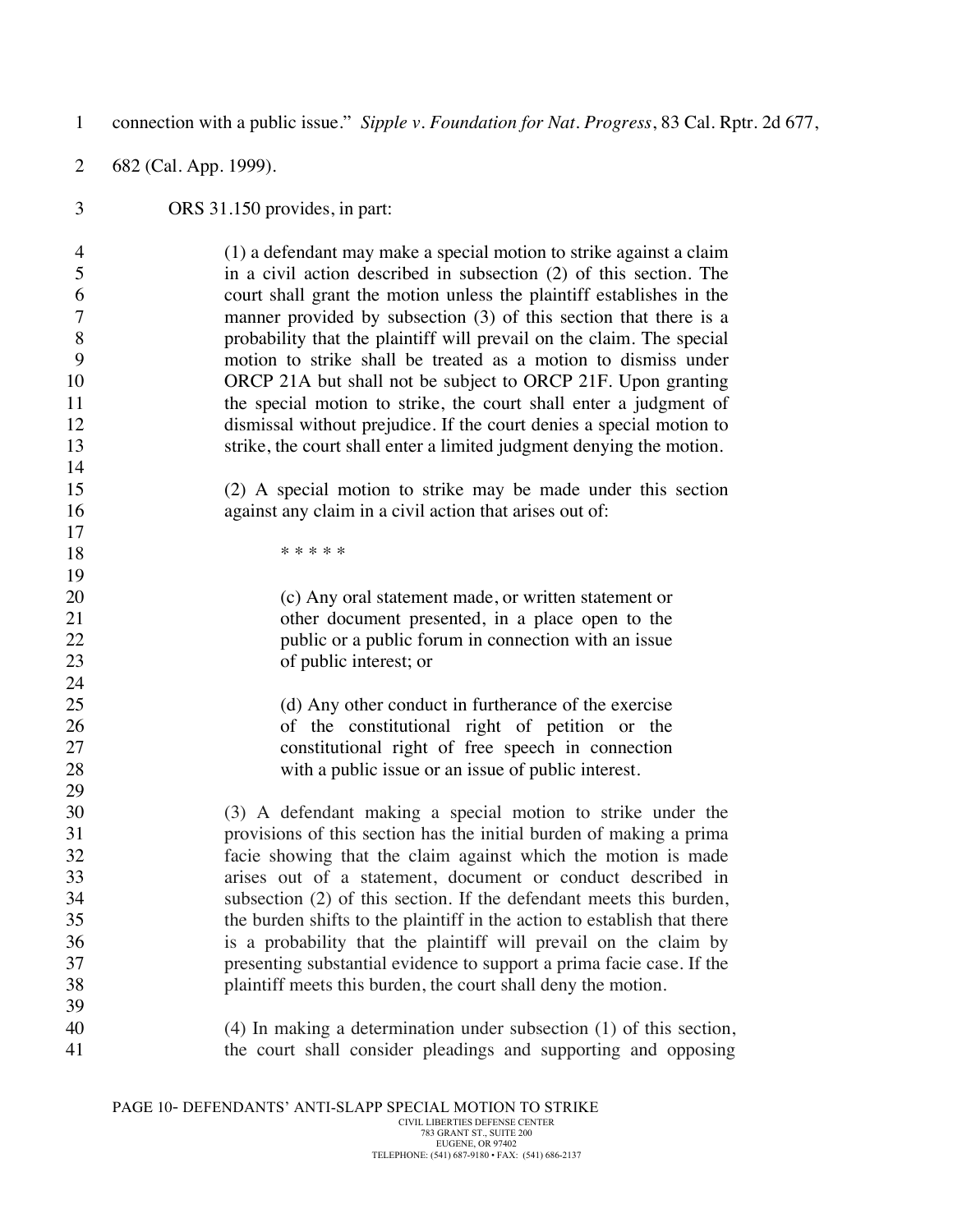affidavits stating the facts upon which the liability or defense is based."

| 3              |                                                                                                                   |
|----------------|-------------------------------------------------------------------------------------------------------------------|
| $\overline{4}$ | Oregon's anti-SLAPP statute is also designed to "permit a defendant who is sued over certain                      |
| 5              | actions taken in the public arena to have a questionable case dismissed at an early state." Mullen                |
| 6              | v. Meredith Corp., 271 Or. App. 698, 700, 353 P.3d 598, 601 (2015) (citing Staten v. Steel, 222                   |
| $\tau$         | Or. App. 17, 27, 191 P.3d 778 (2008), rev. den., 345 Or. 618, 201 P.3d 909 (2009)). ORS                           |
| 8              | $31.150(2)(d)$ states, "the special motion to strike procedure applies to any civil claim that arises             |
| 9              | out of conduct 'in furtherance of' the exercise of free speech, not conduct <i>necessary to</i> the               |
| 10             | exercise of free speech." Mullen at 604.                                                                          |
| 11             | Oregon's statute is modeled after California's anti-SLAPP statute and mirrors the language                        |
| 12             | of that statute (California Civil Code section 425.16(e)(4)). See Testimony of Dave Heynderickx,                  |
| 13             | Legislative Counsel, to House Committee on Judiciary, Subcommittee on Civil Law, March 19,                        |
| 14             | 2001. <sup>3</sup> Oregon courts treat decisions from other jurisdictions that interpret the identical terms of a |
| 15             | "borrowed statute" as persuasive authority <sup>4</sup> . State v. Langan, 54 Or. App. 202, 208, 634 P.2d         |
| 16             | 794 (1981). In California, courts have noted that the purpose of the anti-SLAPP statute is to                     |
| 17             | "protect individuals from meritless, harassing lawsuits whose purpose is to chill protected                       |
| 18             | expression." Metabolife Int'l Inc. v. Wornick, 264 F.3d 832, 837 n.7 ( $9th$ Cir. 2001).                          |
| 19             | Anti-SLAPP legislation was passed in many states as a response to developers attempting to                        |
|                |                                                                                                                   |

silence critics. As one court noted: "The typical mischief that the [anti-SLAPP] legislation

<sup>4</sup> When "borrowing" statutory language from another state, the Oregon Legislature is assumed to adopt the then-existing case law interpreting that statutory language. *Langan* at 208*;* citing *State v. Sallinger*, 11 Or. App. 592, 504 P.2d 1383 (1972).

 $\frac{1}{3}$ <sup>3</sup>http://www.sos.state.or.us/archives/pages/records/legislative/legislativeminutes/2001/house/judi ciary\_sub\_civil/HJUDC\_42.htm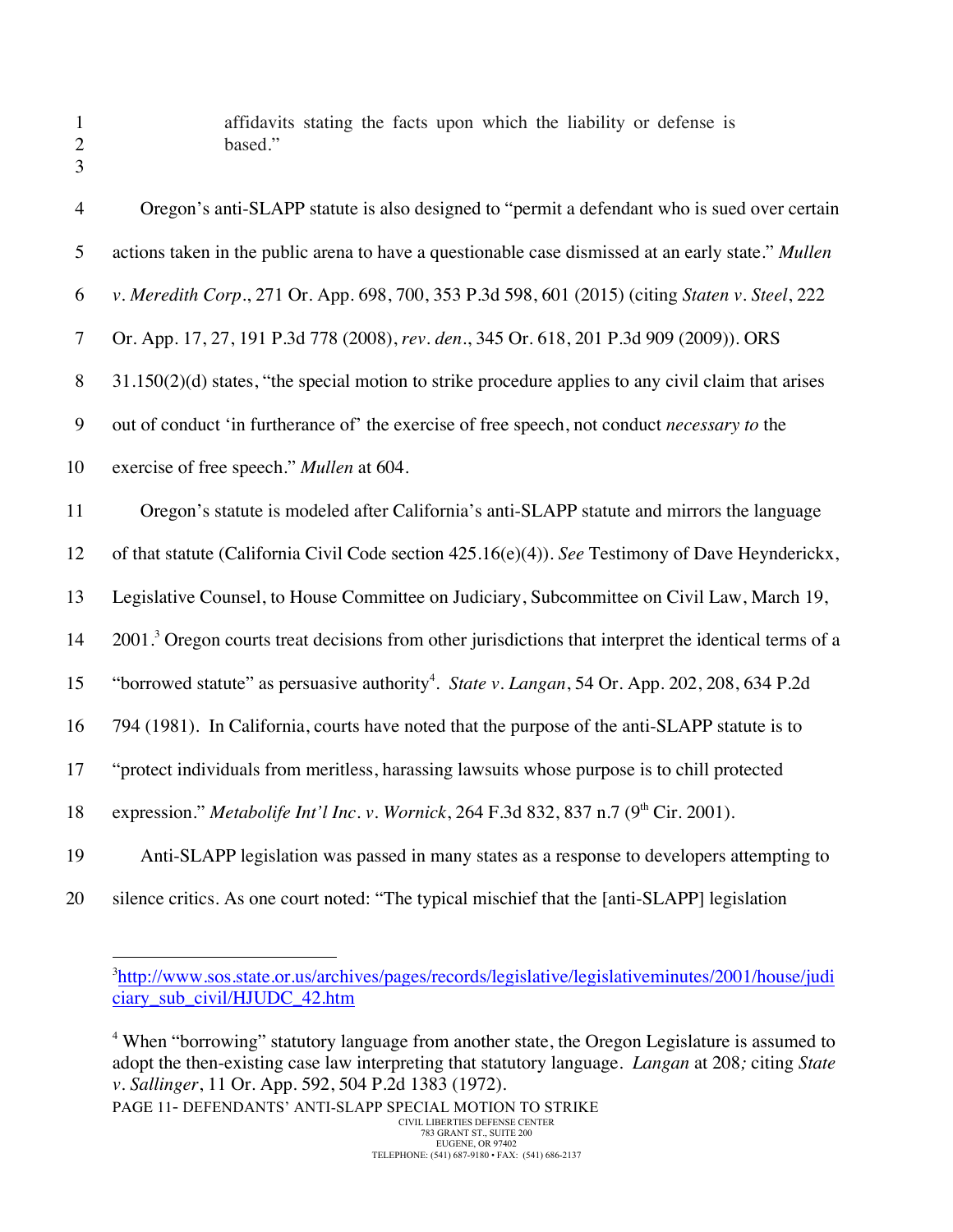| $\mathbf{1}$             | intended to remedy was lawsuits directed at individual citizens of modest means for speaking                                                                                                                                                                                                                                                       |  |  |  |
|--------------------------|----------------------------------------------------------------------------------------------------------------------------------------------------------------------------------------------------------------------------------------------------------------------------------------------------------------------------------------------------|--|--|--|
| $\overline{2}$           | publicly against development projects." Duracraft Corp. v. Holmes Products Corp., 427 Mass.                                                                                                                                                                                                                                                        |  |  |  |
| 3                        | 156, 161 (1998). In Washington State, for example, anti-SLAPP legislation was introduced as                                                                                                                                                                                                                                                        |  |  |  |
| $\overline{4}$           | the "The Brenda Hill Bill." A developer sued Brenda Hill after she publicly opposed the                                                                                                                                                                                                                                                            |  |  |  |
| 5                        | developer. In form, SLAPP suits appear to be normal, ordinary lawsuits. In substance, however,                                                                                                                                                                                                                                                     |  |  |  |
| 6                        | SLAPP suits are a tool of censorship and intimidation employed to punish individuals for                                                                                                                                                                                                                                                           |  |  |  |
| $\tau$                   | exercising their constitutional rights. As the New York Supreme Court has noted:                                                                                                                                                                                                                                                                   |  |  |  |
| 8<br>9<br>10<br>11<br>12 | "The ripple effect of such suits in our society is enormous. Persons who have been<br>outspoken on issues of public importance targeted in such suits or who have<br>witnessed such suits will often choose in the future to stay silent. Short of a gun to the<br>head, a greater threat to First Amendment expression can scarcely be imagined." |  |  |  |
| 13                       | Gordon v. Marrone, 155 Misc. 2d 726, 590 N.Y.S.2d 649 (Sup 1992), aff'd, 202 A.D.2d                                                                                                                                                                                                                                                                |  |  |  |
| 14                       | 104, 616 N.Y.S.2d 98 (2d Dep't 1994).                                                                                                                                                                                                                                                                                                              |  |  |  |
| 15                       | The facts of the case at hand mirror many of the instances that prompted states to                                                                                                                                                                                                                                                                 |  |  |  |
| 16                       | adopt anti-SLAPP statutes: citizens advocating against a massive, publicly funded                                                                                                                                                                                                                                                                  |  |  |  |
| 17                       | development project that also happens to be a very contentious proposed animal torture                                                                                                                                                                                                                                                             |  |  |  |
| 18                       | facility at a time when the morality of vivisection is being seriously questioned by people                                                                                                                                                                                                                                                        |  |  |  |
| 19                       | in the U.S., and around the world                                                                                                                                                                                                                                                                                                                  |  |  |  |
| 20                       | ORS 31.150 requires the court to engage in a two-step burden-shifting process in deciding                                                                                                                                                                                                                                                          |  |  |  |
| 21                       | each Special Motion to Strike. In the first step, the court must decide whether the defendants                                                                                                                                                                                                                                                     |  |  |  |
| 22                       | have shown that the statements and conduct alleged by plaintiffs arise out of instances described                                                                                                                                                                                                                                                  |  |  |  |
| 23                       | in ORS $31.150(2)(c)$ or (d). Specifically, under ORS $31.150(2)(c)$ , defendants must show that the                                                                                                                                                                                                                                               |  |  |  |
| 24                       | claims made by plaintiffs arise out of statements made in "a place open to the public or a public                                                                                                                                                                                                                                                  |  |  |  |
| 25                       | forum" and that the statements were made "in connection with an issue of public interest."                                                                                                                                                                                                                                                         |  |  |  |
|                          |                                                                                                                                                                                                                                                                                                                                                    |  |  |  |

PAGE 12- DEFENDANTS' ANTI-SLAPP SPECIAL MOTION TO STRIKE CIVIL LIBERTIES DEFENSE CENTER 783 GRANT ST., SUITE 200 EUGENE, OR 97402 TELEPHONE: (541) 687-9180 • FAX: (541) 686-2137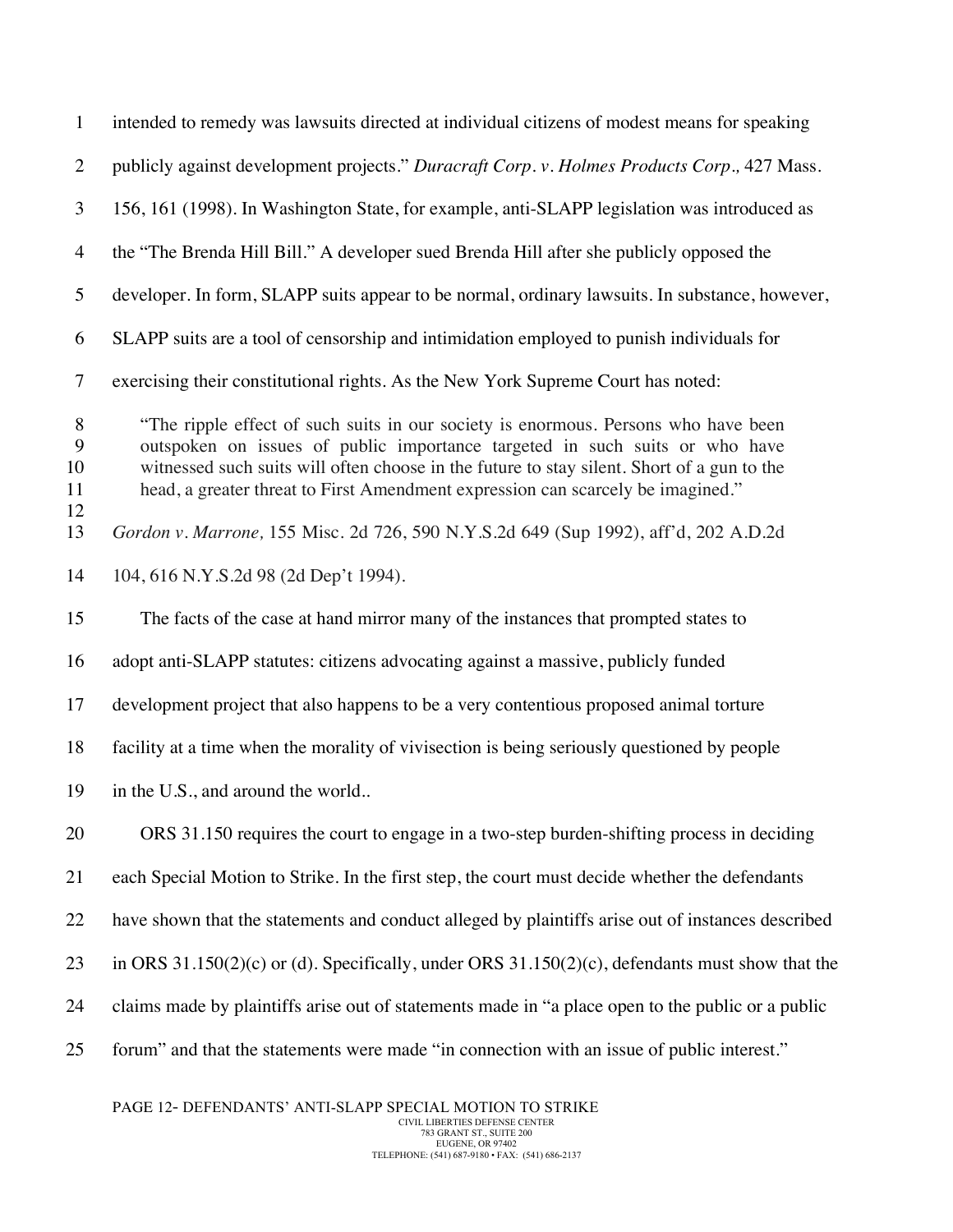| $\mathbf{1}$ | Similarly, under ORS 31.150(d), defendants must show that the claims made by plaintiffs arise      |
|--------------|----------------------------------------------------------------------------------------------------|
| 2            | out of "conduct in furtherance of the exercise of the constitutional right of petition or the      |
| 3            | constitutional right of free speech" and that such conduct is made "in connection with a public    |
| 4            | issue or an issue of public interest." While Oregon's anti-SLAPP statute was enacted in 2001, the  |
| 5            | legislature clarified its intent in a 2009 amendment instructing courts to interpret ORS 31.150(2) |
| 6            | "liberallyin favor of the exercise of the rights of free expression." ORS 31.152(4) (SB 543 of     |
| 7            | 2009). If the court finds that defendants have made this showing, the burden of proof shifts to    |
| 8            | plaintiffs. Mullen at 604.                                                                         |
| 9            | Plaintiffs must then establish that "there is a probability that the plaintiff will prevail on the |
| 10           | claim by presenting substantial evidence to support a prima facie case." ORS 31.150(3). In         |
| 11           | determining whether there is a probability that plaintiffs will prevail, the court may consider    |

defendants' "opposing evidence 'only to determine if it defeats plaintiff[s] showing as a matter

of law.' " *Young v. Davis*, 259 Or. App. 497, 510, 314 P.3d 350 (2013) (quoting *Page v.* 

*Parsons*, 249 Or. App. 445, 461, 277 P.3d 609 (2012)). If the plaintiff cannot meet the burden,

the court must grant the special motion to strike. ORS 31.150(1).

## **B. Defendants' Statements and Conduct**

 (1) Defendants' statements and conduct were made, and arose, in connection with an issue of public interest and, specific to conduct, in connection with a public issue. (2) Defendants statements were made in a place open to the public and public forum. (3) Defendants' conduct was in furtherance of the exercise of the constitutional right of petition and the constitutional right of free speech.

# **1. Defendants' statements were made in connection with a public issue or an issue of public interest**

PAGE 13- DEFENDANTS' ANTI-SLAPP SPECIAL MOTION TO STRIKE CIVIL LIBERTIES DEFENSE CENTER 783 GRANT ST., SUITE 200 EUGENE, OR 97402 TELEPHONE: (541) 687-9180 • FAX: (541) 686-2137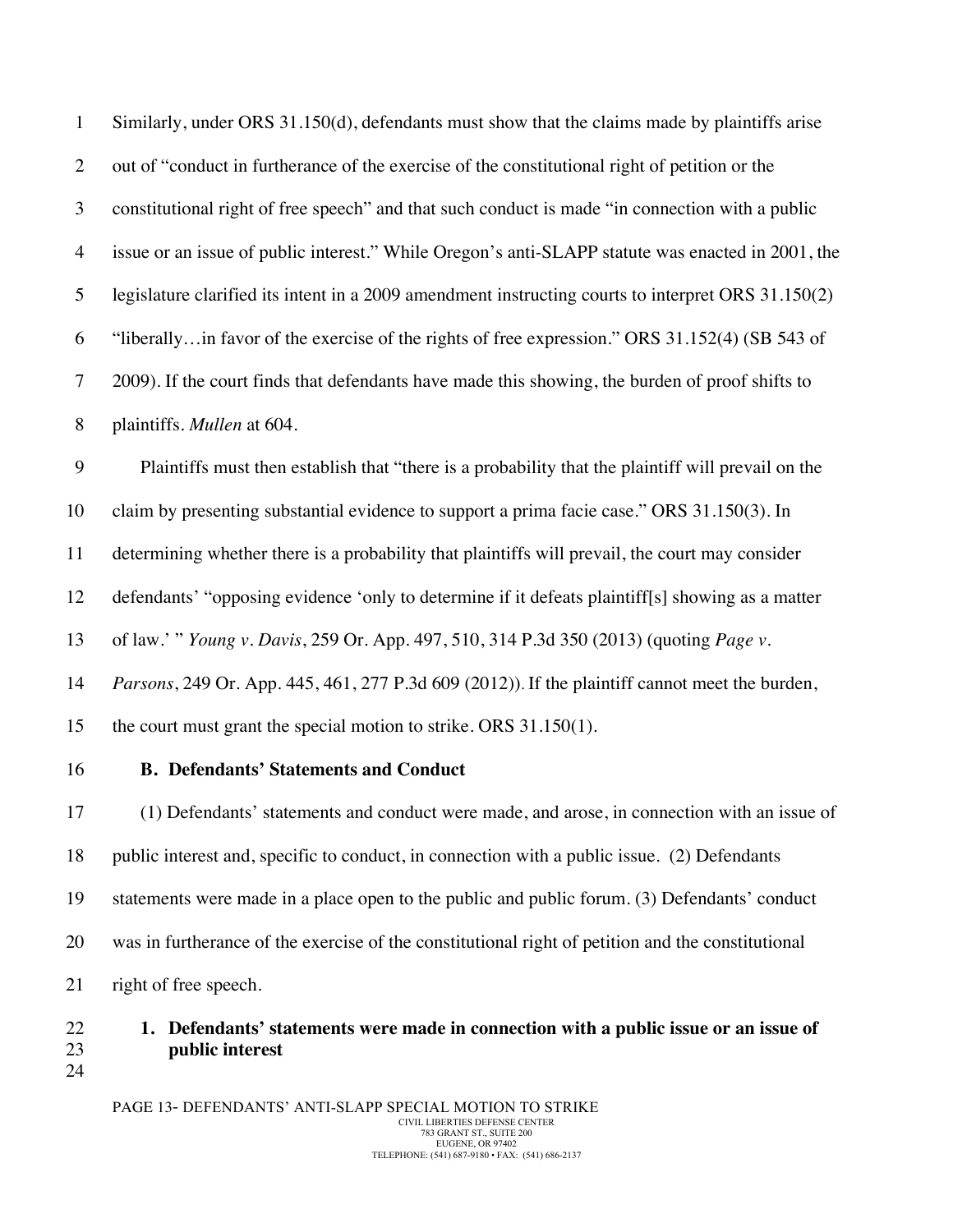| $\mathbf{1}$     | Oregon state courts have not yet defined "a public issue" or "an issue of public interest,"                                                                                                   |  |  |  |
|------------------|-----------------------------------------------------------------------------------------------------------------------------------------------------------------------------------------------|--|--|--|
| $\overline{2}$   | but the California and federal courts in Oregon have interpreted the scope of this phrase and                                                                                                 |  |  |  |
| $\mathfrak{Z}$   | particular instances that would constitute a public issue or an issue of public interest. Following                                                                                           |  |  |  |
| $\overline{4}$   | a string of opinions in which California courts narrowly interpreted the phrase "public issue," the                                                                                           |  |  |  |
| 5                | California legislature amended Section 425 in 1997 to require that the statute "shall be construed                                                                                            |  |  |  |
| 6                | broadly." C.C.P. § 425.16(a); Nygard Inc. v. Uusi-Kerttula, 159 Cal. App. 4 <sup>th</sup> 1027, 1039 (2008).                                                                                  |  |  |  |
| $\tau$           | Thus, in Nygard Inc., the court concluded that "the issue need not be 'significant' to be protected                                                                                           |  |  |  |
| $8\,$            | by the anti-SLAPP statute—it is enough that it is one in which the public takes an interest."                                                                                                 |  |  |  |
| $\boldsymbol{9}$ | Nygard Inc. at 1042.                                                                                                                                                                          |  |  |  |
| 10               | In California, courts have found a variety of speech and conduct to fall within the broad                                                                                                     |  |  |  |
| 11               | interpretation of "public issue" or "an issue of public interest." In 2006, a California court of                                                                                             |  |  |  |
| 12               | appeals granted an anti-SLAPP Motion to Strike filed by an animal rights activist and animal                                                                                                  |  |  |  |
| 13               | rights organization, Animal Defense League of L.A. The activist and organization were sued by                                                                                                 |  |  |  |
| 14               | the City of Los Angeles (on behalf of two employees of the City's animal services department)                                                                                                 |  |  |  |
| 15               | following a "raucous nighttime protest" at the home of one of the employees. While the trial                                                                                                  |  |  |  |
| 16               | court initially denied defendants' special motions to strike under California's anti-SLAPP suit,                                                                                              |  |  |  |
| 17               | the court of appeals reversed and held that the activist and organization's activity "was in                                                                                                  |  |  |  |
| 18               | furtherance of their right to petition and free speech in connection with a public issue." City of                                                                                            |  |  |  |
| 19               | Los Angeles v. Animal Def. League, 135 Cal. App. 4th 606, 620, 37 Cal. Rptr. 3d 632, 643                                                                                                      |  |  |  |
| 20               | (2006), as modified on denial of reh'g (Jan. 30, 2006) ("Demonstrations, leafleting and                                                                                                       |  |  |  |
| 21               | publication of articles on the Internet to criticize government policy regarding the alleged                                                                                                  |  |  |  |
| 22               | mistreatment of animals at City-run animal shelters—the activities in which Ferdin and ADL-                                                                                                   |  |  |  |
| 23               | LA engaged—constitute a classic exercise of the constitutional rights of petition and free speech                                                                                             |  |  |  |
|                  | PAGE 14- DEFENDANTS' ANTI-SLAPP SPECIAL MOTION TO STRIKE<br>CIVIL LIBERTIES DEFENSE CENTER<br>783 GRANT ST., SUITE 200<br>EUGENE, OR 97402<br>TELEPHONE: (541) 687-9180 · FAX: (541) 686-2137 |  |  |  |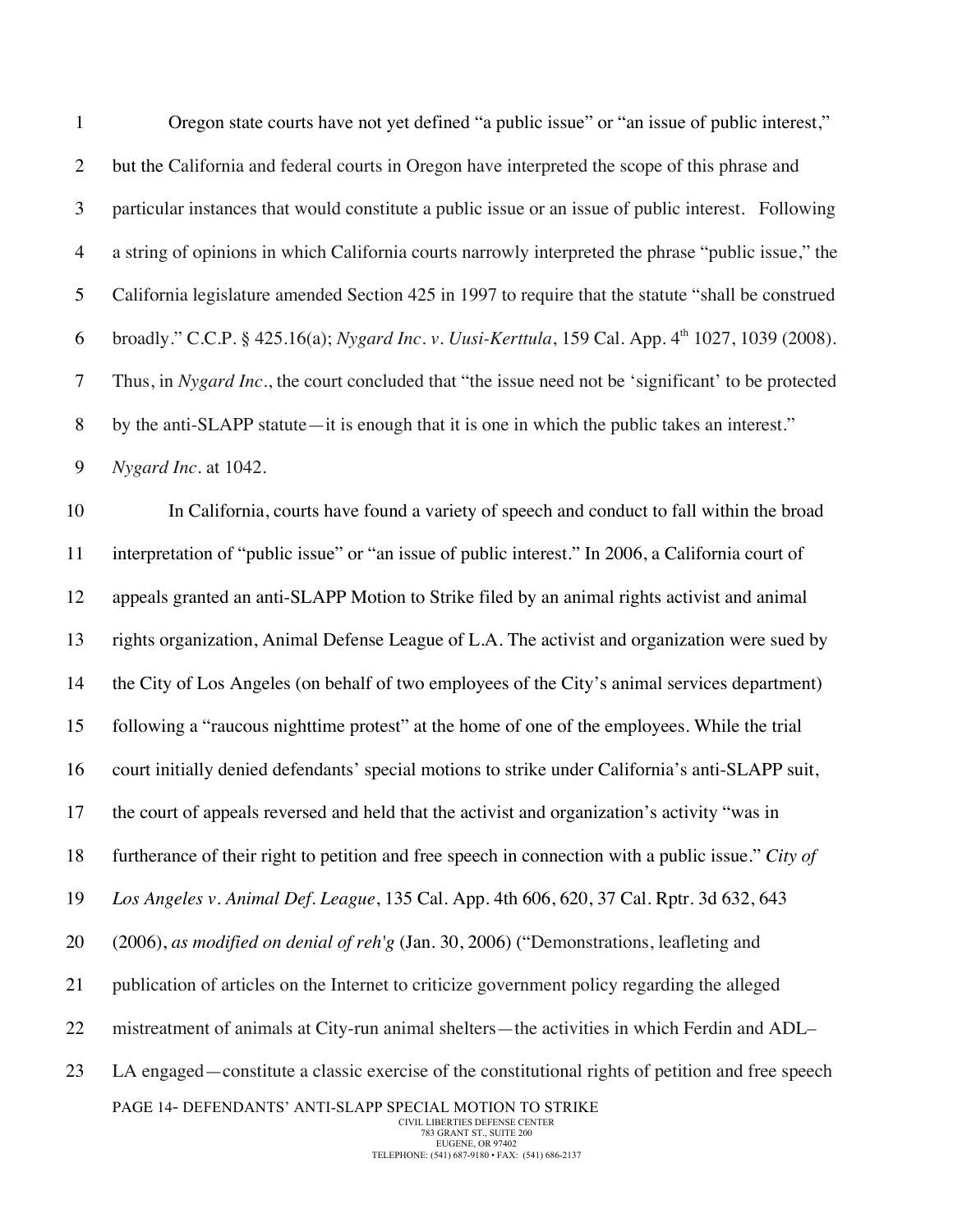1 in connection with a public issue or an issue of public interest within the meaning of section 2  $425.16$ , subdivision (e)(4)").

| 3              | Just prior to the City of Los Angeles decision, another California court held that "the                 |
|----------------|---------------------------------------------------------------------------------------------------------|
| $\overline{4}$ | 'public interest' component of section 425.16, subdivision $(e)(3)$ and $(4)$ is met when 'the          |
| 5              | statement or activity precipitating the claim involved a topic of widespread public interest,' and      |
| 6              | 'the statementin some manner itself contribute[s] to the public debate." <i>Huntingdon Life Scis.</i> , |
| $\overline{7}$ | Inc. v. Stop Huntingdon Animal Cruelty USA, Inc., 129 Cal. App. 4th 1228, 1246, 29 Cal. Rptr.           |
| 8              | 3d 521, 536 (2005) (citing Wilbanks v. Wolk, 121 Cal. App. 4th 883, 898, 17 Cal. Rptr. 3d 497,          |
| 9              | 506 (2004)). The court went on to remark that "[a]nimal testing is an area of widespread public         |
| 10             | concern and controversy, and the viewpoint of animal rights activists contributes to the public         |
| 11             | debate." Huntingdon Life Scis. at 1246. The court in Huntingdon declined to grant the                   |
| 12             | defendants' special motion to strike certain claims because plaintiffs demonstrated a probability       |
| 13             | of prevailing on their harassment, intentional infliction of emotional distress, and invasion of        |
| 14             | privacy causes of action because of the groups alleged "background of violent attacks" and other        |
| 15             | "illegal activity. <sup>5</sup> "                                                                       |
| 16             | In 2005, a California court of appeals granted an anti-SLAPP motion against a landlord                  |

17 seeking an injunction against planned demonstrations by defendant and a tenants rights group

18 that was assisting the defendant. *Thomas v. Quintero*, 126 Cal. App. 4th 635, 24 Cal. Rptr. 3d

 $<sup>5</sup>$  To note, in another California case dealing with Stop Huntingdon Animal Cruelty (SHAC), the</sup> court denied SHAC's special motion to strike because the plaintiff's claims arose from conduct that both sides recognized as illegal (e.g., smearing feces on plaintiff's employees' houses, window breaking, and threats alluding to the bombing of one of plaintiff's employees). *Novartis Vaccines & Diagnostics, Inc. v. Stop Huntingdon Animal Cruelty USA, Inc.,* 143 Cal. App. 4th 1284, 1288, 50 Cal. Rptr. 3d 27, 29 (2006). In stark contrast, there are no allegations made in this case that come close to the illegal conduct described in these California cases nor was there intent to commit illegal acts.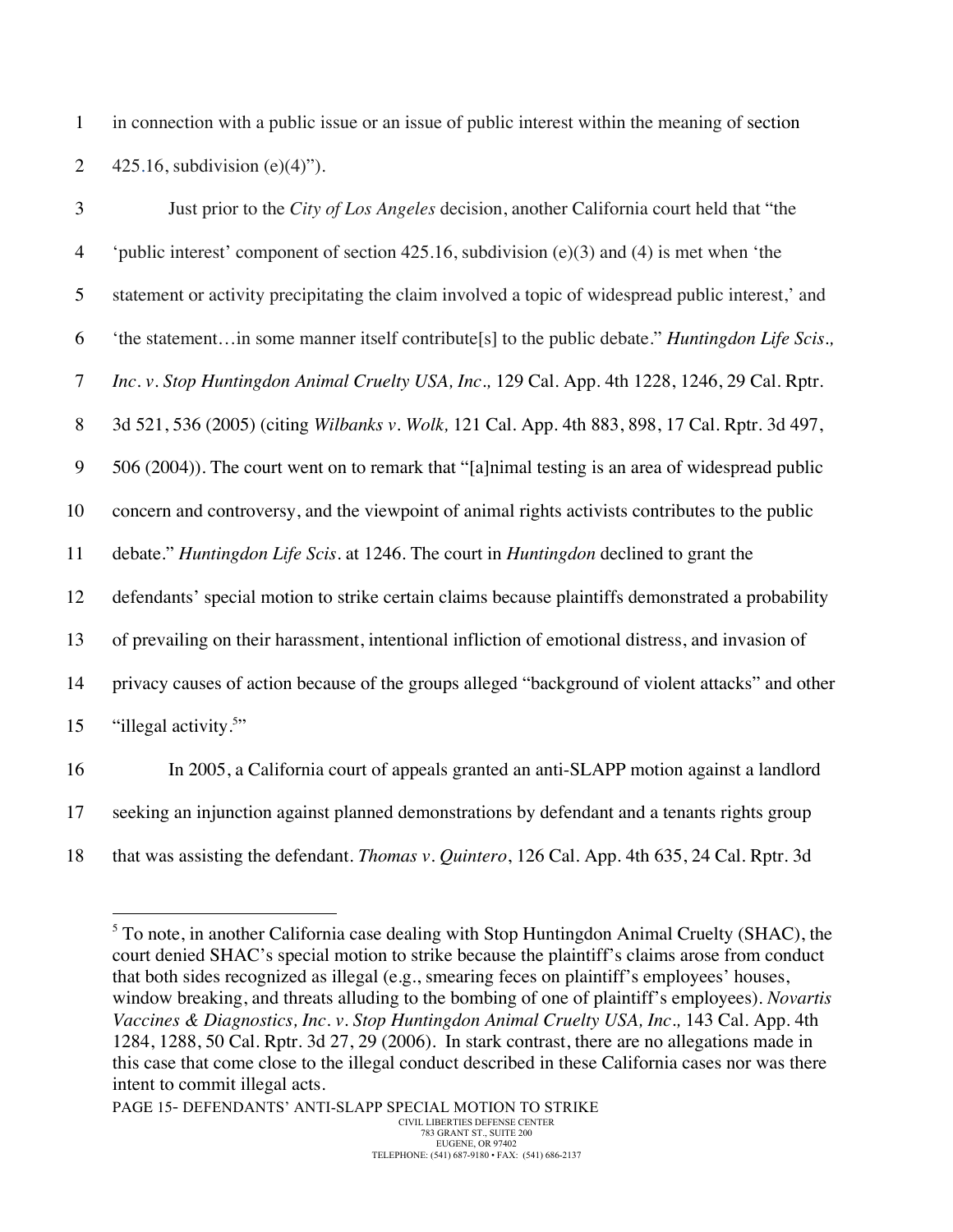619, 622 (2005). In *Thomas*, the defendant and others protested and distributed leaflets outside of the plaintiff's home and church that described the eviction practices of the plaintiff. In granting the defendant's special motion to strike, the court held that, "to the extent the subject of Quintero's protest was a private, and not a public, matter, it nevertheless was one of widespread public interest occasioned by the sincere attempt to seek public support for, and resolution of, this dispute." *Thomas* at 661-662.

 Oregon federal courts interpreting ORS 31.150 have also adopted a "broad interpretation" of the meaning of "public issue" and "public interest." *Accuardi v. Fredericks*, No. 3:13-CV-

01825-ST, 2014 WL 848263, at \*3 (D. Or. Mar. 4, 2014) (after describing ORS 31.150(c) and

(d), noted "[a]s a general rule, Oregon federal courts broadly interpret the terms in state

 statutes"). In *Accuardi*, the court held that a blog documenting illegal telemarketing schemes "clearly concerns the public interest."

Of interest to this case, in 2007 Oregon District Court Judge Michael Mosman granted

animal rights protestors' anti-SLAPP Motions to Strike. *Schumacher et. al. v. City of Portland,* 

*et. al., U.S. District Court Oregon CV No. 07-601-HU*. In *Schumacher*, the plaintiffs, fur store

and its owners, brought a number of claims against animal rights protestors including public

nuisance, trespass, intentional infliction of emotional distress, interference with business

relations, and interference with contract. In the proceeding granting defendants' attorney fees,

Judge Mosman restates the facts of the case:

 In November 2005, animal rights advocates began staging weekly protests outside SFO, usually on Saturdays. The protests sometimes involved dozens of people, many of whom blocked the entrance to SFO, displayed signs with anti-fur messages, played videotapes on a portable television depicting animals being skinned alive for their fur, chanted anti-fur slogans, shouted obscenities and threats to passers by and to Plaintiffs and their employees, and followed customers as they exited SFO. Some

PAGE 16- DEFENDANTS' ANTI-SLAPP SPECIAL MOTION TO STRIKE CIVIL LIBERTIES DEFENSE CENTER 783 GRANT ST., SUITE 200 EUGENE, OR 97402 TELEPHONE: (541) 687-9180 • FAX: (541) 686-2137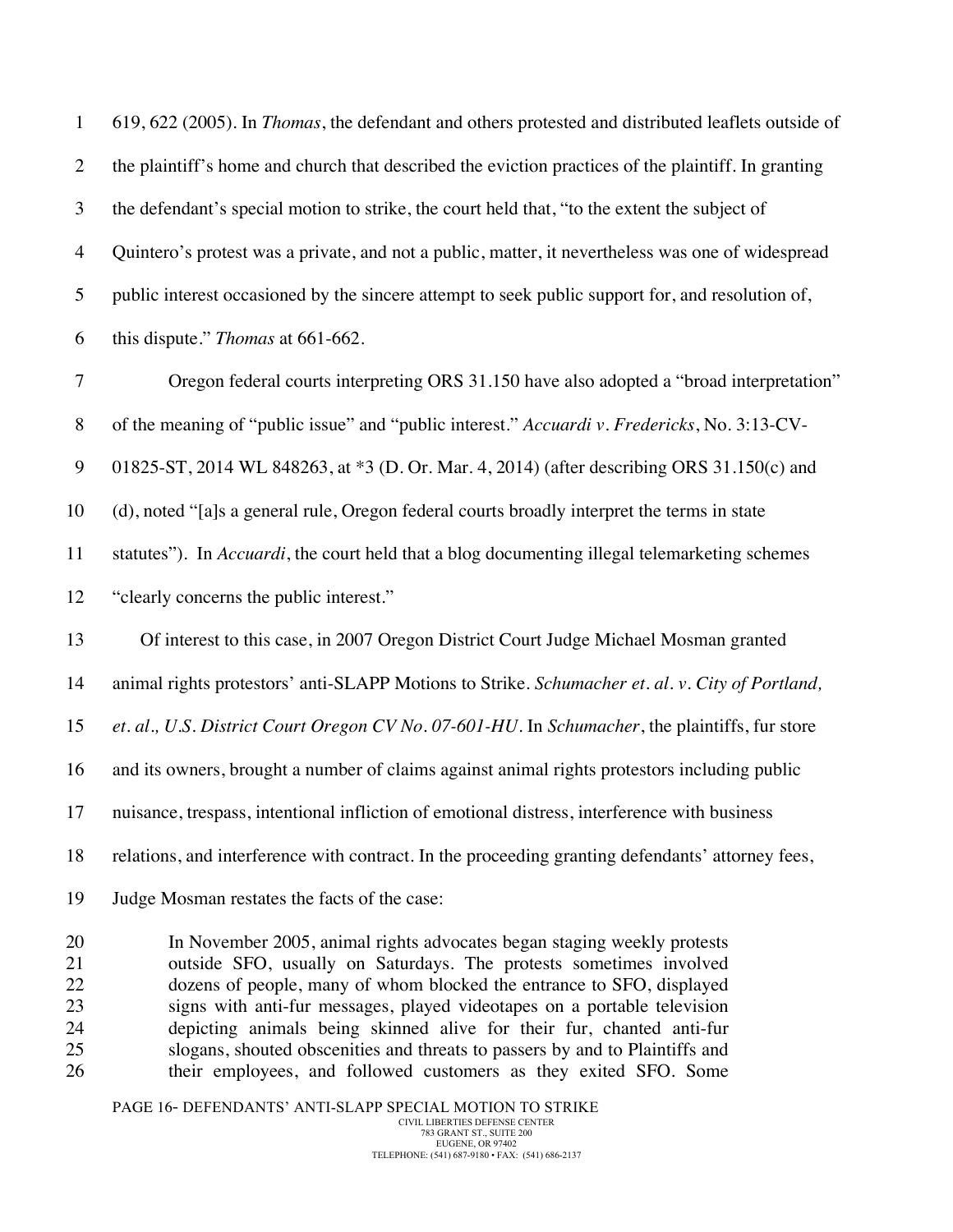PAGE 17- DEFENDANTS' ANTI-SLAPP SPECIAL MOTION TO STRIKE 2 the sidewalks, windows and doors of SFO were occasionally befouled by fecal matter, urine, chalk and red paint. Protestors also allegedly issued death threats to Plaintiffs, appeared outside their personal residence, and communicated with the lessor of the SFO retail store. *Schumacher v. City of Portland*, No. CV-07-601-MO, 2008 WL 219603, at \*1 (D. Or. Jan. 23, 2008). While illegal acts are not protected under ORS 31.150, the plaintiffs in *Schumacher* were unable to prove that it was defendants who committed the illegal acts. The court notes that while "Plaintiffs' had photographic and videographic evidence of people clearly violating municipal prohibitions on public nudity and harassment…. I granted the Motions to Strike because Plaintiffs did not produce evidence the prevailing defendants did anything illegal. Thus, I find Plaintiffs claims against the prevailing Defendants were not objectively reasonable." *Schumacher* at 5. Instead of defining the term public interest or public issue, Oregon state courts have declared particular issues in particular cases to be of public interest. For example, in *Thale v. Business Journal Publications*, Multnomah County Circuit Court Case No. 0402-02160, the court found that statements published in an article by defendant about the plaintiff's resignation were statements on an issue of public interest. Likewise, in *Kurdock v. Electro Scientific Indus., Inc.,* Mult. Co. No. 0406-05889, Order at pp. 1-2 (Oct. 15, 2004), the court held that statements made by defendant (plaintiff's former employer) to shareholders and other employees about the plaintiff were issues of public interest. In *Mullen*, the court held that news reports of a shooting in a neighborhood concerned an issue of public interest. *Mullen v. Meredith Corp.*, 271 Or. App. 24 698 (2015) (plaintiff, a corrections officer, sued defendant TV news station for inadvertently broadcasting footage of plaintiff outside of his house which was adjacent to shooting incident).

protestors participated in these activities nude. During this period of time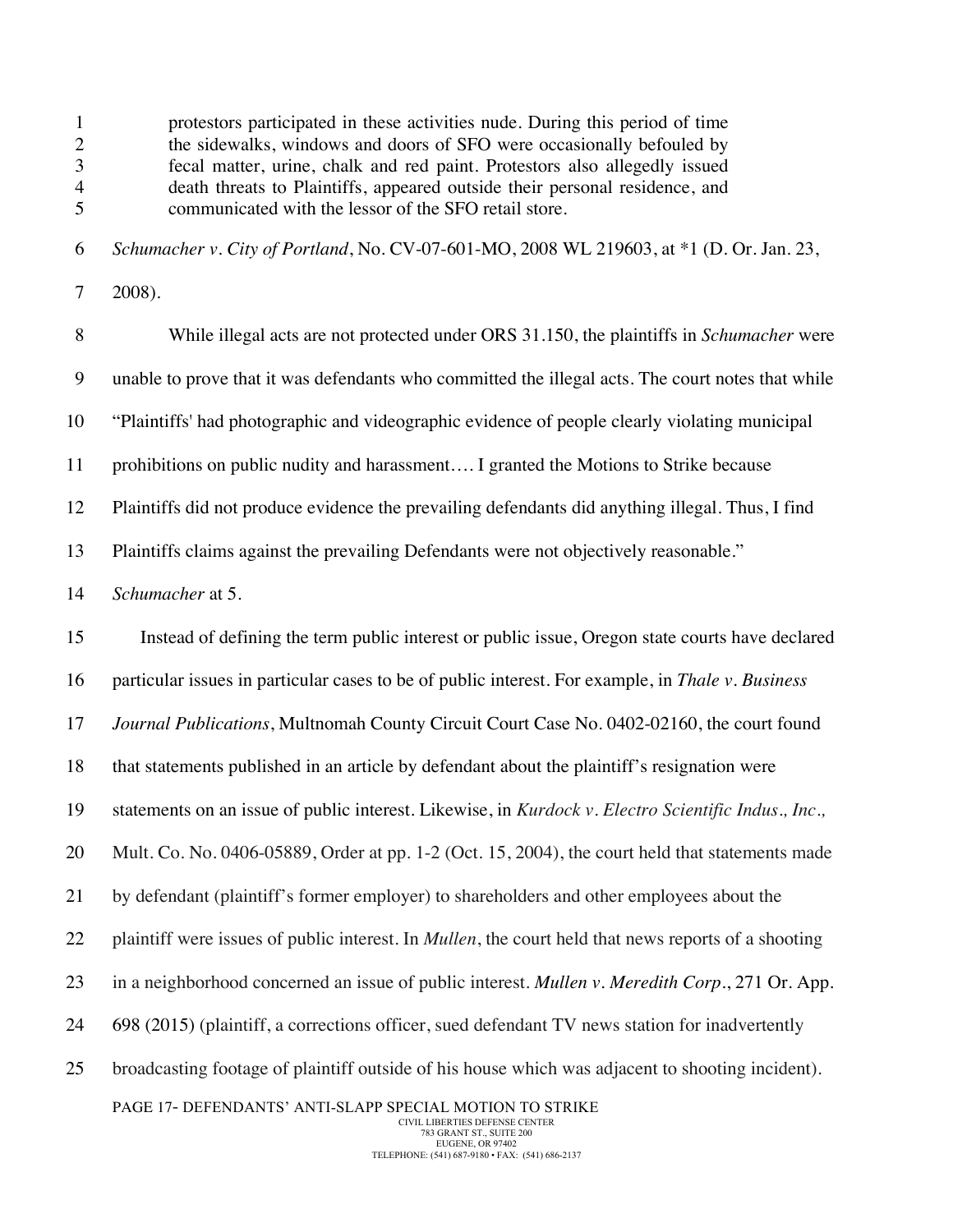In this case, Defendants' statements were clearly made in connection with a public issue or public interest—opposing a publicly funded, highly controversial proposed animal research laboratory on the UW campus. As already noted above, opposing development is a hallmark of SLAPP suits and "[a]nimal testing is an area of widespread public concern and controversy, and the viewpoint of animal rights activists contributes to the public debate." *Huntingdon Life Scis.* at  $6 \quad 1246^6$ .

 Further evidence that defendants' statements and conduct meet the public issue and issue of public interest test, include numerous national and regional media outlets have documented the campaign against Skanska's role in building a \$123 million animal testing facility for the University of Washington. On June 15, 2015, Al Jazeera America aired a clip of a neighborhood protest and interviewed protestors, including defendant Amanda Schemkes, neighbors, and 12 University of Washington officials<sup>7</sup>. Http://america.aljazeera.com/watch/shows/live-

<sup>&</sup>lt;sup>6</sup> Further evidence of the public interest of NNAL's campaign is demonstrated as follows: Animal testing is subject to rigorous critique in academic circles dealing with ethics (generally), meta-ethics, bioethics, and medical ethics. Anthropological and sociological debates on the subject often discuss the practice in light of the notion of anthropocentrism, with many arguing that no rational explanation can be provided to privilege the suffering of humans over nonhuman animals capable of similar suffering. Much of the debate centers on the sentiency of the animals involved in the testing. A survey of the debate can be found in numerous books and articles. *See, e.g.,* Robert Garner, *Political Ideology and the Legal Status of Animals,* 8 Animal L. 77 (2002); Thomas Kelch, *Toward a Non-Property Status for Animals,* 6 N.Y.U. Envtl. L.J. 531 (1998); Shennie Patel, *A Review of Dominion: The Power of Man, the Suffering of Animals, and the Call to Marcy,* 9 Animal L. 299 (2003); Richard Posner, *Rattling the Cage: Towards Legal Rights for Animals By Steven M. Wise,* 110 Yale L.J. 527 (2000) (book review); David Schmahmann, *The Case Against Animal Rights,* 22 B.C. Envtl. Aff. L. Rev. 747 (1995); Cass R. Sunstein, *The Rights of Animals,* 70 U. Chi. L. Rev. 387 (2003); Jacqueline Tresl, *The Broken Window: Laying Down the Law for Animals,* 26 S. Ill. U. L.J. 277 (2002); Steven M. Wise, *Hardly a Revolution: The Eligibility of Nonhuman Animals for Dignity-Rights in a Liberal Democracy,* 22 Vt. L. Rev. 623 (2002).

PAGE 18- DEFENDANTS' ANTI-SLAPP SPECIAL MOTION TO STRIKE <sup>7</sup> This news report shows plaintiff Patricia Wilson intentionally assaulting lawful protestors by repeatedly spraying them in the face, groin and buttocks on a public roadway. After Wilson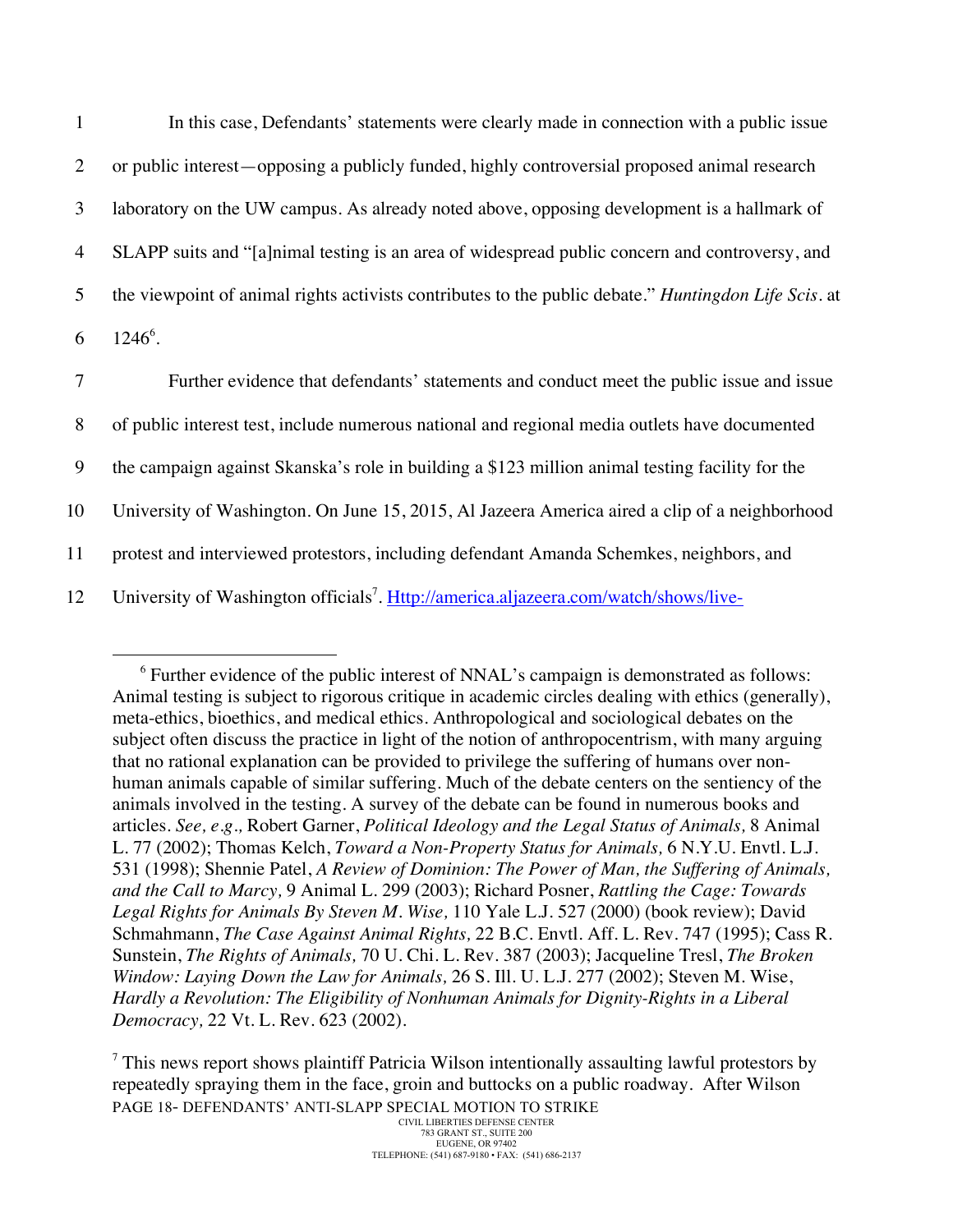1 news/2015/6/activists-protests-plans-for-a-new-animal-research-lab.html. On July 28, 2015,

2 journalist Glen Greenwald (famous for exclusive initial coverage of the Edward Snowden leaks)

3 documented the protest in an article condemning the characterization of non-violent animal

rights activists as "terrorists."<sup>8</sup> 4 Also on July 28, 2015, investigative journalist Will Potter

5 reported on the No New Animal Lab campaign and attendant protests. $\frac{9}{2}$ 

|  |  | ł. |
|--|--|----|

8

-

# 6 **2. Defendants' statements were made in a place open to the public and/or a public**  7 **forum**

9 Under ORS 31.150(2)(c), the defendants must show that statements were made "in a

10 place open to the public or a public forum." All of the residential picketing activity that took

11 place in this case occurred on the public sidwalks and streets near plaintiffs' residences. Streets

12 and sidewalks are "quintessential public for[a]" that "'have immemorially been held in trust for

13 the use of the public, and, time out of mind, have been used for purposes of assembly,

14 communicating thoughts between citizens, and discussing public questions.'" *Perry Educ. Ass'n* 

15 *v. Perry Local Educators' Ass'n*, 460 U.S. 37, 45 (1983) (quoting *Hague v. CIO*, 307 U.S. 496,

16 515 (1939) (Roberts, J., concurring)). The right to assemble and engage in advocacy in a

17 traditional public forum such as a public street or sidewalk is "conduct in the furtherance of

18 constitutionally protected free speech." *See Hill v. Colorado*, 580 U.S. 703, 714-15 (2002)

19 (noting that "the First Amendment interests of petitioners are clear and undisputed" because

attempts to provoke protestors for several minutes, defendant Timothy Hitchins walks up the Wilsons' driveway and simply attempts to turn off the hose to prevent further escalation and assault. Mr. Hitchins has been charged with trespass for this incident (trial pending), Ms. Wilson has not been charged at this time. As clearly depicted by this video, Ms. Wilson is in no way a victim and is shown maniacally smiling as she assaults lawful protestors and sprays expensive news cameras. See Ex.101; Decl. Tim Hitchins.

<sup>8</sup> Glenn Greenwald, "Dylann Roof Is Not a "Terrorist"—But Animal Rights Activists Who Free Minks From Slaughter Are." *The Intercept,* July 28, 2015.

PAGE 19- DEFENDANTS' ANTI-SLAPP SPECIAL MOTION TO STRIKE Https://theintercept.com/2015/07/28/dylan-roof-terrorist-animal-rights-activists-free-minks/. <sup>9</sup> http://www.greenisthenewred.com/blog/animal-activists-arrested-chalking-slogans/8466/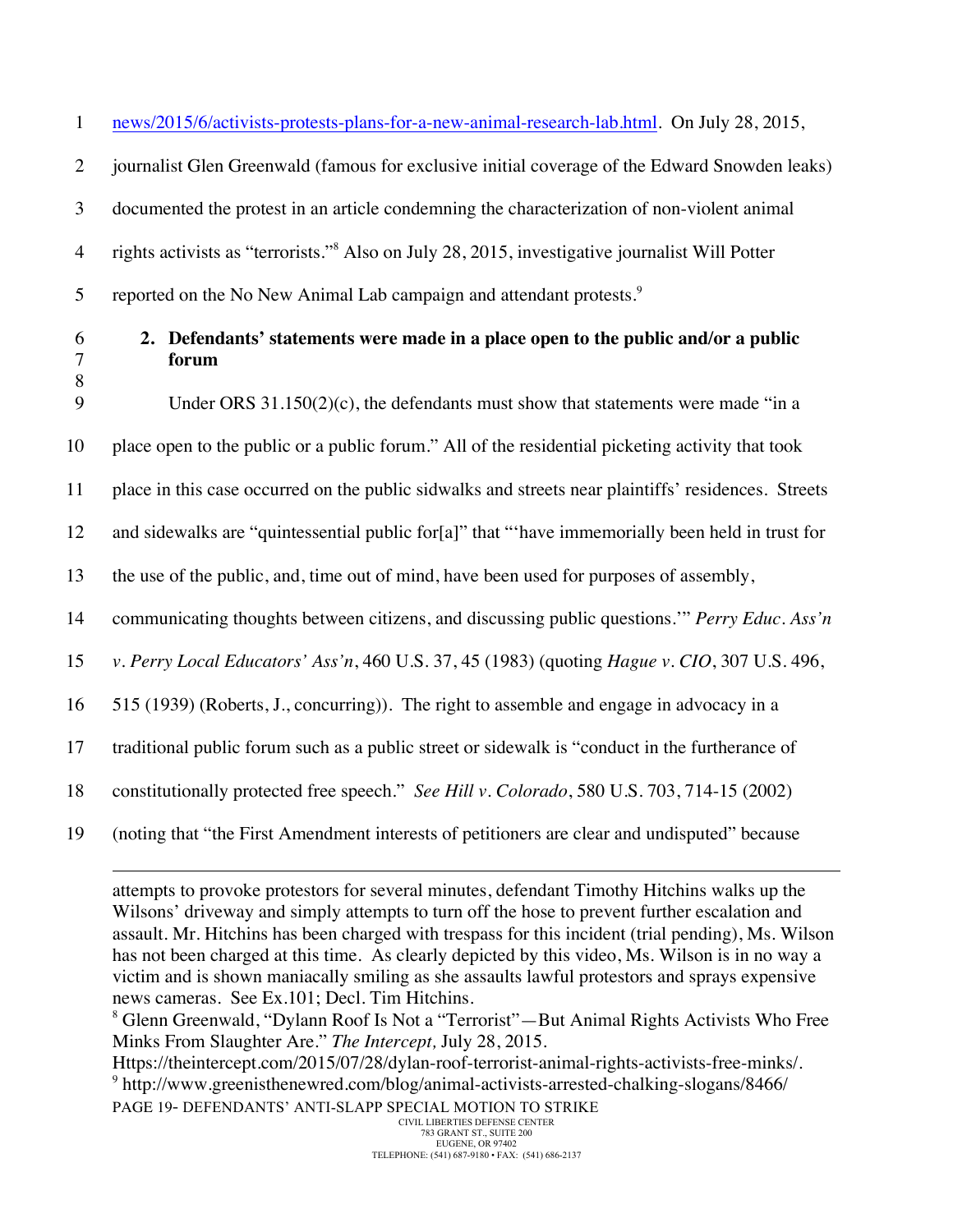"their leafleting, sign displays and oral communications are protected by the First Amendment," 2 and that the "public sidewalks, streets and ways" they chose to exercise their rights "are 'quintessential' public forums for free speech."); *NAACP v. State of Alabama,* 357 US 449, 461 (1958) ("Effective advocacy of both public and private points of view, particularly controversial ones, is undeniably enhanced by group association, as this Court has more than once recognized by remarking upon the close nexus between the freedoms of speech and assembly.").

7 Plaintiffs cannot argue that the protests fall outside the scope of constitutional protection

8 merely because they are alleged to have been coercive or offensive. *See Organization for a* 

9 *Better Austin v. Keefe*, 402 US 415 (1971); *Hill*, 580 US at 715 ("The fact that the messages

10 conveyed by those communications may be offensive to their recipients does not deprive them of

11 constitutional protection."). Despite the plaintiffs' understandable discomfort with the protest

12 activity that occurred within their wealthy neighborhood, there is no question that the

13 overwhelming majority of defendants' statements were made in a public forum and any isolated

14 instance to the contrary cannot be a basis for broad punitive action<sup>10</sup>.

# 15 **3. Defendants' conduct was in furtherance of their constitutional right of free speech.**

16 This case centers around a political campaign regarding an issue of clear public interest,

- 17 and both the Oregon and U.S. constitutions grant such campaigns a great deal of deference in
- 18 their expressive choices of speech and assembly, even if controversial and intended to influence

 $10$  Plaintiffs Schmidt and Baugus have made three allegations that defendants or unknown individuals walked up to their front door. Using a walkway to approach the front door of a residence is not trespassing. "Absent evidence of an intent to exclude, an occupant impliedly consents to people walking to the front door and knocking on it, because of social and legal norms of behavior." *State v. Portrey*, 134 Or. App. 460, 464, 896 P.2d 7 (1995); *State v. Pierce*, 226 Or. App. 336 (2009). And as discussed previously, walking up Ms. Wilson's driveway to turn off her hose in order to prevent further assault to others is justified, and not trespassing either.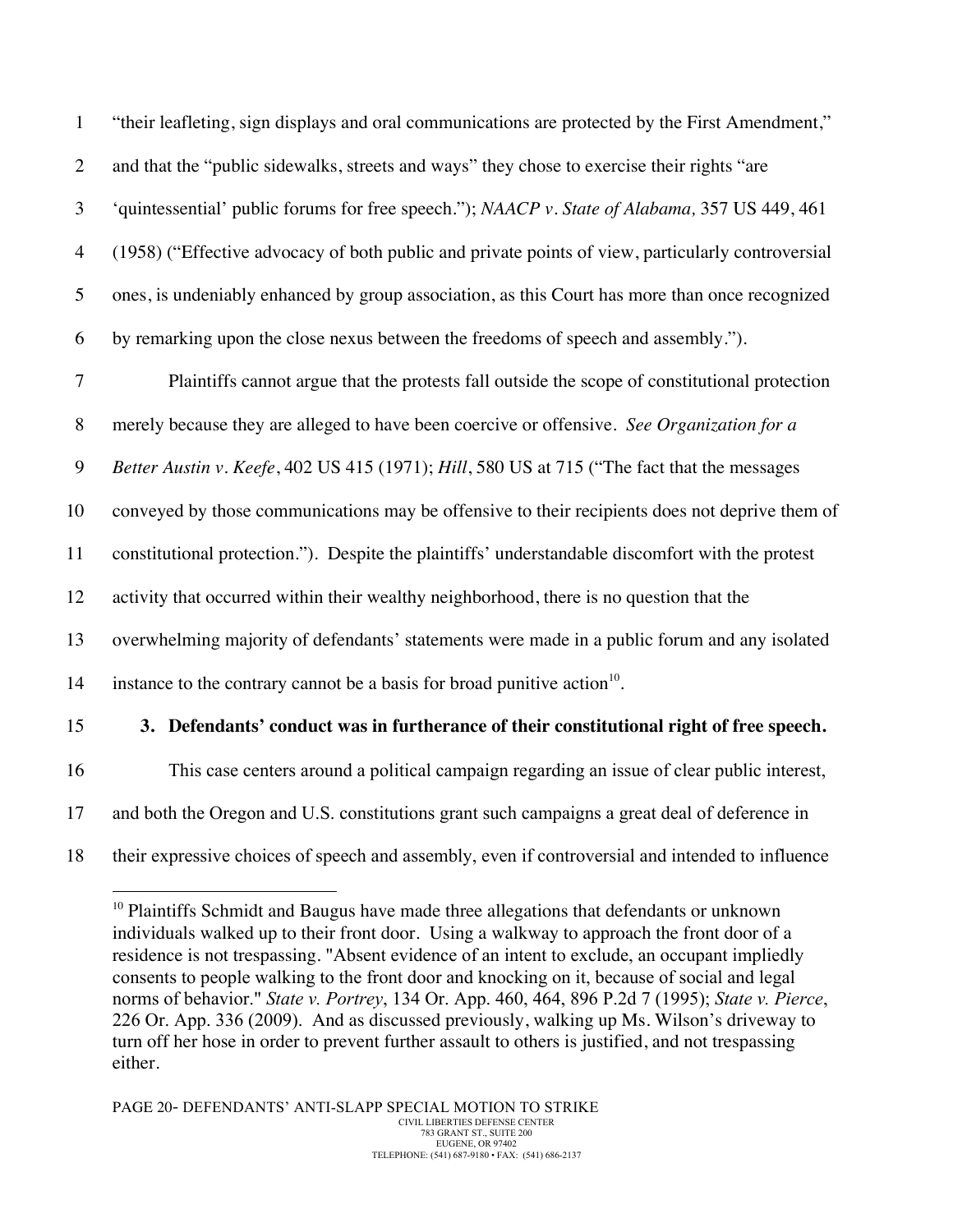| $\mathbf{1}$     | the actions of corporate executives. If a defendant shows that the cause of action arose from acts           |
|------------------|--------------------------------------------------------------------------------------------------------------|
| $\overline{2}$   | done in furtherance of an exercise of free speech, it becomes the plaintiff's burden to establish            |
| 3                | that the acts are not protected by the First Amendment." Lieberman v. KCOP Television, Inc.,                 |
| $\overline{4}$   | 110 Cal. App. 4th 156, 165, 1 Cal. Rptr. 3d 536, 542 (2003). As to the second standard,                      |
| 5                | California courts interpreting the identical language of California's anti-SLAPP statute have held           |
| 6                | that a defendant need not show that its actions were "constitutionally protected under the First             |
| $\tau$           | Amendment as a matter of law" to satisfy its burden. See Paul for Council v. Hanyecz, 85 Cal.                |
| $8\,$            | App. $4th$ 1356, 1365 (2001). "Rather, the defendant must present a prima facie showing that the             |
| $\boldsymbol{9}$ | plaintiff's causes of action arise from acts of the defendant taken to further the defendant's rights        |
| 10               | of free speech or petition in connection with a public issue." Id. (emphasis added); see also                |
| 11               | <i>Flatley v. Mauro</i> , 39 Cal. $4th$ 299, 314, 139 P.3d 2 (2006) (citing <i>Paul</i> with approval). This |
| 12               | reading of the "in furtherance" language flows from the plain text of the statute, and is justified          |
| 13               | because requiring the defendant to show that all its actions were constitutionally protected would           |
| 14               | render the plaintiffs' subsequent evidentiary burden "superfluous because by definition the                  |
| 15               | plaintiff could not prevail on its claim." Id.                                                               |
| 16               | Plaintiffs' claims are predicated on allegations of speech and conduct that are protected under              |
| 17               | ORS 31.150(c) and (d) as well as Article 1, Section 8 and Article 1, Section 26 of the Oregon                |
| 18               | Constitution and the First Amendment of the U.S. Constitution. Under Article 1 section 8 of the              |
| 19               | Oregon Constitution, all speech is protected speech unless it falls under a historically excepted            |
| 20               | form. Moser v. Frohnmayer, 315 Or. 372, 845 P.2d 1284 (1993). Some of these historical                       |
| 21               | exceptions include, "perjury, solicitation or verbal assistance in a crime, some forms of theft,             |
| 22               | forgery and fraud and their contemporary variants." State v. Robertson, 293 Or. 402, 412, 649                |
| 23               | P.2d 569 (1982). The protection of Article 1 section 8 "extends to all forms of speech, regardless           |
|                  | PAGE 21- DEFENDANTS' ANTI-SLAPP SPECIAL MOTION TO STRIKE<br>CIVIL LIBERTIES DEFENSE CENTER                   |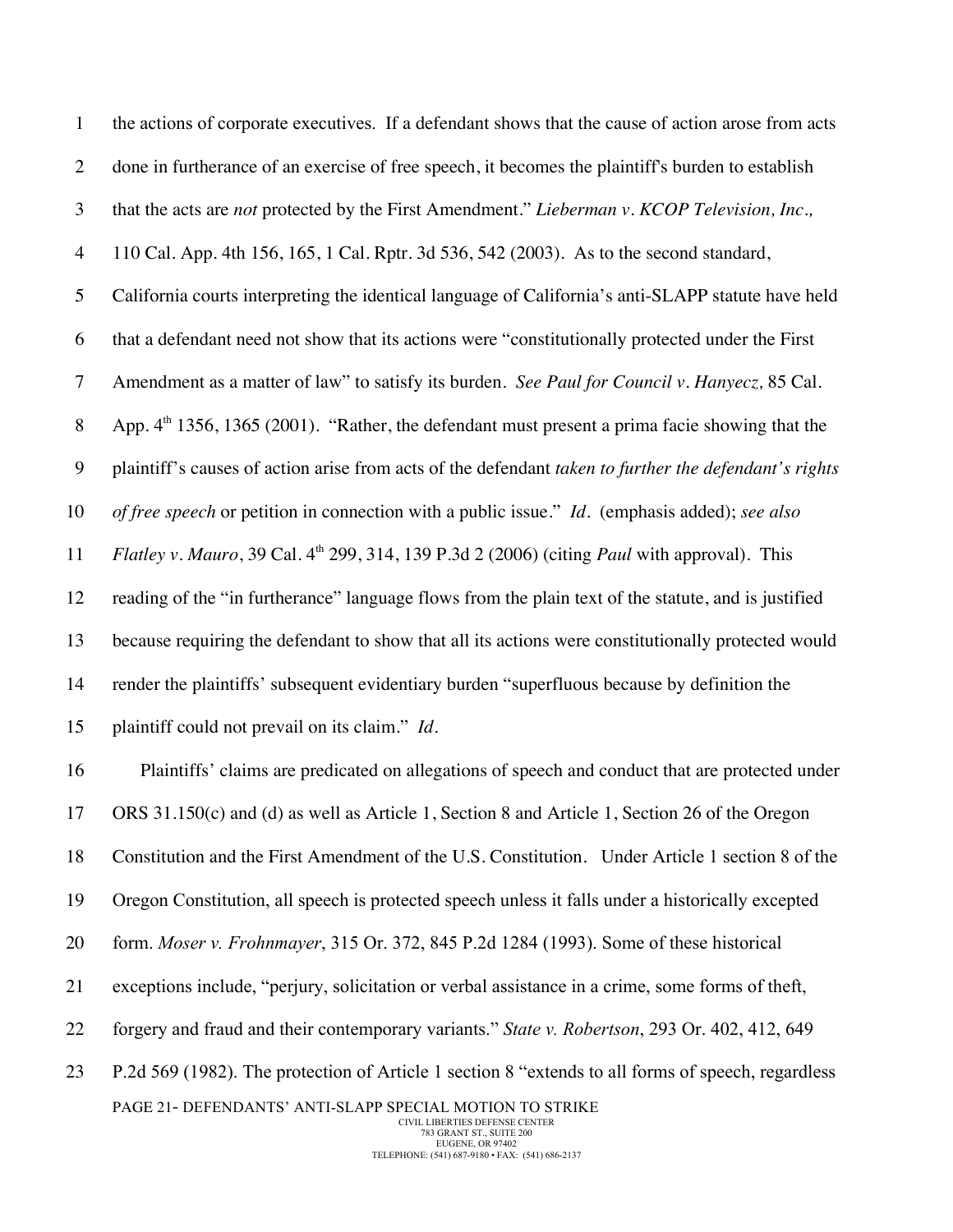of the social acceptability or offensiveness of the content." *Merrick v. Bd. of Higher Educ*., 116 Or. App. 258, 264, 841 P.2d 646, 650 (1992) (*citing Robertson* at 416). This "sweeping" protection applies "regardless of the context of the communication." *Id.* Furthermore, Art. 1, § 8 applies equally in personal and institutional relations. *State v. Moyle*, 299 Or. 691, 705 P.2d 740 (1985).

 Additionally, plaintiffs in this case have asked to preserve the right to claim punitive damages. Under Article 1 section 8 of the Oregon Constitution, such measures are a "form of indirect regulation of speech" and thus "amenable to analysis under the State Constitution's free speech provision." *Huffman and Wright Logging Co. v. Wade*, 317 Or. 445, 857 P.2d 101 (1993). Both Oregon and U.S. Supreme Courts repeatedly emphasize that speech is worthy of strong protections as a part of this country's political fiber. The U.S. Supreme Court has stated, "Speech does not lose its protected character simply because it may embarrass others or coerce them into action." *NAACP v. Claiborne Hardware Co*., 458 U.S. 886, 910 (1982). This dedication to protecting speech is based in "a profound national commitment to the principle that 'debate on public issues should be uninhibited, robust, and wide-open.'" *Id*. at 913, 102 S.Ct. at 3425 (*quoting New York Times Co. v. Sullivan*, 376 U.S. 254, 270 (1964). As such, "[f]ree trade in ideas means free trade in the opportunity to persuade to action, not merely to describe facts." *Thomas v. Collins*, 323 U.S. 516, 537 (1945). The conduct of the Defendants, though disruptive, vitriolic, and offensive to some, is nonetheless protected by the First Amendment.

## **a. Residential Picketing**

PAGE 22- DEFENDANTS' ANTI-SLAPP SPECIAL MOTION TO STRIKE CIVIL LIBERTIES DEFENSE CENTER Much of Defendants' conduct complained about by Plaintiffs is rooted in residential picketing, with demonstrations and other displays of protest in the neighborhoods of David Schmidt and Tim Baugus. Although Plaintiffs and their neighbors may find the residential

783 GRANT ST., SUITE 200 EUGENE, OR 97402 TELEPHONE: (541) 687-9180 • FAX: (541) 686-2137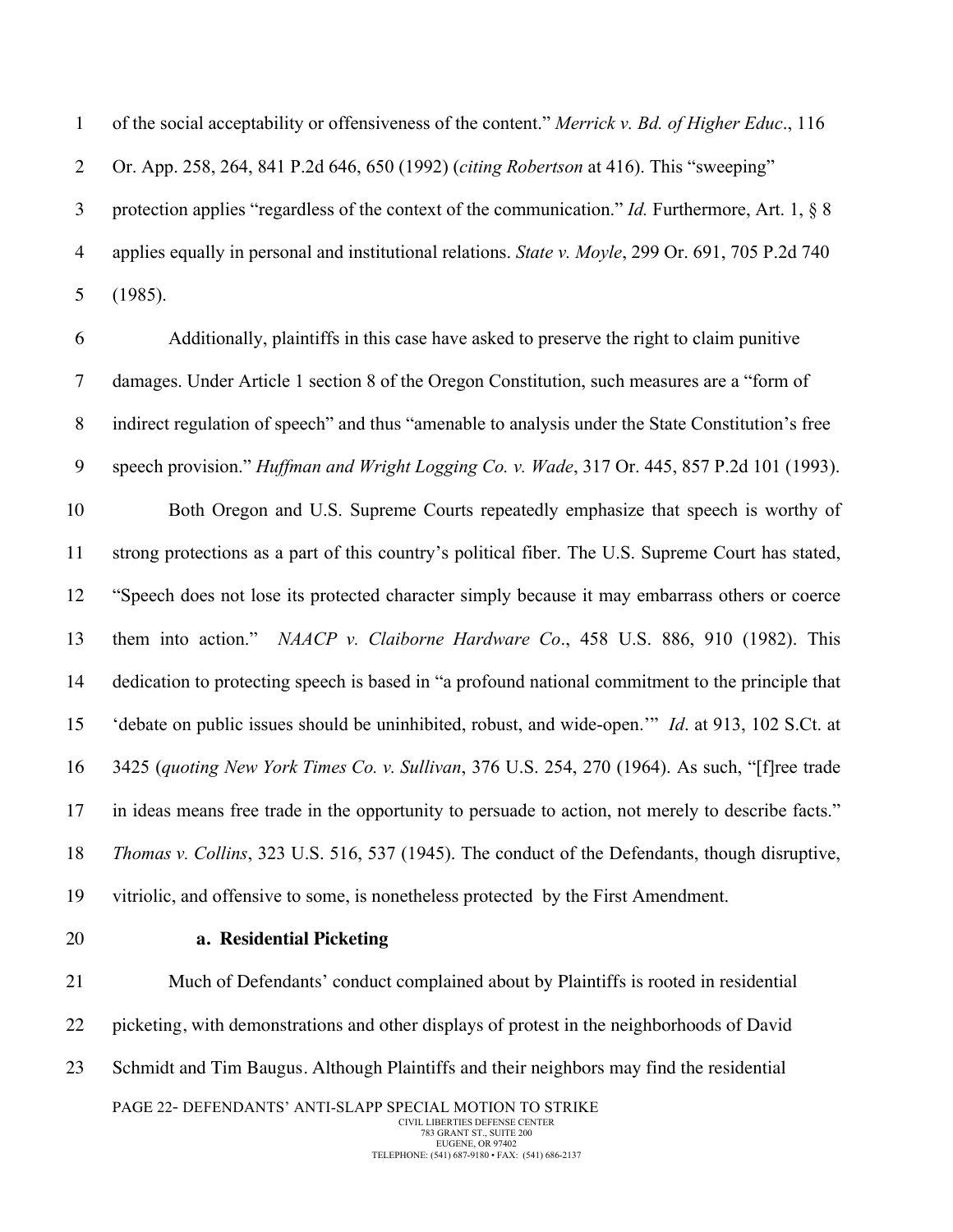picketing to be a disturbance in their lives, First Amendment protections are not lost because of discomfort. Residential protests are lawful, a reflection of both the freedom of speech and right to assemble: "Such use of the streets and public places has, from ancient times, been a part of the privileges, immunities, rights, and liberties of citizens." *Hague v. Committee for Indus. Org*., 307 U.S. 496, 515 (1939). This protection extends to residential neighborhoods. In *Frisby v. Schultz*, 487 U.S. 474, 480 (1988), the Supreme Court, even while upholding a legislated ban on targeted residential picketing, found: "a public street does not lose its status as a traditional public forum simply because it runs through a residential neighborhood." Beaverton and Sherwood have no such ordinances and "the First Amendment protects the right to engage in peaceful targeted residential picketing in the absence of laws to the contrary." *Dean v. Byerley*, 354 F.3d 540, 551 (6th Cir. 2004).

## **b. Door Knocking**

 Plaintiffs complain of people knocking at their front doors, but the U.S. has an established history of what it means to trespass on the property of another, and a door knock is not trespassing: "Absent evidence of an intent to exclude, an occupant impliedly consents to people walking to the front door and knocking on it, because of social and legal norms of behavior." *State v. Portrey*, 134 Or. App. 460, 464, 896 P.2d 7 (1995); *State v. Pierce*, 226 Or. App. 336 (2009). "Traditionally the American law punishes persons who enter onto the property of another after having been warned by the owner to keep off." *Martin v. City of Struthers, Ohio*, 319 U.S. 141, 147-48, 63 S. Ct. 862, 865-66, 87 L. Ed. 1313 (1943). This history continues to be reflected in Oregon, which can be seen in *State v. Collins*: "the 'entry or remaining' becomes unlawful only if one fails to leave after having been directed to do so." *State v. Collins*, 179 Or. App. 384, 394, 39 P.3d 925, 930 (2002).

PAGE 23- DEFENDANTS' ANTI-SLAPP SPECIAL MOTION TO STRIKE CIVIL LIBERTIES DEFENSE CENTER 783 GRANT ST., SUITE 200 EUGENE, OR 97402 TELEPHONE: (541) 687-9180 • FAX: (541) 686-2137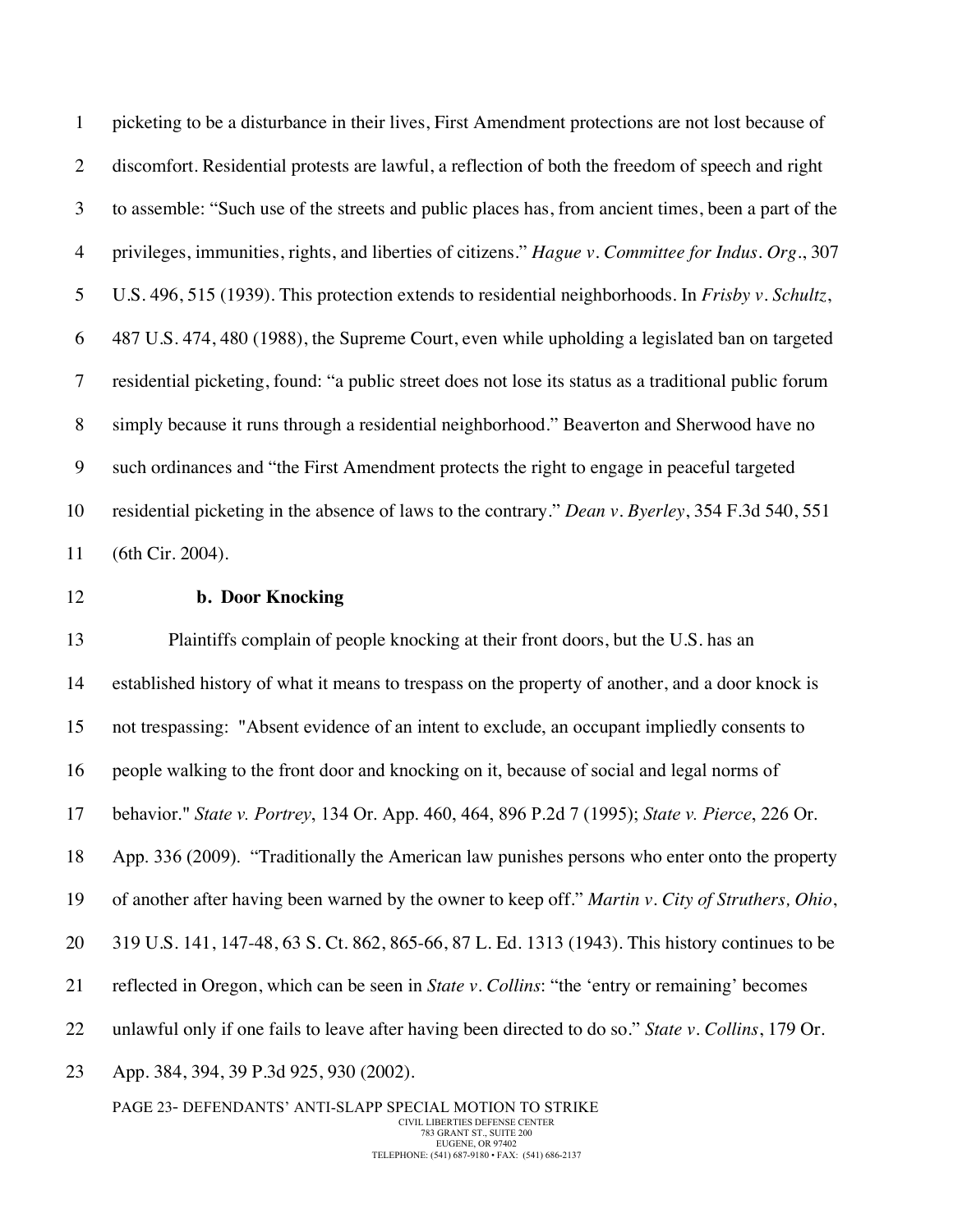Furthermore, the U.S. Supreme Court has long recognized the specific importance of disseminating information to people at their homes and upholding the First Amendment right to knock on doors to communicate political messages: "For centuries it has been a common practice in this and other countries for persons not specifically invited to go from home to home and knock on doors or ring doorbells to communicate ideas to the occupants or to invite them to political, religious, or other kinds of public meetings." *Martin v. Struthers* at 141.

#### **c. Protest Demeanor—Chants and Chalk**

 Plaintiffs go to great lengths to describe what they find offensive about the nature of some of the protest activity—angry, loud, at night and early in the morning, disturbing words and images—but protests do not become unprotected because those being protested do not approve of the demeanor. To require so would strip protests of their very essence, and "[s]trong and effective extemporaneous rhetoric cannot be nicely channeled in purely dulcet phrases. An advocate must be free to stimulate his audience with spontaneous and emotional appeals for unity and action in a common cause." *Claiborne Hardware* at 928.

 Plaintiffs include many examples of protest chants in their complaint, but none of the chants fall outside the range of protected free speech. Rather, much more objectively offensive chants have been found to be protected by the courts. In *Commonwealth v. Gazzola*, 17 Mass. L. Rep. 308 (Mass. Super. Ct. 2004), the court found animal rights protesters chanting "what goes around comes around. Burn his house to the ground" to be political hyperbole and not actionable speech. Additionally, just because a chant is loud or amplified does not mean that its content is not protected.

PAGE 24- DEFENDANTS' ANTI-SLAPP SPECIAL MOTION TO STRIKE CIVIL LIBERTIES DEFENSE CENTER 783 GRANT ST., SUITE 200 EUGENE, OR 97402 Plaintiffs also allege that people have written messages in washable sidewalk chalk on the public streets and sidewalks by their houses. Children, street artists, and others often write in

TELEPHONE: (541) 687-9180 • FAX: (541) 686-2137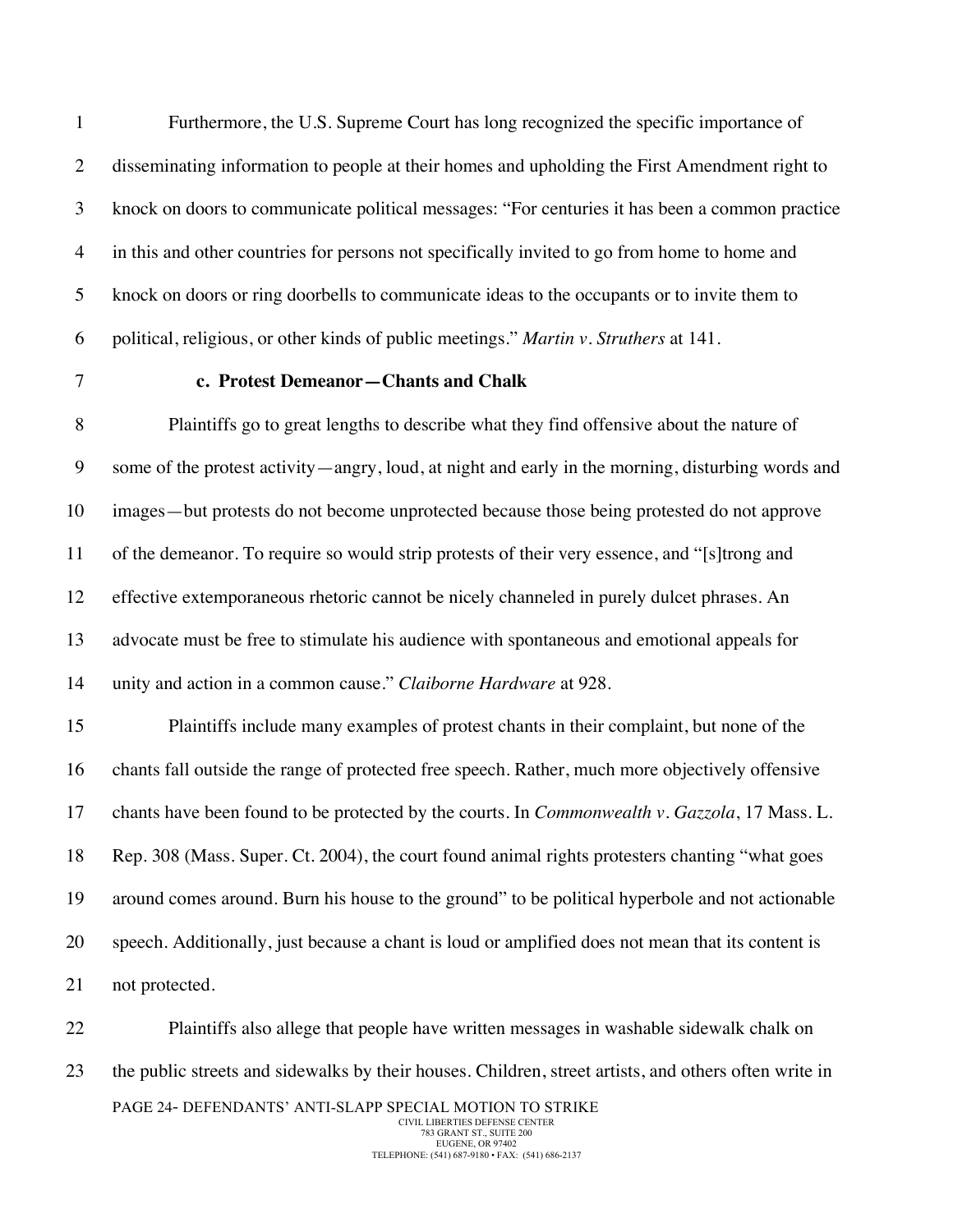| $\mathbf{1}$                           | chalk on sidewalks and streets, and no one would worry they are engaging in an act that would                                                                                                                                                                                                                                                                                                                                                                                        |
|----------------------------------------|--------------------------------------------------------------------------------------------------------------------------------------------------------------------------------------------------------------------------------------------------------------------------------------------------------------------------------------------------------------------------------------------------------------------------------------------------------------------------------------|
| $\overline{2}$                         | warrant an injunction against them. To punish protesters for engaging in the same conduct would                                                                                                                                                                                                                                                                                                                                                                                      |
| 3                                      | be to punish the content of speech rather than the act of writing in chalk on a public street or                                                                                                                                                                                                                                                                                                                                                                                     |
| $\overline{4}$                         | sidewalk, which is patently impermissible.                                                                                                                                                                                                                                                                                                                                                                                                                                           |
| $\mathfrak{S}$                         | Streets and sidewalks are "quintessential public for[a]" that "'have immemorially been                                                                                                                                                                                                                                                                                                                                                                                               |
| 6                                      | held in trust for the use of the public, and, time out of mind, have been used for purposes of                                                                                                                                                                                                                                                                                                                                                                                       |
| $\tau$                                 | assembly, communicating thoughts between citizens, and discussing public questions." Perry                                                                                                                                                                                                                                                                                                                                                                                           |
| $8\phantom{.}$                         | Educ. Ass'n v. Perry Local Educators' Ass'n, 460 U.S. 37, 45 (1983) (quoting Hague v. CIO,                                                                                                                                                                                                                                                                                                                                                                                           |
| $\boldsymbol{9}$                       | 307 U.S. 496, 515 (1939) (Roberts, J., concurring)). Considering the nature of these public                                                                                                                                                                                                                                                                                                                                                                                          |
| 10                                     | forums, any restriction must be "necessary to serve a compelling state interest and the exclusion                                                                                                                                                                                                                                                                                                                                                                                    |
| 11                                     | [must be] narrowly drawn to achieve that interest." Cornelius v. NAACP Legal Def. & Educ.                                                                                                                                                                                                                                                                                                                                                                                            |
| 12                                     | Fund, 473 U.S. 788, 800 (1985).                                                                                                                                                                                                                                                                                                                                                                                                                                                      |
| 13                                     | Plaintiffs' complaints regarding both chanting and chalk must be analyzed through the                                                                                                                                                                                                                                                                                                                                                                                                |
| 14                                     | framework of protected versus unprotected speech—not by what bothers Plaintiffs. In Snyder v.                                                                                                                                                                                                                                                                                                                                                                                        |
| 15                                     | Phelps, 562 U.S. 443 (2011), the Supreme Court addressed offensive speech. People protested                                                                                                                                                                                                                                                                                                                                                                                          |
| 16                                     | the funeral of a soldier because of the military's allowance of gay soldiers with signs that read:                                                                                                                                                                                                                                                                                                                                                                                   |
| 17                                     | "God Hates the USA/Thank God for 9/11," "America is Doomed," "Don't Pray for the USA,"                                                                                                                                                                                                                                                                                                                                                                                               |
| 18                                     | "Thank God for IEDs," "Thank God for Dead Soldiers," "Pope in Hell," "Priests Rape Boys,"                                                                                                                                                                                                                                                                                                                                                                                            |
| 19                                     | "God Hates Fags," "You're Going to Hell," and "God Hates You." <i>Id.</i> at 448. The Court held:                                                                                                                                                                                                                                                                                                                                                                                    |
| 20<br>21<br>22<br>23<br>24<br>25<br>26 | Such speech cannot be restricted simply because it is upsetting or arouses<br>contempt. If there is a bedrock principle underlying the First Amendment, it is<br>that the government may not prohibit the expression of an idea simply because<br>society finds the idea itself offensive or disagreeable. Indeed, the point of all<br>speech protection  is to shield just those choices of content that in someone's<br>eyes are misguided, or even hurtful.<br><i>Id.</i> at 458. |

PAGE 25- DEFENDANTS' ANTI-SLAPP SPECIAL MOTION TO STRIKE CIVIL LIBERTIES DEFENSE CENTER 783 GRANT ST., SUITE 200 EUGENE, OR 97402 TELEPHONE: (541) 687-9180 • FAX: (541) 686-2137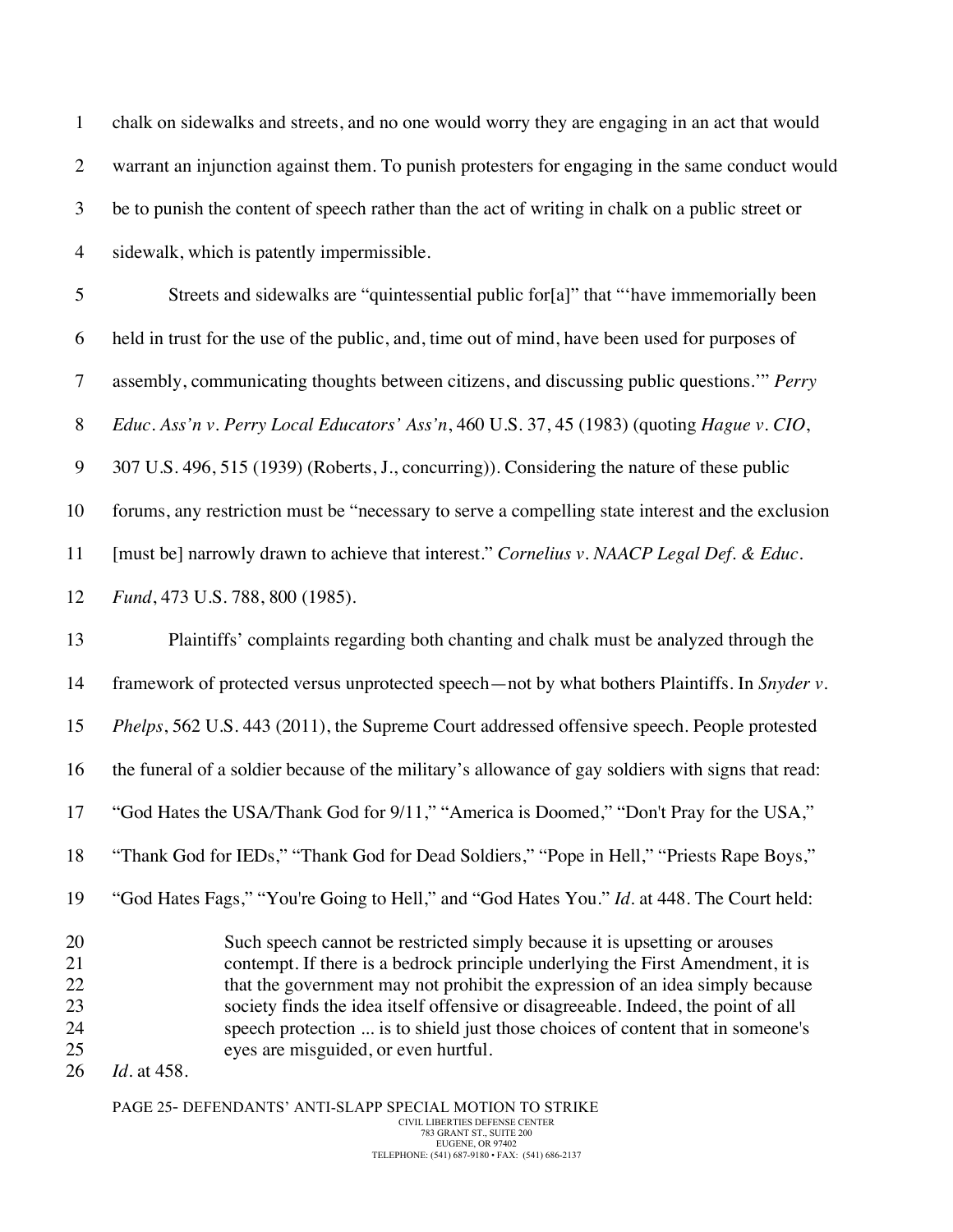| $\mathbf{1}$   | In addition to protecting even the most offensive speech, courts distinguish political               |
|----------------|------------------------------------------------------------------------------------------------------|
| $\overline{2}$ | hyperbole from "true threats," an unprotected form of speech. "True threats encompass those          |
| 3              | statements where the speaker means to communicate a serious expression of an intent to commit        |
| $\overline{4}$ | an act of unlawful violence to a particular individual or group of individuals." Virginia v. Black,  |
| 5              | 538 U.S. 343, 359 (2003). In the infamous Watts v. United States, 394 U.S. 705 (1969), Watts-        |
| 6              | a Vietnam War protester, said to a rally: "And now I have already received my draft                  |
| $\tau$         | classification as 1-A and I have got to report for my physical this Monday coming. I am not          |
| $8\,$          | going. If they ever make me carry a rifle the first man I want to get in my sights is L.B.J." Id. at |
| 9              | 706. The Supreme Court held, "The language of the political arena is often vituperative,             |
| 10             | abusive, and inexact. We agree with Appellant that his only offense here was 'a kind of very         |
| 11             | crude offensive method of stating a political opposition to the President." <i>Id.</i> at 708.       |
| 12             | In regard to the chants and chalked slogans at issue in this case, none are true threats;            |
| 13             | rather they are all criticism of the involvement of Schmidt and Baugus as Skanska executives in      |
| 14             | the construction of an underground animal research facility. The statements do not threaten any      |
| 15             | specific physical harm to Plaintiffs, but are clearly the rhetoric of a passionate political         |
| 16             | campaign.                                                                                            |
| 17             | Additionally, the selection of chanting and chalk messages that Plaintiffs highlight                 |
| 18             | suggest that they do not like being referred to as "puppy killers," "murderers," having "blood on    |
| 19             | their hands," or any other statements that refer to their involvement in, and profiting from, the    |
| 20             | construction of a facility that has the sole purpose of being used to experiment on and kill         |
| 21             | animals. Even if Plaintiffs would prefer that the statements about them only give more detailed      |
| 22             | explanations, such as "David Schmidt signed a contract for the construction of an animal lab, in     |
| 23             | which thousands of animals would be tortured and killed, and he makes hundreds of thousands of       |
|                | PAGE 26- DEFENDANTS' ANTI-SLAPP SPECIAL MOTION TO STRIKE<br>CIVIL LIBERTIES DEFENSE CENTER           |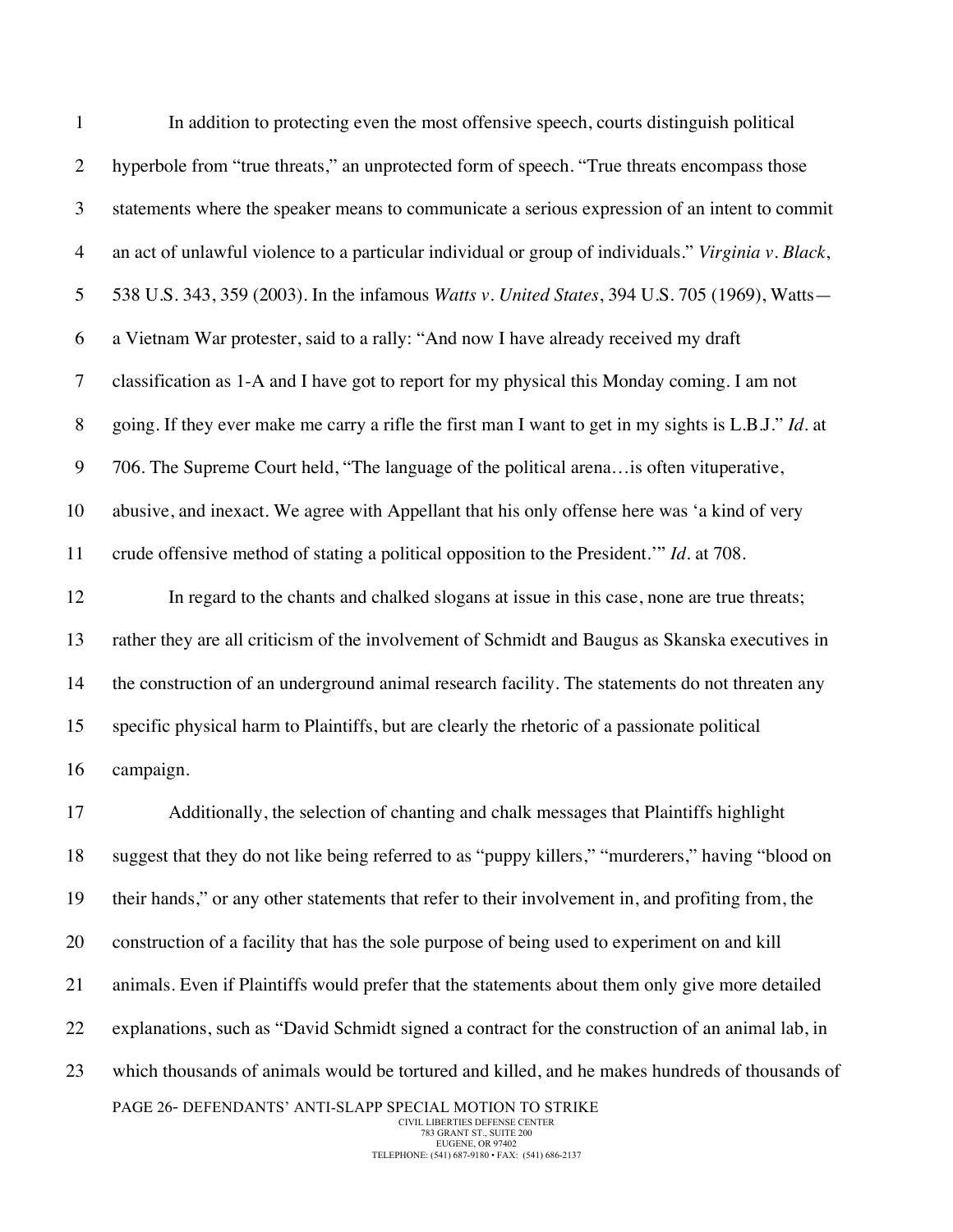dollars a year for his executive position at Skanska through which he signed the contract"…the law does not require this. Rather, the Supreme Court does not require such specificity in order to avoid defamation; it has held that "imaginative expression" and "rhetorical hyperbole" do not constitute defamation. *Milkovich v. Lorain Journal Co*., 497 U.S. 1, 20 (1990).

 Other unprotected forms of speech include the following. Incitement is speech that "is directed to inciting or producing imminent lawless action and is likely to produce such action." *Brandenburg v. Ohio*, 395 U.S. 444, 447 (1969). Obscenity is content that the average person, applying contemporary community standards, depicts or describes, in a patently offensive way, sexual conduct. *Miller v. California*, 413 U.S. 15 (1973). Fighting words are "those which by their very utterance inflict injury or tend to incite an immediate breach of the peace." *Chaplinski v. New Hampshire*, 315 U.S. 568, 572 (1942). The speech found in the chants and slogans at issue is not unprotected speech.

## **d. Internet Postings**

PAGE 27- DEFENDANTS' ANTI-SLAPP SPECIAL MOTION TO STRIKE Plaintiffs complain about the content of internet posts made through No New Animal Lab. Posts on the internet constitute pure speech, are subject to First Amendment protections, and must be evaluated under the same framework of protected versus unprotected speech described above. The NNAL posts do not contain any forms of unprotected speech. Courts have consistently held that the First Amendment protects the publication of lawfully-acquired, truthful information. Names, addresses, and phone numbers are all publicly available information, and court decisions illustrate that the context of their publication matters. In *Sheehan v. Gregoire*, the operator of a website entitled justicefiles.org challenged a state law which proscribed the publication and distribution of "the residential address, residential telephone number, birthdate, or social security number of any law enforcement-related,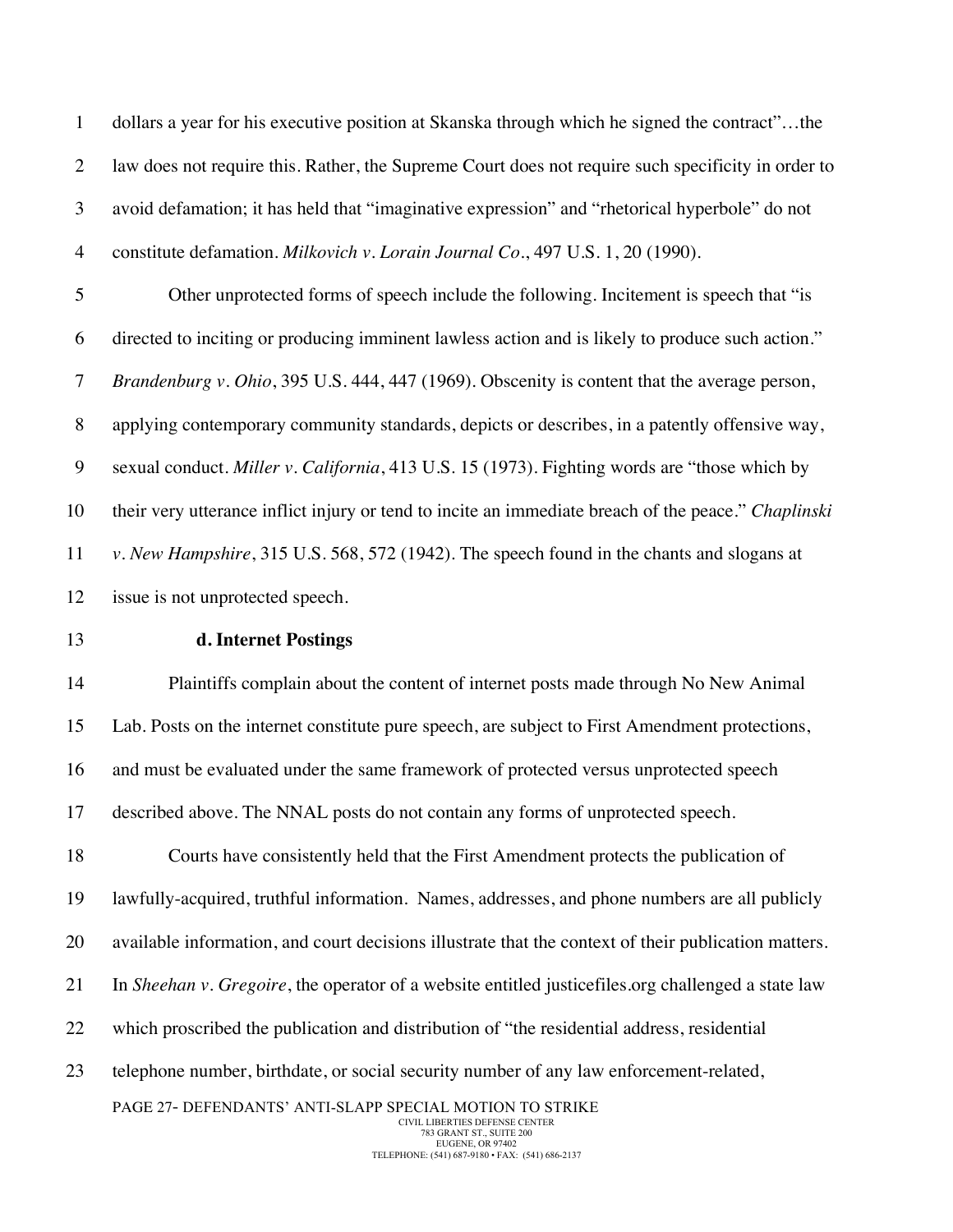| $\mathbf{1}$     | corrections officer-related, or court-related employee or volunteer, or someone with a similar         |
|------------------|--------------------------------------------------------------------------------------------------------|
| $\overline{2}$   | name" who was categorized as being such an official. 272 F. Supp. 2d 1135, 1139 (W.D.Wash.             |
| 3                | 2003). The Court found that the statute was overly broad on its face as "the statute does not          |
| $\overline{4}$   | purport to regulate true threats or any other proscribable mode of speech." Id. at 1141-42             |
| 5                | (emphasis in original). Rather, the Court found that liability under the statute improperly turned     |
| 6                | on the speaker's subjective intent to threaten, rather than a reasonable person's objective            |
| $\overline{7}$   | interpretation of the speech. <i>Id</i> . at 1141. As such, "the statute, on its face, simply does not |
| $8\,$            | regulate true threats as defined by First Amendment jurisprudence." Id. at 1142. The Court also        |
| $\boldsymbol{9}$ | noted that the content of the proscribed speech was "truthful lawfully-obtained, publicly-             |
| 10               | available personal identifying information." $Id$ . at 1142. This information "is precisely the kind   |
| 11               | of speech that the First Amendment protects." Id. (citing Bartnicki, 532 U.S. at 527 (2001).           |
| 12               | Further, the U.S. Supreme Court has ruled that "state action to punish the publication of              |
| 13               | truthful information seldom can satisfy constitutional standards." Smith v. Daily Mail Publishing      |
| 14               | Co., 443 U.S. 97, 102 (1979). Several cases uphold the right to publish the names and addresses        |
| 15               | of law enforcement officers pursuant to the First Amendment: if posting the private information        |
| 16               | of police officers is protected, surely posting the names and addresses of construction company        |
| 17               | executives is protected as well. See Brayshaw v. City of Tallahassee, Case No. 409CV00373,             |
| 18               | 2010 WL 452894 (N.D. Fla. January 29, 2010) (District Court held that publication of addresses         |
| 19               | and phone numbers of law enforcement officials protected by First Amendment). The Brayshaw             |
| 20               | Court ruled that the website at issue addressed a matter of public concern—the accountability of       |
| 21               | public officials—and that the "discussion of matters of public concern includes the publication of     |
| 22               | names and addresses of police officers or others." According to the Court, the publication of this     |
| 23               | information "may arguably expose wrongdoers and/or facilitate peaceful picketing of homes or           |
|                  | PAGE 28- DEFENDANTS' ANTI-SLAPP SPECIAL MOTION TO STRIKE<br>CIVIL LIBERTIES DEFENSE CENTER             |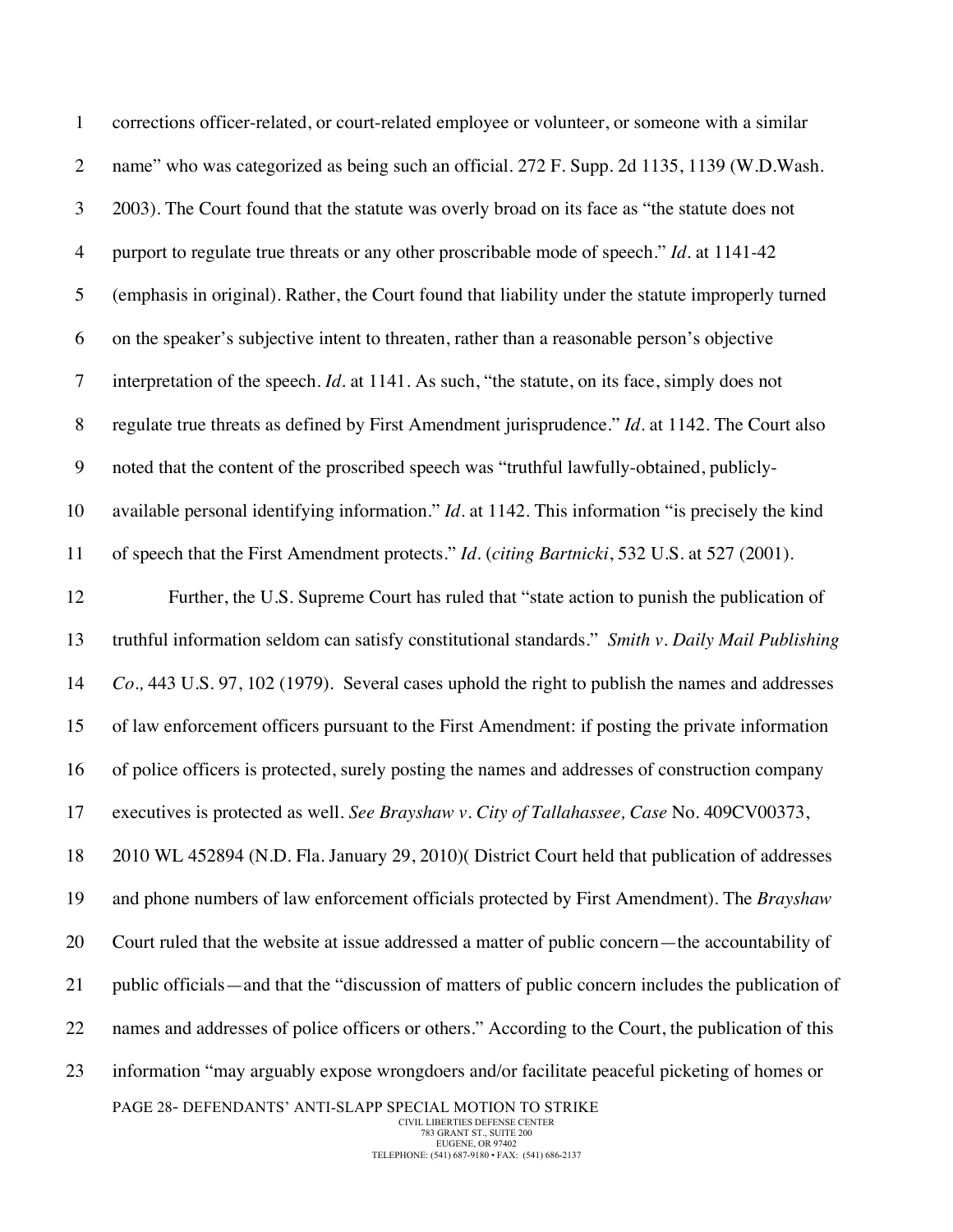| $\mathbf{1}$         | worksites and render other communication possible." As the website neither "advocate[d] that                                                                                                                                                                                                                       |
|----------------------|--------------------------------------------------------------------------------------------------------------------------------------------------------------------------------------------------------------------------------------------------------------------------------------------------------------------|
| $\overline{2}$       | the reader do anything with this information" nor constituted a true threat, the personal                                                                                                                                                                                                                          |
| 3                    | information published did not fall into one of the categories of unprotected speech. Id.                                                                                                                                                                                                                           |
| 4                    | In Organization for a Better Austin v. Keefe, the Supreme Court held that leaflets                                                                                                                                                                                                                                 |
| 5                    | protesting a real estate agent's practices that contained a request for people to call his home                                                                                                                                                                                                                    |
| 6                    | number were protected by the First Amendment and could not be enjoined. 402 U.S. 415, 417                                                                                                                                                                                                                          |
| $\tau$               | (1971). The Court stated that, although "the expressions were intended to exercise a coercive                                                                                                                                                                                                                      |
| $8\,$                | impact on respondent," this did "not remove them from the reach of the First Amendment.                                                                                                                                                                                                                            |
| 9                    | Petitioners plainly intended to influence respondent's conduct by their activities; this is not                                                                                                                                                                                                                    |
| 10                   | fundamentally different from the function of a newspaper." $Id$ . at 419.                                                                                                                                                                                                                                          |
| 11                   | As one legal scholar has argued,                                                                                                                                                                                                                                                                                   |
| 12<br>13<br>14<br>15 | Publishing the names (or even addresses) of people who aren't complying with a<br>boycott may facilitate legal and constitutionally protected shunning, shaming, and<br>persuasion of the noncompliers. Publishing the names and addresses of abortion<br>providers may facilitate legal picketing of their homes. |
| 16<br>17             | Eugene Volokh, Crime-Facilitating Speech, 57 Stan. L. Rev. 1095, 1114-15, 1142-43 (2005),                                                                                                                                                                                                                          |
| 18                   | cited in U.S. v. White, 638 F.Supp.2d 935, 945 (N.D.Ill. 2009). Publication of this personal                                                                                                                                                                                                                       |
| 19                   | information thus helps "people evaluate and participate in public debates." Volokh, <i>supra</i> at                                                                                                                                                                                                                |
| 20                   | 1114.                                                                                                                                                                                                                                                                                                              |
| 21                   | In contrast, courts have found that publishing a home address may constitute a true                                                                                                                                                                                                                                |
| 22                   | threat <sup>11</sup> if it is published in a form that is particularly threatening. For example, the publication of                                                                                                                                                                                                |
| 23                   | a home address in connection with a "Wanted" poster is not a true threat, U.S. v. Carmichael,                                                                                                                                                                                                                      |

PAGE 29- DEFENDANTS' ANTI-SLAPP SPECIAL MOTION TO STRIKE <sup>11</sup> True threats are "those statements where the speaker means to communicate a serious expression of an intent to commit an act of unlawful violence to a particular individual or group of individuals." *Virginia v. Black,* 538 U.S. 343, 359 (2003).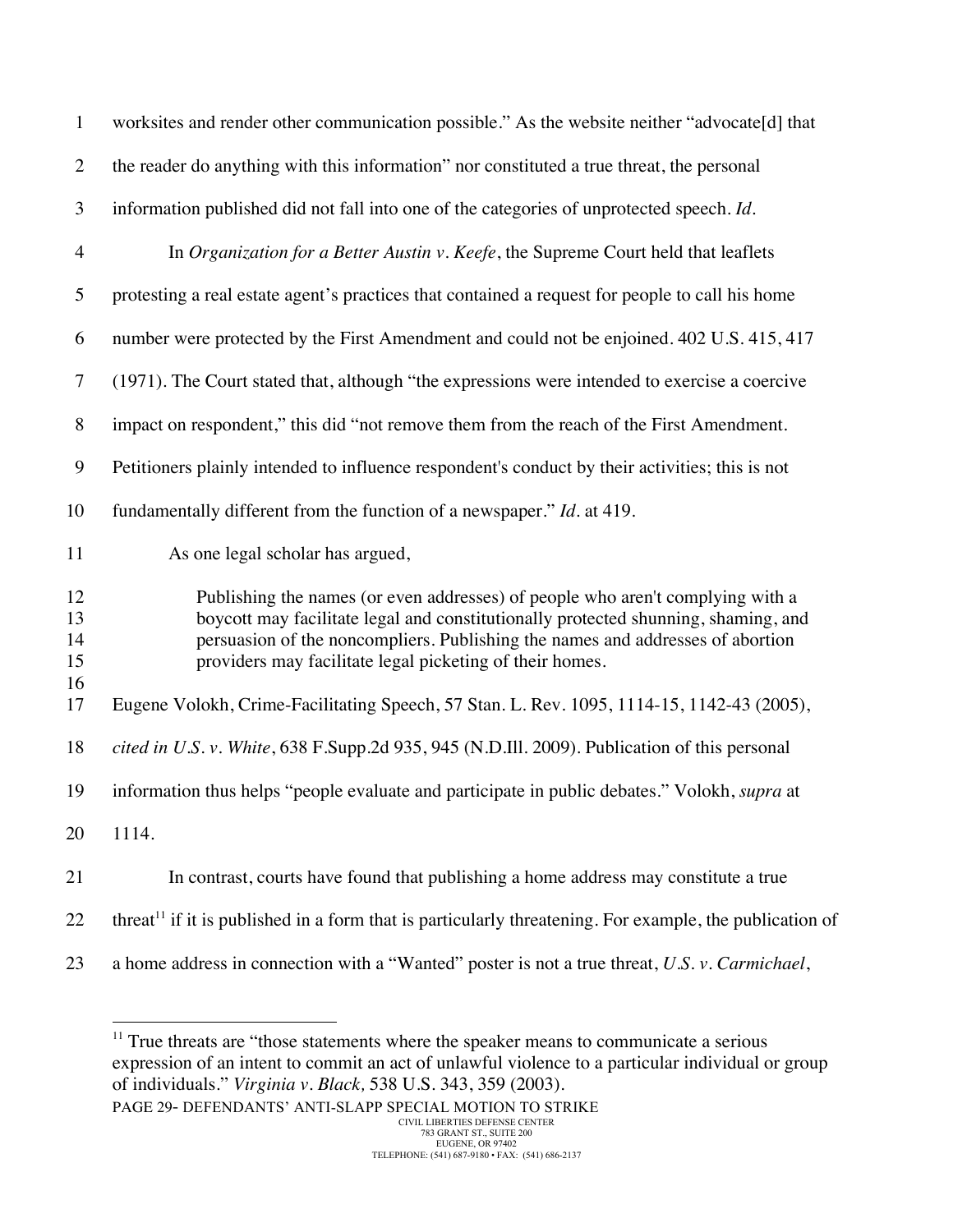| 326 F. Supp. 2d 1267, 1290 (M.D. Ala. 2004), unless individuals targeted by similar posters in |
|------------------------------------------------------------------------------------------------|
| the past have been killed, Planned Parenthood of Columbia/Willamette, Inc. v. American         |
| <i>Coalition of Life Activists, 290 F.3d 1058, 1063 (9th Cir. 2002).</i>                       |

 The publication of truthful, publicly available names, addresses, and phone numbers in this case is intended to encourage people to engage in an issue of public concern by contacting Schmidt and Baugus to ask them to drop the lab contract or to inform people about protest activity at plaintiffs' houses, and is not intended to threaten the individuals with violence. This context does not constitute a true threat as in *Planned Parenthood*, nor does it fall under any other category of unprotected speech; names, addresses, and phone numbers are publicly available information and are clearly not defamation, fighting words, true threats, or obscenity.

## **4. Isolated Incidents of Alleged Illegal Activity does not Remove Constitutional Protections for the Vast Majority of Defendants' Conduct**

 Plaintiffs point to three isolated incidents of alleged illegal activity out of over sixty protests: an unknown individual allegedly putting toilet paper on the Baugus house and a banner on their hedges, and two brief instances of alleged trespass, one of which is the Wilson incident in which Mr. Hitchins justifiably walked up the driveway, attempted to turn off her hose after she repeatedly assaulted lawful protestors, was told to leave, and immediately left. *See* Decl. Timothy Hitchens, Ex. 101. The incidents alleged are very minor violations of the law and in no way suggest that any person would be physically harmed. Additionally, there are legal mechanisms in place for addressing isolated incidences in a much longer pattern of constitutionally protected activity that do not place prior restraint on the constitutional activity of the defendants named in this matter as well as anyone acting under the banner of No New Animal Lab.

PAGE 30- DEFENDANTS' ANTI-SLAPP SPECIAL MOTION TO STRIKE CIVIL LIBERTIES DEFENSE CENTER 783 GRANT ST., SUITE 200 EUGENE, OR 97402 TELEPHONE: (541) 687-9180 • FAX: (541) 686-2137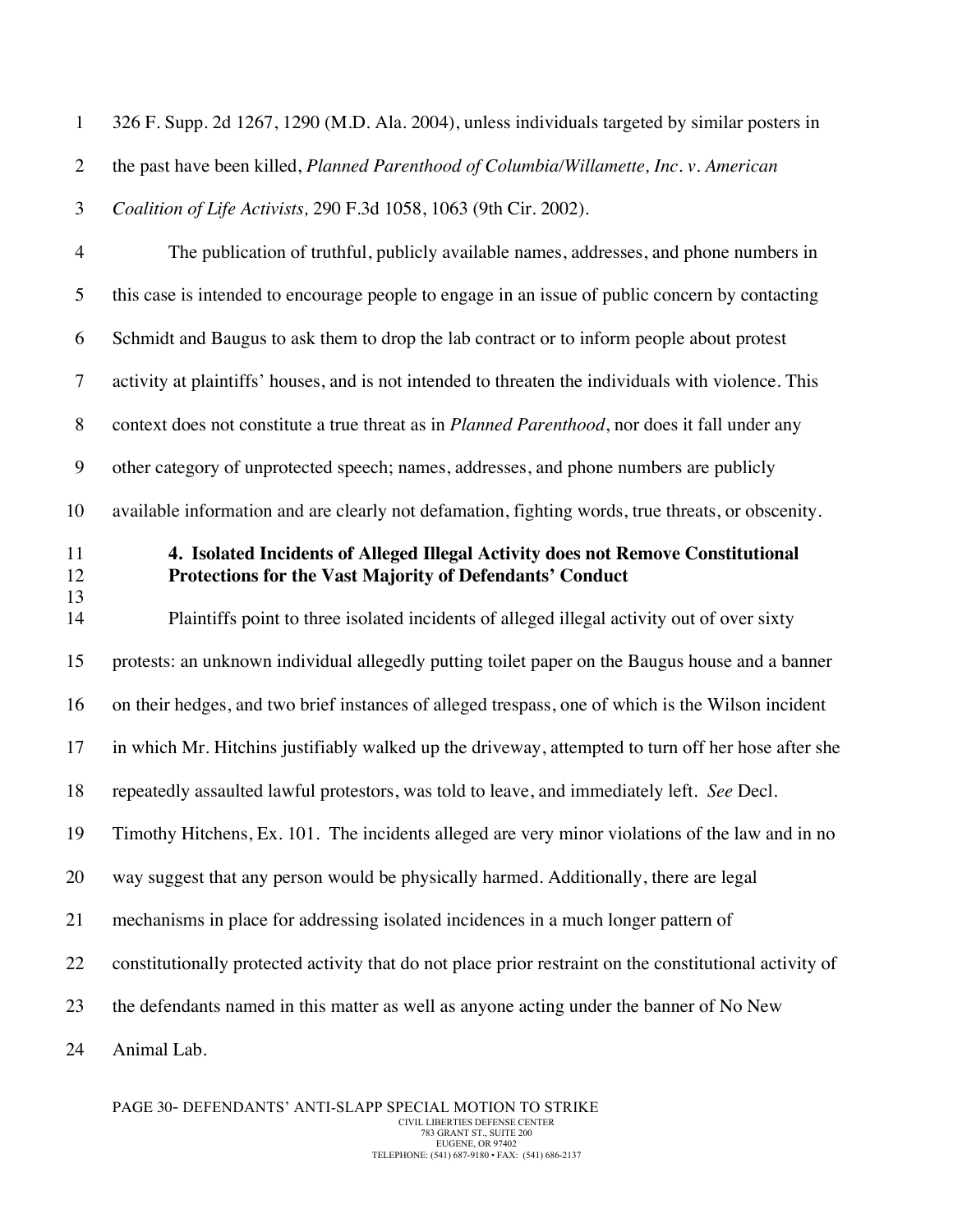Even within this case, we have examples of other ways of dealing with single incidents, such as the trial for Defendant Hitchins on February 11. Furthermore, Beaverton and Sherwood City Councils are currently considering legislative changes to address the concerns of plaintiffs. Such legislative changes would impact the public equally rather than a small group selected for their political advocacy. Finally, courts have addressed the issue of weighing isolated incidents against maintaining free speech protections: "And so the right of free speech cannot be denied by drawing from a trivial rough incident or a moment of animal exuberance." *N.A.A.C.P. v. Claiborne Hardware Co*. at 924. **5. Leadership and Associational Liability** Plaintiffs point to Defendants Schemkes and Kay as being "leaders" and "co-organizers" of NNAL, but such allegations do not instantly make individuals or associations liable for the actions of others. Civil liability may not be imposed merely because an individual belonged to a group, some members of which committed criminal acts. "For liability to be imposed by reason of association alone, it is necessary to establish that the group itself possessed unlawful goals and that the individual held a specific intent to further those illegal aims. "In this sensitive field, the State may not employ 'means that broadly stifle fundamental personal liberties when the end can be more narrowly achieved.' *Shelton v. Tucker*, 364 U.S. 479, 488 (1960)."" *Carroll v. Princess Anne*, 393 U.S. 175, 183-184; *Claiborne Hardware Co.,* 458 US at 930-31. 20 The Supreme Court in reviewing a  $9<sup>th</sup>$  Circuit case ruled: The court's rejection of membership per se as a constitutionally sufficient ground of conviction was based upon the recognition, also voiced in *Douds*, 339 U.S. at 393, 70 23 S.Ct. at 681, that the Communist Party has both legal and illegal aims and carries on both legitimate and illegitimate activities, and the further recognition that there may be members 'for whom the organization is a vehicle for the advancement of legitimate aims

PAGE 31- DEFENDANTS' ANTI-SLAPP SPECIAL MOTION TO STRIKE CIVIL LIBERTIES DEFENSE CENTER 783 GRANT ST., SUITE 200 EUGENE, OR 97402 TELEPHONE: (541) 687-9180 • FAX: (541) 686-2137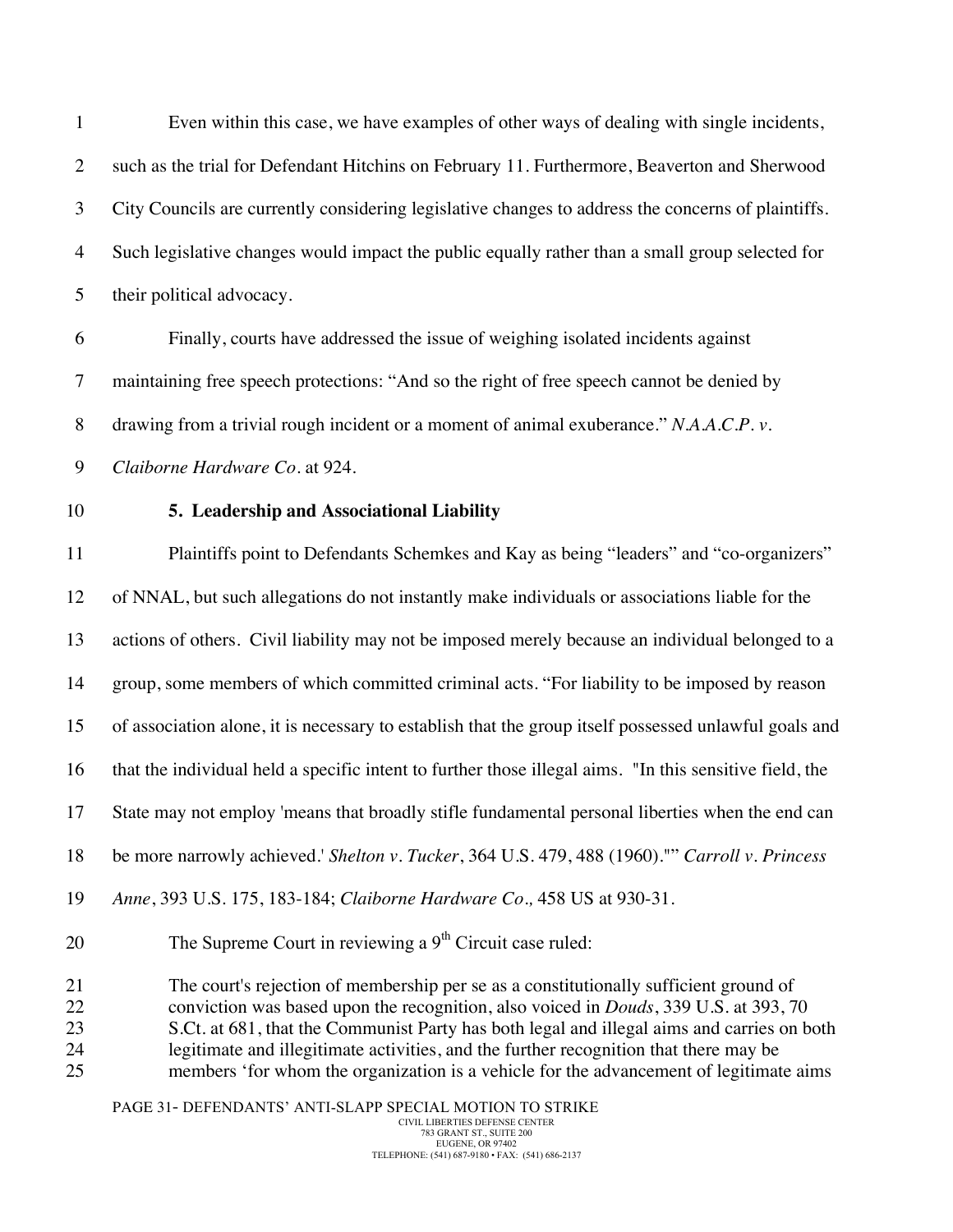| $\mathbf{1}$<br>$\mathbf{2}$<br>3<br>$\overline{4}$<br>5<br>6<br>$\overline{7}$<br>8<br>9 | and policies' alone. 'If there were $a$ * * * blanket prohibition of association with a group<br>having both legal and illegal aims,' the court reasoned, 'there would indeed be a real<br>danger that legitimate political expression or association would be impaired,' Scales v.<br>United States, supra, 367 U.S. at 229, 81 S.Ct. at 1486, for 'one in sympathy with the<br>legitimate aims of such an organization, but not specifically intending to accomplish<br>them by resort to violence, might be punished for his adherence to lawful and<br>constitutionally protected purposes, because of other and unprotected purposes which he<br>does not necessarily share.' Noto v. United States, supra, 367 U.S. at 299-300, 81 S.Ct. at<br>1522. |
|-------------------------------------------------------------------------------------------|------------------------------------------------------------------------------------------------------------------------------------------------------------------------------------------------------------------------------------------------------------------------------------------------------------------------------------------------------------------------------------------------------------------------------------------------------------------------------------------------------------------------------------------------------------------------------------------------------------------------------------------------------------------------------------------------------------------------------------------------------------|
| 10<br>11                                                                                  | Brown v. United States, 334 F.2d 488, 493 (9th Cir. 1964) aff'd, 381 U.S. 437, 85 S. Ct. 1707, 14                                                                                                                                                                                                                                                                                                                                                                                                                                                                                                                                                                                                                                                          |
| 12                                                                                        | L. Ed. 2d 484 (1965); see also <i>Healy v. James</i> , 408 U.S. 169 (U.S. 1972)(governmental action                                                                                                                                                                                                                                                                                                                                                                                                                                                                                                                                                                                                                                                        |
| 13                                                                                        | denying rights and privileges solely because of a citizen's association with an unpopular                                                                                                                                                                                                                                                                                                                                                                                                                                                                                                                                                                                                                                                                  |
| 14                                                                                        | organization is impermissible); United States v. Robel, 389 U.S. 258 (1967); Keyishian v. Board                                                                                                                                                                                                                                                                                                                                                                                                                                                                                                                                                                                                                                                            |
| 15                                                                                        | of Regents, 385 U.S., at 605-610; Elfbrandt v. Russell, 384 U.S. 11 (1966); Scales v. United                                                                                                                                                                                                                                                                                                                                                                                                                                                                                                                                                                                                                                                               |
| 16                                                                                        | <i>States</i> , 367 U.S. 203 (1961). These cases clearly establish that "guilt by association alone,                                                                                                                                                                                                                                                                                                                                                                                                                                                                                                                                                                                                                                                       |
| 17                                                                                        | without [establishing] that an individual's association poses the threat feared by the                                                                                                                                                                                                                                                                                                                                                                                                                                                                                                                                                                                                                                                                     |
| 18                                                                                        | Government," is an impermissible basis upon which to deny First Amendment rights. Robel, 389                                                                                                                                                                                                                                                                                                                                                                                                                                                                                                                                                                                                                                                               |
| 19                                                                                        | U.S. at 265.                                                                                                                                                                                                                                                                                                                                                                                                                                                                                                                                                                                                                                                                                                                                               |
| 20                                                                                        | As noted in the Declaration of Amanda Schemkes, NNAL did not possess unlawful                                                                                                                                                                                                                                                                                                                                                                                                                                                                                                                                                                                                                                                                              |
| 21                                                                                        | goals; their goals included engaging in a successful public advocacy campaign to halt an animal                                                                                                                                                                                                                                                                                                                                                                                                                                                                                                                                                                                                                                                            |
| 22                                                                                        | experimentation facility. Their intent is clearly protected by the First Amendment. In addition,                                                                                                                                                                                                                                                                                                                                                                                                                                                                                                                                                                                                                                                           |
| 23                                                                                        | none of the individually named defendants held a specific intent to break the law; they intended                                                                                                                                                                                                                                                                                                                                                                                                                                                                                                                                                                                                                                                           |
| 24                                                                                        | to lawfully participate in a nonviolent residential picket regarding a contentious public issue                                                                                                                                                                                                                                                                                                                                                                                                                                                                                                                                                                                                                                                            |
| 25                                                                                        | pertaining to animal cruelty and suffering.                                                                                                                                                                                                                                                                                                                                                                                                                                                                                                                                                                                                                                                                                                                |
| 26                                                                                        | In Brandenburg v. Ohio, 395 U.S. 444, the Supreme Court reversed the conviction of a                                                                                                                                                                                                                                                                                                                                                                                                                                                                                                                                                                                                                                                                       |
| 27                                                                                        | Ku Klux Klan leader for threatening "revengeance" if the "suppression" of the white race                                                                                                                                                                                                                                                                                                                                                                                                                                                                                                                                                                                                                                                                   |
| 28                                                                                        | continued. The Court relied on "the principle that the constitutional guarantees of free speech                                                                                                                                                                                                                                                                                                                                                                                                                                                                                                                                                                                                                                                            |
|                                                                                           | PAGE 32- DEFENDANTS' ANTI-SLAPP SPECIAL MOTION TO STRIKE<br>CIVIL LIBERTIES DEFENSE CENTER                                                                                                                                                                                                                                                                                                                                                                                                                                                                                                                                                                                                                                                                 |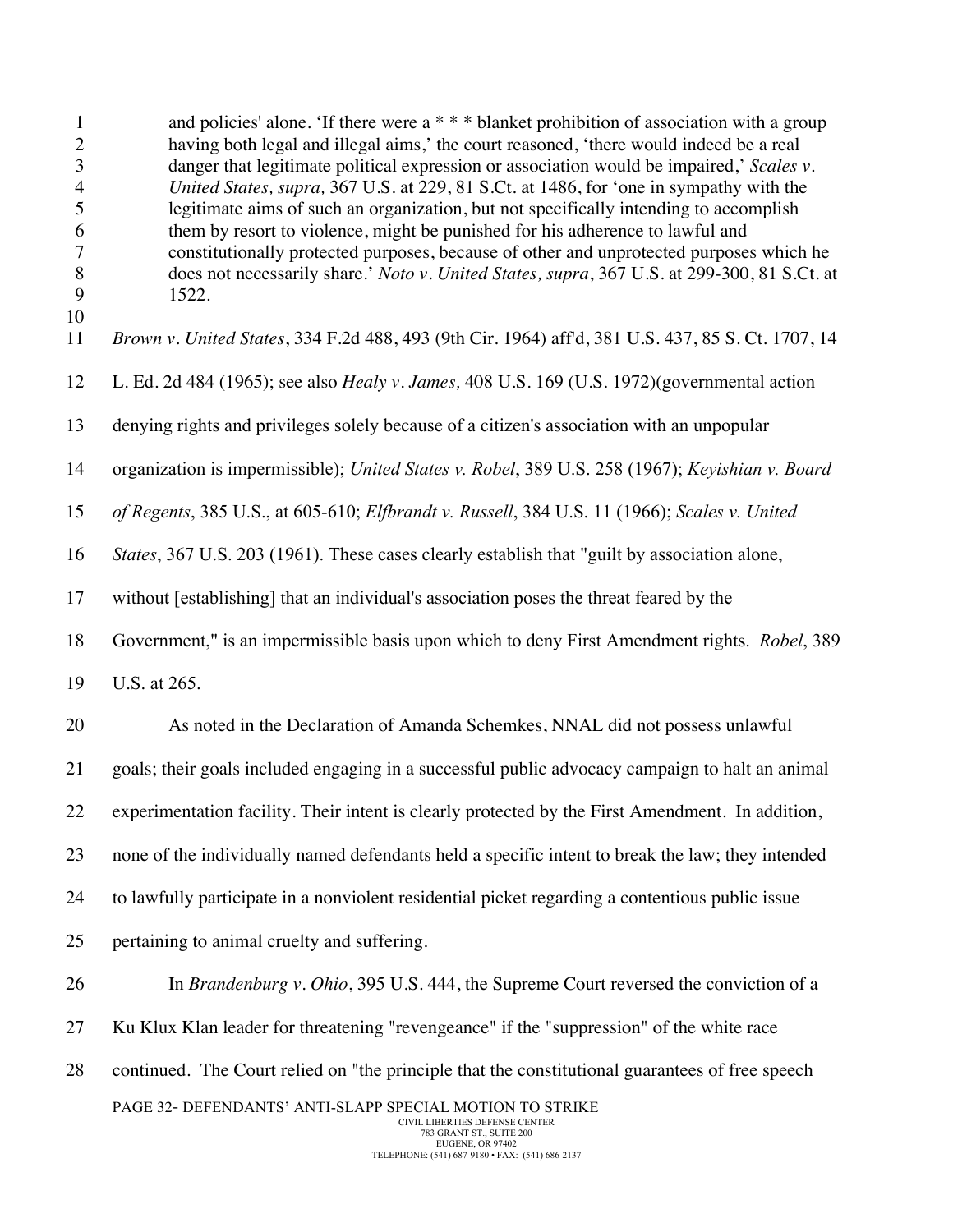| $\mathbf{1}$   | and free press do not permit a State to forbid or proscribe advocacy of the use of force or of law |
|----------------|----------------------------------------------------------------------------------------------------|
| $\overline{2}$ | violation except where such advocacy is directed to inciting or producing imminent lawless         |
| 3              | action and is likely to incite or produce such action." Id. at 447. See Noto v. United States, 367 |
| $\overline{4}$ | U.S., at 297-298 ("the mere abstract teaching of the moral propriety or even moral necessity       |
| 5              | for a resort to force and violence, is not the same as preparing a group for violent action and    |
| 6              | steeling it to such action"); Whitney v. California, 274 U.S. 357, 372 (Brandeis, J., concurring). |
| $\tau$         | The U.S. Supreme Court has also held that an advocacy organization cannot be held                  |
| 8              | liable for the unlawful conduct of protestors absent proof that the organization specifically      |
| 9              | authorized or ratified the unlawful conduct. Claiborne Hardware Co., 458 US at 930-31. The         |
| 10             | Court also rejected the leadership theory of liability because "[t]o impose liability without a    |
| 11             | finding that the NAACP authorized—either actually or apparently—or ratified unlawful conduct       |
| 12             | would impermissibly burden the rights of political association that are protected by the First     |
| 13             | Amendment." Id. at 931.                                                                            |
| 14             | Here, as in Claiborne, plaintiffs have not introduced any evidence to show that NNAL or            |
| 15             | any NNAL agent or "leader" authorized or ratified the scant incidents of alleged unlawful          |
| 16             | conduct cited in their complaint. Nor have plaintiffs introduced evidence that NNAL or the         |
| 17             | alleged "leaders" ratified or endorsed the alleged inappropriate conduct.                          |
| 18             | Relatedly, courts have recognized that people engaging with each other—which often                 |
| 19             | includes people in leadership roles—is intertwined with the protections offered by the First       |
| 20             | Amendment: "Effective advocacy of both public and private points of view, particularly             |
| 21             | controversial ones, is undeniably enhanced by group association, as this Court has more than       |
| 22             | once recognized by remarking upon the close nexus between the freedoms of speech and               |
| 23             | assembly." NAACP v. State of Alabama, 357 U.S. 449, 461(1958).                                     |
|                | PAGE 33- DEFENDANTS' ANTI-SLAPP SPECIAL MOTION TO STRIKE<br>CIVIL LIBERTIES DEFENSE CENTER         |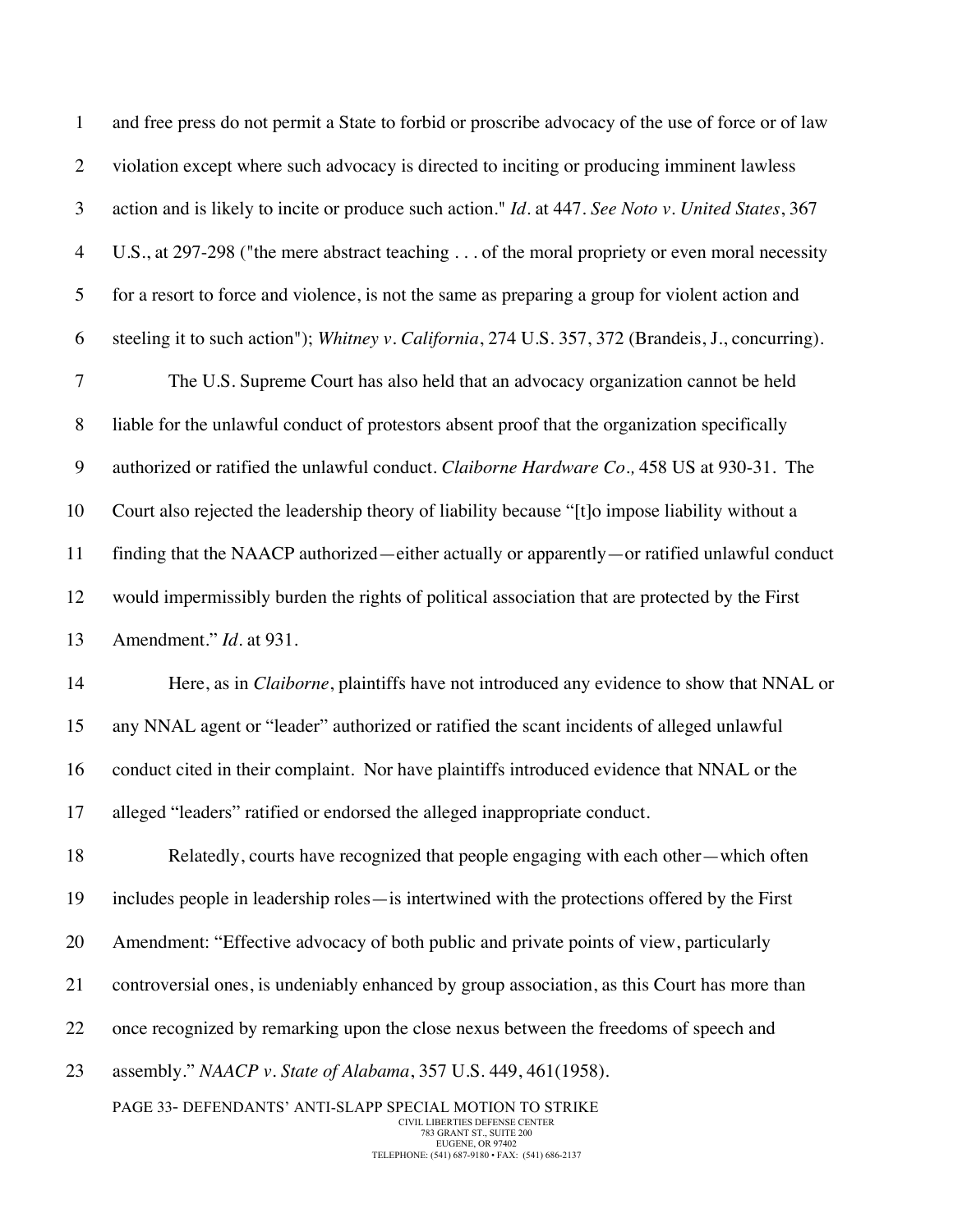#### **C. Plaintiffs' Burden**

 Under ORS 31.150(3), once defendants satisfy the initial burden of making a prima facie showing, the burden shifts to plaintiffs to establish "a probability" of success as to each claim alleged in their Complaint by presenting "substantial evidence" to support a prima facie case. *See* ORS 31.150(3). While the plaintiff must show a probability to succeed on the claim, "[o]nce the defendant shows that the cause of action arose from acts done in furtherance of an exercise of free speech, it becomes the plaintiff's burden to establish that the acts are *not* protected by the First Amendment." *Lieberman v. KCOP Television, Inc.,* 110 Cal. App. 4th 156, 165, 1 Cal. Rptr. 3d 536, 542 (2003). If this Court follows the California rule, plaintiffs can prevail upon a "showing that the defendants' purported constitutional defenses are not applicable to the case as a matter of law." *Paul*, 85 Cal. App. 4<sup>th</sup> at 1367, citing *Wilcox v. Superior Court*, 27 Cal. App. 4<sup>th</sup> 809, 824 (1994). As guidance, California courts have "consistently held acts a plaintiff alleges are unlawful or illegal are nonetheless protected activity under the anti-SLAPP statute if the acts assist or facilitate the defendant's free speech rights." *Collier v. Harris*, 240 Cal. App. 4th 41, 54, 192 Cal. Rptr. 3d 31, 41 (2015). The only exception to this rule "occurs when the defendant concedes or the evidence conclusively establishes the defendant's conduct is illegal as a matter of law." *Id.* The court in *Collier* clarified that " '[i]llegal' in this context means that the conduct was criminal; merely violating a statute is not sufficient because the broad protection the anti-SLAPP statute provides for constitutional rights would be significantly undermined if all statutory violations were exempt from the statute." *Id* at 42 (citing *Mendoza v. ADP Screening & Selection Services, Inc.*, 182 Cal.App.4th 1644, 1654, 107 Cal.Rptr.3d 294 (2010)).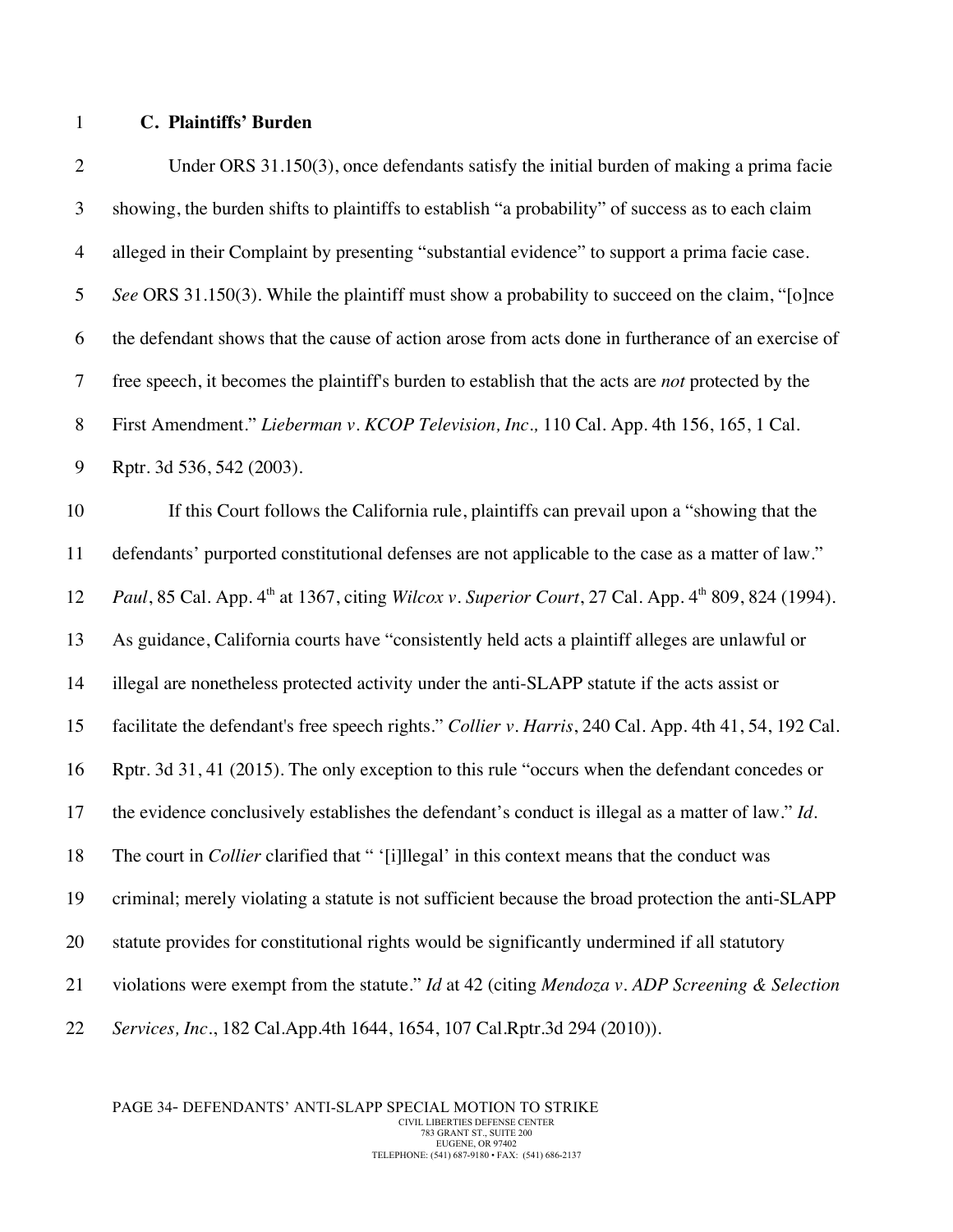ORS 31.150(4) governs the evidence that may be used to support or oppose a special motion to strike and provides, "the court shall consider pleadings and supporting and opposing affidavits stating the facts upon which the liability or defense is based." Courts interpreting the identical language of California's statute have held that, "the plaintiff cannot rely on the allegations of the complaint, but must produce evidence that would be admissible at trial." *Integrated Healthcare Holdings, Inc., v. Fitzgibbons, 140 Cal. App. 4<sup>th</sup> 515, 527 (2006). In Wilcox v. Superior Court, 27 Ca. App.* 4<sup>th</sup> 809, 824 (1994), the defendants filed a motion to strike when they were sued for defamation by a trade association after soliciting donations to help fund a lawsuit against the association. *Id*. at 814-15. The association argued that the defendants' conduct fell outside the anti-SLAPP statute because the association was not challenging their protected activity, but was instead only challenging statements that were defamatory as a matter of law. *Id*. at 821.

 The California Court of Appeals rejected the association's attempt to carve out the protected activity from its suit and granted the motion to strike, noting, "[t]his argument [by the association] points out why traditional pleading-based motions such as demurrers and motions to strike are ineffective in combating SLAPP's and why the Legislature believed there was a need 17 for a special motion to strike\*\*\*. In a SLAPP complaint, the defendant's [protected activities] are made to appear as defamation, interference with business relations, restraint of trade and the like. For this reason the Legislature provided, in determining a motion under the anti-SLAPP statute, 'The court shall consider the pleadings and supporting and opposing affidavits stating the facts upon which the liability or defense is based.'" *Id*.

PAGE 35- DEFENDANTS' ANTI-SLAPP SPECIAL MOTION TO STRIKE CIVIL LIBERTIES DEFENSE CENTER 783 GRANT ST., SUITE 200 EUGENE, OR 97402 "probability" of success on the merits by presenting "substantial evidence," Oregon courts have

Despite the clear statutory language providing that the plaintiff must establish a

TELEPHONE: (541) 687-9180 • FAX: (541) 686-2137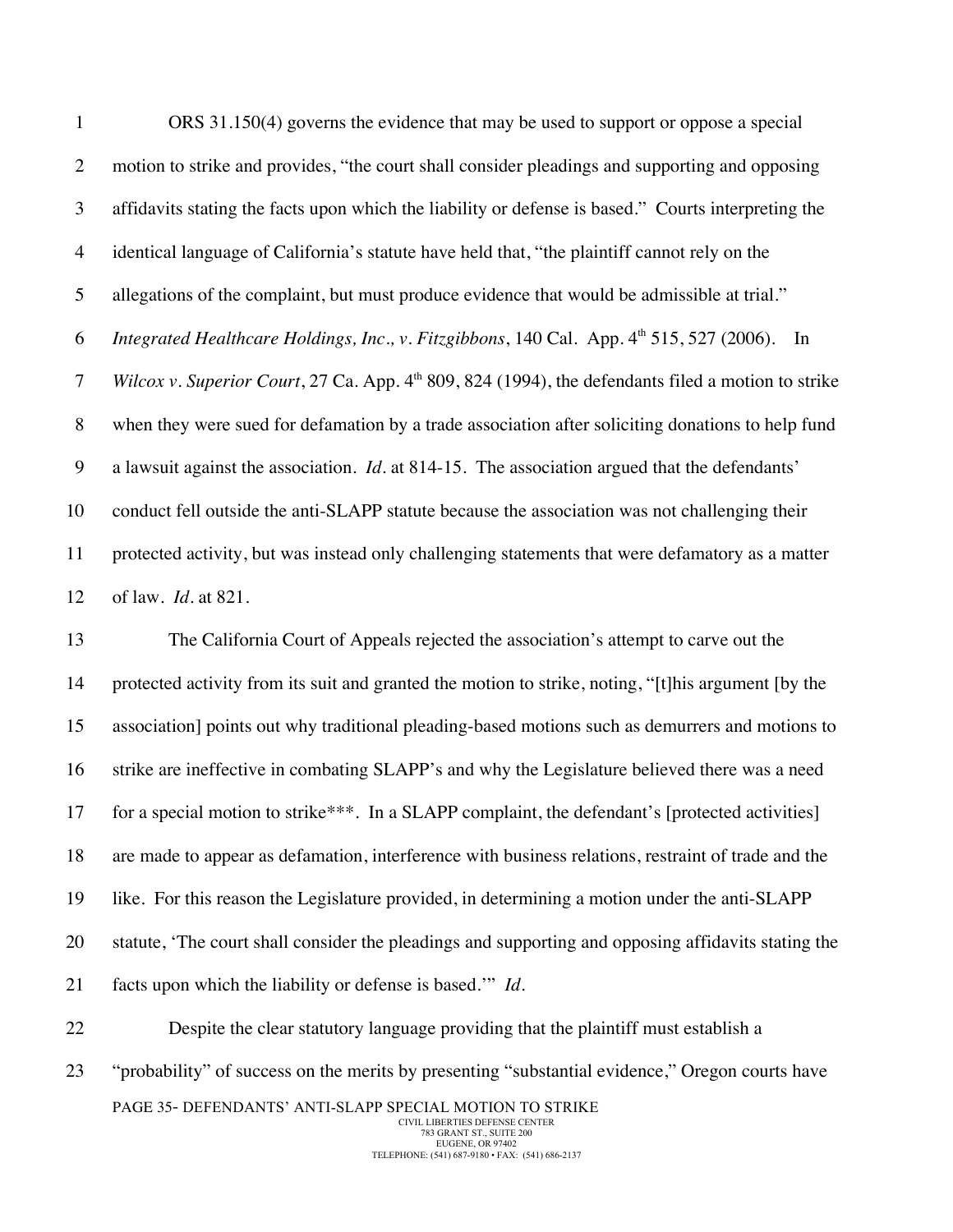| $\mathbf{1}$         | interpreted the plaintiff's burden as a "low bar" to overcome. Handy v. Lane Cty., 274 Or. App.                                                                                                        |
|----------------------|--------------------------------------------------------------------------------------------------------------------------------------------------------------------------------------------------------|
| $\overline{2}$       | 644, 652, 362 P.3d 867, 874 (2015). The Court in <i>Handy</i> relies on the holdings in <i>Young v. Davis</i>                                                                                          |
| 3                    | (supra). The court in Young relied on a California case, Greene v. Bank of Am., 216 Cal. App. 4th                                                                                                      |
| $\overline{4}$       | 454, 156 Cal. Rptr. 3d 901, 905 (2013) ("the plaintiff's burden of establishing a probability of                                                                                                       |
| 5                    | prevailing is not high"). In <i>Greene</i> , the court held that, in meeting it's burden to show a                                                                                                     |
| 6                    | probability of success on the merits, a plaintiff "must set forth evidence that would be admissible                                                                                                    |
| $\tau$               | at trial." Greene at 457 (citing Overstock.com, Inc. v. Gradient Analytics, Inc., 151 Cal. App. 4th                                                                                                    |
| $\, 8$               | 688, 699, 61 Cal. Rptr. 3d 29, 38 (2007)). Under Young, "the trial court may not weigh the                                                                                                             |
| $\boldsymbol{9}$     | plaintiff's evidence against the defendant's" and "may consider defendant's evidence only                                                                                                              |
| 10                   | insofar as necessary to determine whether it defeats plaintiff's claim as a mater of law." Young at                                                                                                    |
| 11                   | 509-510. However, under Navellier v. Sletten (upon which the court in Greene relies), the court                                                                                                        |
| 12                   | reasons that "[t]he anti-SLAPP statute's definitional focus is not the form of the plaintiff's cause                                                                                                   |
| 13                   | of action but, rather, the defendant's <i>activity</i> that gives rise to his or her asserted liability—and                                                                                            |
| 14                   | whether that activity constitutes protected speech or petitioning." 29 Cal. 4th 82, 92, 52 P.3d                                                                                                        |
| 15                   | 703, 711 (2002). Again, ORS 31.150 should be construed "liberallyin favor of the exercise of                                                                                                           |
| 16                   | the rights of free expression." ORS 31.152(4).                                                                                                                                                         |
| 17                   | Plaintiffs have failed to overcome their burden because defendants' speech and conduct                                                                                                                 |
| 18                   | are protected as a matter of law. Each claim and associated allegation in the plaintiffs' complaint                                                                                                    |
| 19                   | arose from activity that is protected under the U.S. and Oregon constitutions.                                                                                                                         |
| 20<br>21<br>22<br>23 | 1. Plaintiffs Cannot Establish a Probability Of Success On their Nuisance Claim<br>Because Defendants' Speech and Conduct Are Privileged As A Matter Of Law Under<br>the U.S. and Oregon Constitutions |
| 24                   | Nuisance is an interference with an interest in land where the plaintiff is able to show                                                                                                               |
| 25                   | three elements: (1) substantial and unreasonable interference in the use and enjoyment of land;                                                                                                        |
|                      | PAGE 36- DEFENDANTS' ANTI-SLAPP SPECIAL MOTION TO STRIKE<br>CIVIL LIBERTIES DEFENSE CENTER                                                                                                             |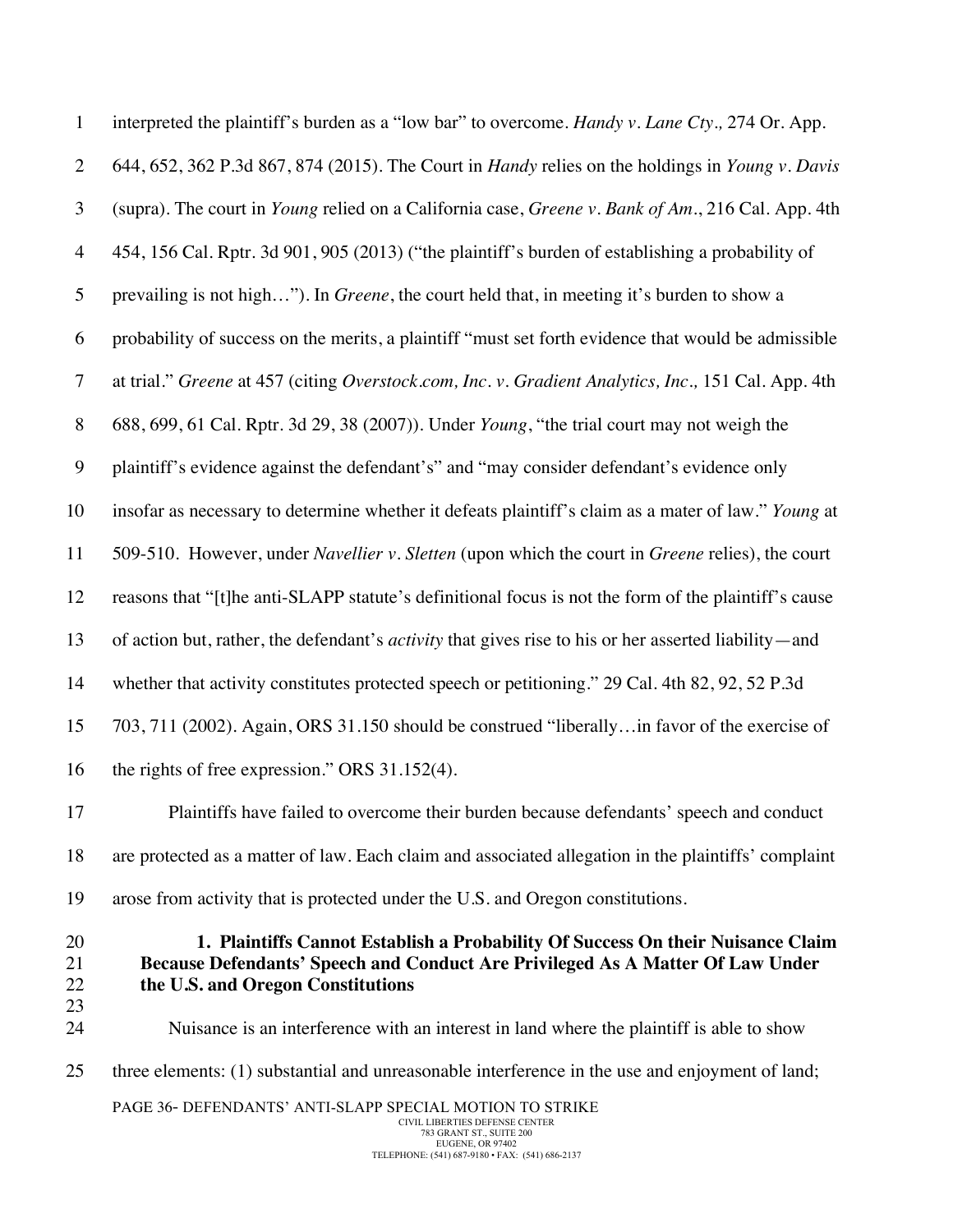| $\mathbf{1}$         | (2) culpable conduct on the part of the defendant; and (3) that the culpable conduct of the                                                                                                |
|----------------------|--------------------------------------------------------------------------------------------------------------------------------------------------------------------------------------------|
| $\overline{2}$       | defendant was the cause in fact of the interference. Jewett v. Deerhorn Enterprises, Inc., 281 Or.                                                                                         |
| 3                    | 469, 473, 575 P.2d 164 (1978); Raymond v. Southern Pacific Co., 259 Or. 629, 634, 488 P.2d                                                                                                 |
| $\overline{4}$       | 460 (1971); Amphitheaters, Inc. v. Portland Meadows, 184 Or. 336, 348, 198 P.2d 847 (1948).                                                                                                |
| 5                    | A "general weighing process" is used in determining the existence of a nuisance: the invasion                                                                                              |
| 6                    | must "result from action to which the law attaches responsibility," and the plaintiff must then                                                                                            |
| $\overline{7}$       | link that conduct to the actual harm alleged to have been suffered. See Gronn et ux v. Rogers                                                                                              |
| 8                    | Construction, Inc., 221 Or. 226, 232-33, 350 P.2d 1086 (1960). "Whether a particular use of                                                                                                |
| $\boldsymbol{9}$     | property constitutes an actionable nuisance cannot be determined by fixed general rules but                                                                                                |
| 10                   | depends on the individual facts of a particular case." Jewett at 473. However, constitutionally                                                                                            |
| 11                   | protected conduct cannot be culpable conduct and thus the nuisance claim fails.                                                                                                            |
| 12                   | As stated throughout this brief, defendants' conduct was constitutionally protected or                                                                                                     |
| 13                   | engaged in in furtherance of their constitutional expression and thus plaintiffs cannot sustain                                                                                            |
| 14                   | their burden of proof regarding their nuisance claim.                                                                                                                                      |
| 15<br>16<br>17<br>18 | 2. Plaintiffs Cannot Establish A Probability Of Success On their Trespass Claim<br>Because Defendants' Speech And Conduct Are Privileged Under The U.S. and<br><b>Oregon Constitutions</b> |
| 19                   | In Oregon, "trespass arises when there is an intrusion upon the land of another which                                                                                                      |
| 20                   | invades the possessor's interest in the exclusive possession of his land." Martin v. Union Pacific                                                                                         |
| 21                   | Railroad, 256 Or. 563, 565, 474 P.2d 739 (1970). An alleged trespass is not actionable if the                                                                                              |
| 22                   | owner was not entitled to exclusive use of the property, or if the alleged trespasser's entry was by                                                                                       |
| 23                   | consent, invitation, or license. Restatement (Second) of Torts, §167 (1979). See also, p. 23,                                                                                              |
| 24                   | section (b), supra.                                                                                                                                                                        |

PAGE 37- DEFENDANTS' ANTI-SLAPP SPECIAL MOTION TO STRIKE CIVIL LIBERTIES DEFENSE CENTER 783 GRANT ST., SUITE 200 EUGENE, OR 97402 TELEPHONE: (541) 687-9180 • FAX: (541) 686-2137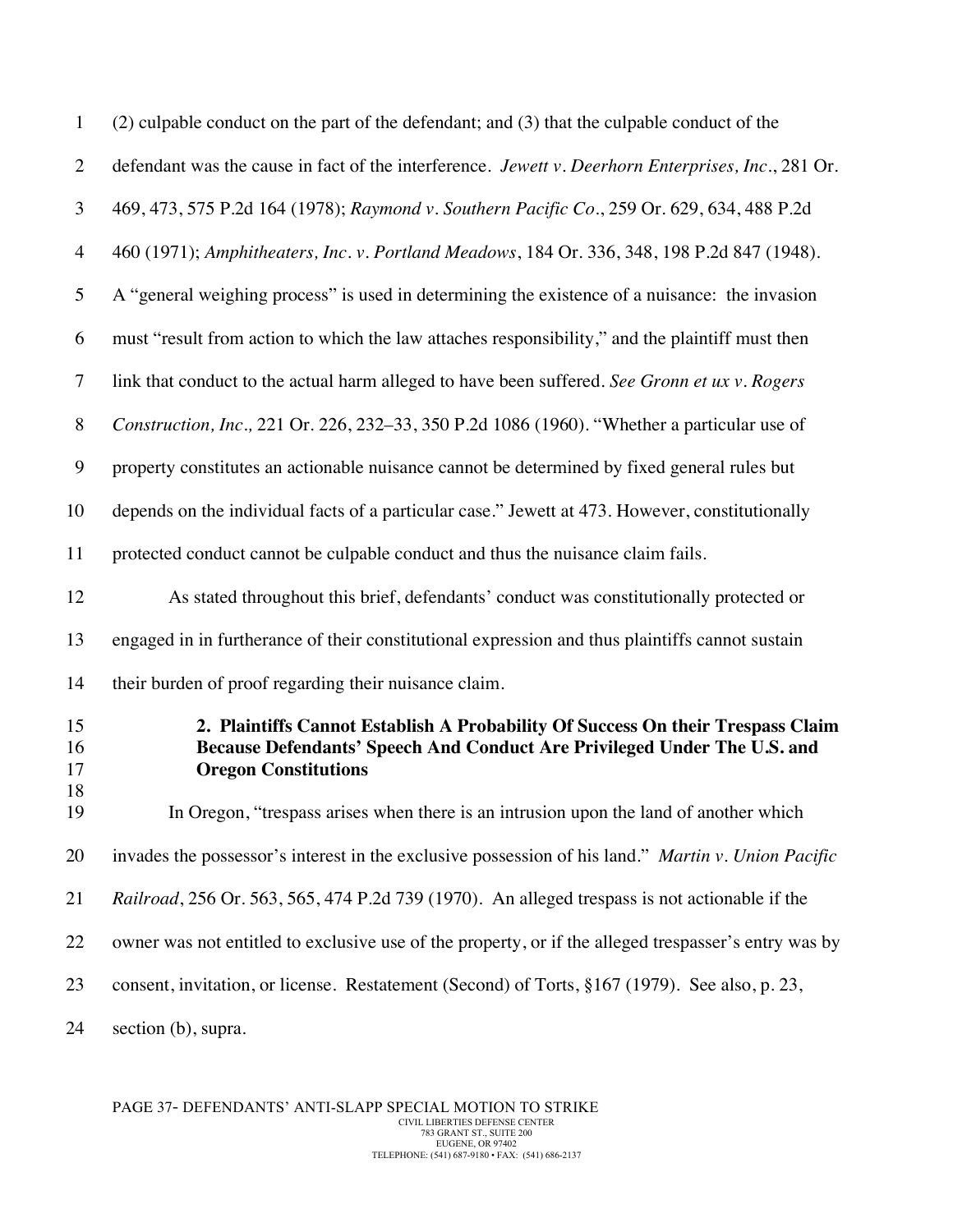Although Plaintiffs have alleged three isolated incidents of trespass out of over 60 protests at these locations (an unidentified individual on the Baugus property with toilet paper, unidentified individuals passing a "No Trespassing" sign at the Schmidt house to walk to the front door, Defendant Hitchins walking onto the driveway of the Wilsons) such alleged incidents do not give rise to a trespass claim that enjoins the individual Defendants as well as anyone acting under the banner of No New Animal Lab. It is an unreasonable restriction on speech to make such a sweeping provision.

 In *Claiborne Hardware*, the U.S. Supreme Court addressed the issue of weighing isolated incidents of illegal behavior against maintaining free speech protections and stated that "the right of free speech cannot be denied by drawing from a trivial rough incident or a moment of animal exuberance." N.A.A.C.P. v. Claiborne Hardware Co. at 924. The facts of that case centered on a boycott by the N.A.A.C.P. of white-owned stores in Mississippi counties that had not agreed to chapter demands. Members watched stores, and people who violated the boycott "were branded as traitors to the black cause, called demeaning names, and socially ostracized for merely trading with whites." *Id.* at 904. In four instances, people who violated the boycott were also victims of acts of illegal activity, including having bricks thrown at their windshield and shots fired at their house. *Id.*

 While this unprotected conduct against boycott violators was not protected by the First Amendment, this conduct was comprised of isolated incidents. *Id.* at 923. The court found: "A massive and prolonged effort to change the social, political, and economic structure of a local environment cannot be characterized as a violent conspiracy simply by reference to the ephemeral consequences of relatively few violent acts." *Id*. at 933. The court acknowledged that

PAGE 38- DEFENDANTS' ANTI-SLAPP SPECIAL MOTION TO STRIKE CIVIL LIBERTIES DEFENSE CENTER 783 GRANT ST., SUITE 200 EUGENE, OR 97402 TELEPHONE: (541) 687-9180 • FAX: (541) 686-2137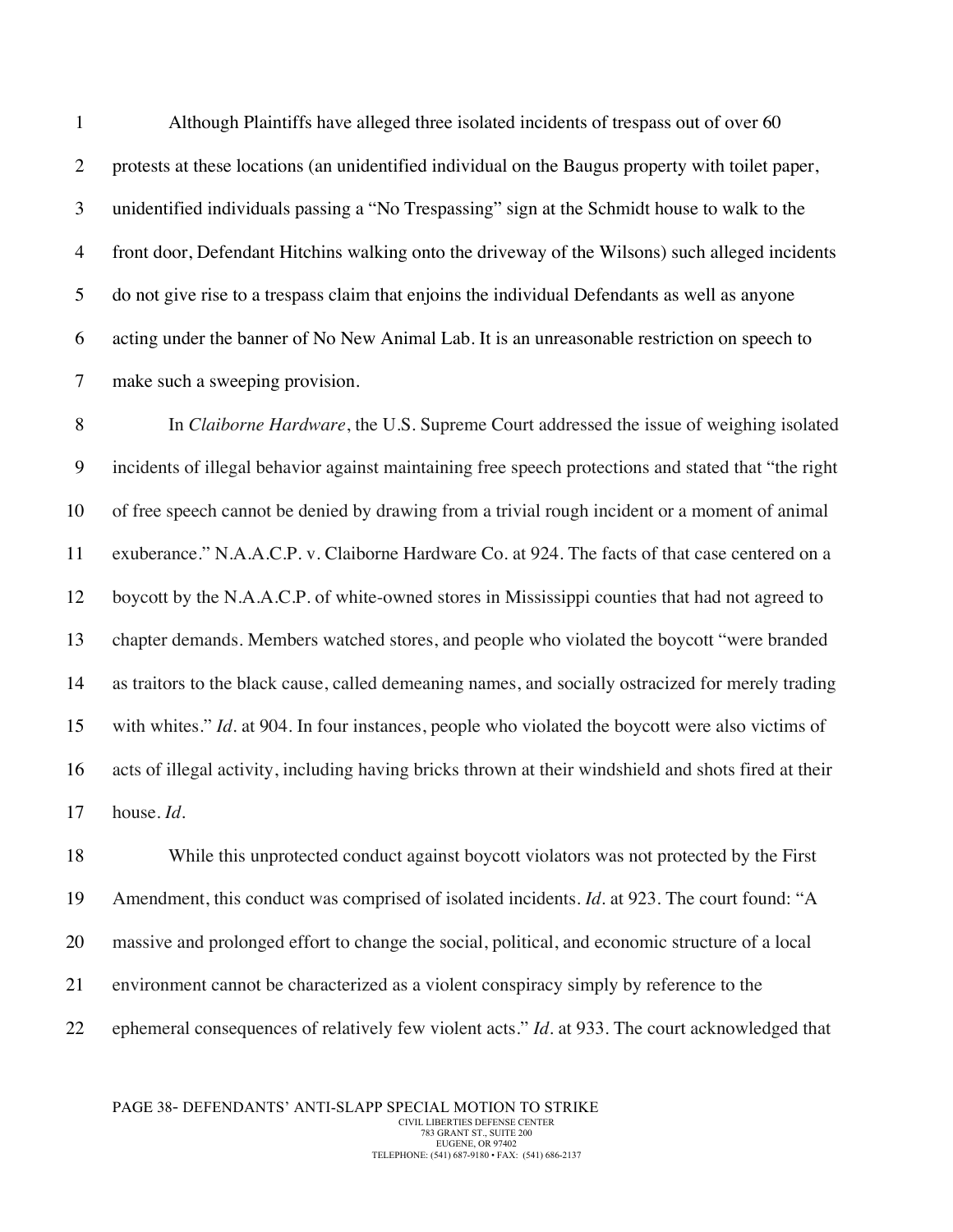"violent conduct is beyond the pale of constitutional protection," but that the boycotters actions were protected because their "ultimate objectives were unquestionably legitimate." *Id.*

 In this case, David Schmidt states that he has experienced protest activity in his neighborhood 52 times over the last year (Decl. David Schmidt, p. 4) and about ten to twenty incidents are described as occurring at the Baugus house. Of all of these protests, only three trespasses are alleged, and none nearly so serious as the throwing of bricks and firing of guns at houses as in *Claiborne Hardware.* The toilet-papering in the Baugus yard is akin to the pranks of teenagers. Walking to a front door past a "No Trespassing" sign is an activity that people do all of the time to knock on a door to share a political message. The allegation of Defendant Hitchins' trespass on the Wilsons' driveway to turn off water to a hose that Patricia Wilson was using to spray people in the faces is justified; the Wilsons do not allege that they had a "No Trespassing" sign, Hitchins left immediately upon being asked to do so, and Hitchins was acting in order to prevent Wilson from further assaulting people. None of these trespass allegations are so serious or so frequent as to warrant a prior restraint that would enjoin people from engaging in protected speech.

 Defendants' conduct was constitutionally protected or engaged in in furtherance of their constitutional expression and thus plaintiffs cannot sustain their burden of proof regarding their trespass claim.

#### **3. Plaintiffs Cannot Establish A Probability Of Success On Civil Conspiracy**

PAGE 39- DEFENDANTS' ANTI-SLAPP SPECIAL MOTION TO STRIKE A civil conspiracy is "'a combination of two or more persons by concerted action to accomplish an unlawful purpose, or to accomplish some purpose not in itself unlawful by unlawful means.'" *Yanney v. Koehler*, 147 Ore. App. 269, 273, 935 P.2d 1235 (1997) (quoting *Bonds v. Landers*, 279 Ore. 169, 174, 566 P.2d 513 (1977) (citations omitted)). The primary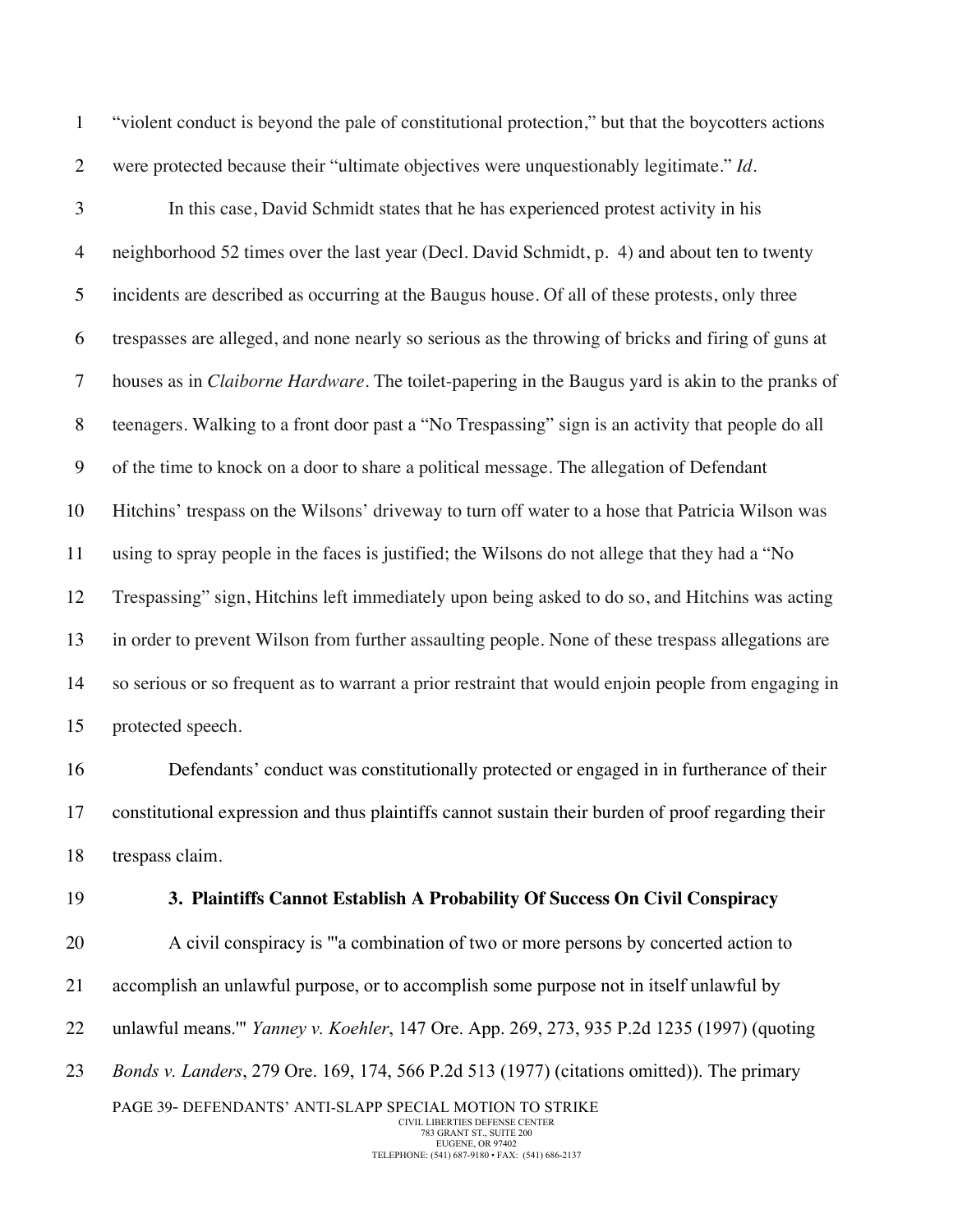| $\mathbf{1}$     | purpose of a conspiracy must be to cause injury to another. Heitkemper v. Central Labor                                                                                                       |
|------------------|-----------------------------------------------------------------------------------------------------------------------------------------------------------------------------------------------|
| $\overline{2}$   | Council, 99 Or 1, 192 P 765 (1921). However, civil conspiracy is not, itself, a separate tort for                                                                                             |
| $\mathfrak{Z}$   | which damages may be recovered; rather, it is a "way[] in which a person may become jointly                                                                                                   |
| $\overline{4}$   | liable for another's tortious conduct." Granewich v. Harding, 329 Ore 47, 53, 985 P2d 788                                                                                                     |
| $\mathfrak{S}$   | (1999); see also Osborne, 225 Ore App at 437 (Conspiracy is a "theory of mutual agency under                                                                                                  |
| 6                | which a conspirator becomes jointly liable for the tortious conduct of his or her                                                                                                             |
| $\tau$           | coconspirators."). Thus, if the Court properly disposes of plaintiffs' nuisance and trespass claims                                                                                           |
| $\, 8$           | pursuant to defendants' anti-SLAPP motion, it follows that the court must also dismiss the                                                                                                    |
| $\boldsymbol{9}$ | conspiracy allegations. See Morasch v. Hood, 232 Ore. App. 392, 402-403 (2009).                                                                                                               |
| 10               | As discussed throughout this brief, the primary purpose of the NNAL campaign is to halt                                                                                                       |
| 11               | the construction of a publicly funded underground animal experimentation facility, and in line                                                                                                |
| 12               | with that purpose, to pressure plaintiffs David Schmidt and Tim Baugus to rescind the Skanska                                                                                                 |
| 13               | contract to build the facility—not to cause injury to any of the plaintiffs. Further, because the                                                                                             |
| 14               | Oregon and U.S. Constitutions protect defendants' expressive conduct, it was not unlawful, it                                                                                                 |
| 15               | was not intended to accomplish an unlawful purpose, nor did they utilize unlawful means.                                                                                                      |
| 16               | Plaintiffs fail to satisfy their burden regarding this claim as well.                                                                                                                         |
| 17               | <b>IV. CONCLUSION</b>                                                                                                                                                                         |
| 18               | Plaintiffs should not have filed this lawsuit against NNAL and the activists named                                                                                                            |
| 19               | individually merely because they were the focus of a lawful residential picketing                                                                                                             |
| 20               | campaign that offended them and their desired quietude. By enacting Oregon's anti-                                                                                                            |
| 21               | SLAPP statute, the Oregon Legislature mandated that a plaintiff who files a lawsuit that                                                                                                      |
| 22               | implicates the First Amendment rights of a defendant must have "substantial evidence" to                                                                                                      |
| 23               | support its claims at the outset of the litigation. This requirement recognizes what Justice                                                                                                  |
|                  | PAGE 40- DEFENDANTS' ANTI-SLAPP SPECIAL MOTION TO STRIKE<br>CIVIL LIBERTIES DEFENSE CENTER<br>783 GRANT ST., SUITE 200<br>EUGENE, OR 97402<br>TELEPHONE: (541) 687-9180 • FAX: (541) 686-2137 |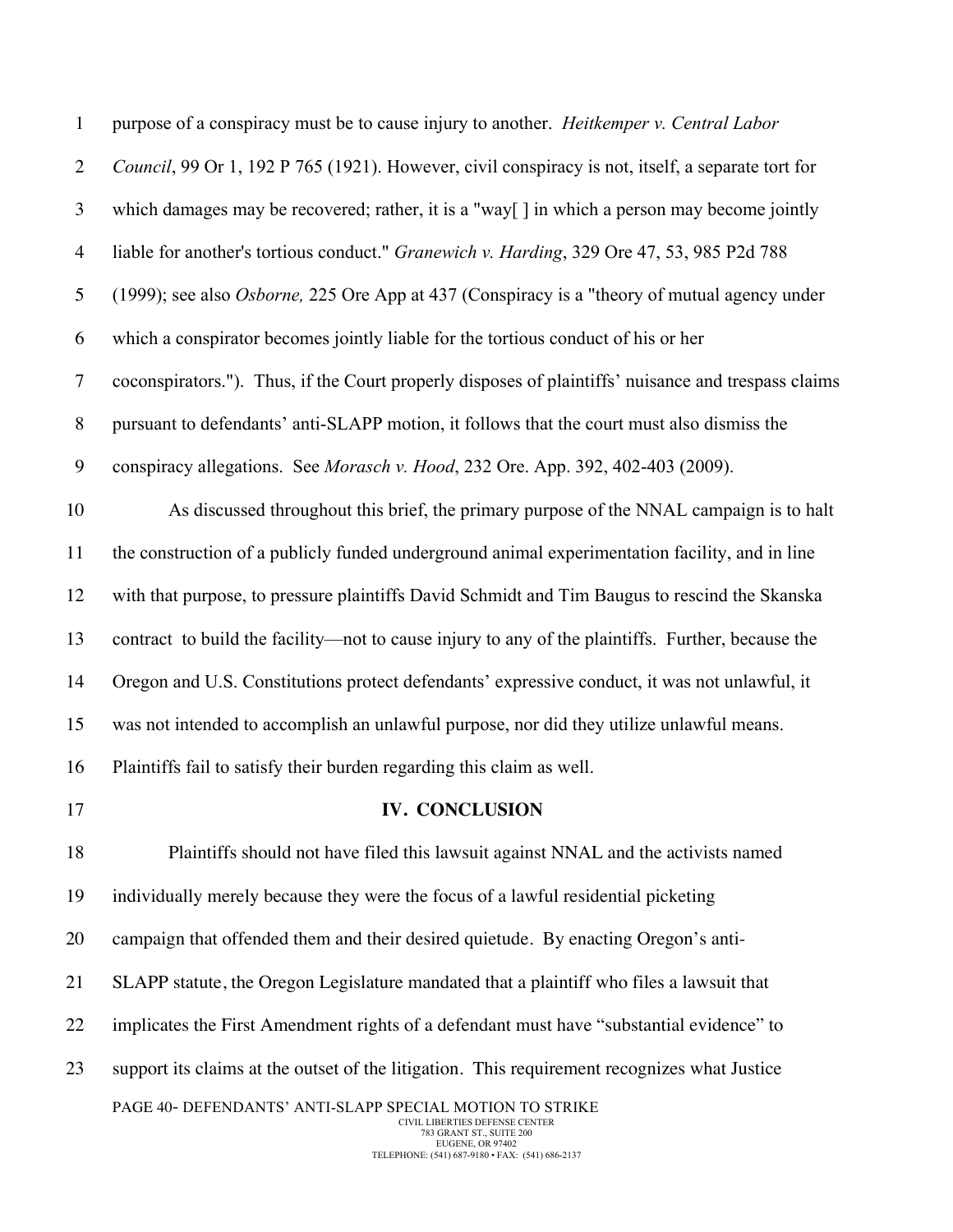| $\mathbf{1}$                                 | Brennan described in New York Times v. Sullivan, as this country's "profound national                                                                                    |
|----------------------------------------------|--------------------------------------------------------------------------------------------------------------------------------------------------------------------------|
| $\overline{2}$                               | commitment to the principle that debate on public issues should be uninhibited, robust,                                                                                  |
| 3                                            | and wide-open," by allowing a defendant to promptly expose and seek dismissal of a                                                                                       |
| $\overline{4}$                               | SLAPP suit unless the plaintiff meets the evidentiary standards set forth in ORS                                                                                         |
| 5                                            | 31.150(3). Plaintiffs' burden includes refuting the constitutional defenses set forth by the                                                                             |
| 6                                            | defendants in this case. Plaintiffs simply cannot meet that burden because it is clear that                                                                              |
| $\overline{7}$                               | the Oregon and U.S. Constitutions protect defendants' conduct: picketing on public                                                                                       |
| 8                                            | streets, leafleting, chanting, chalking, marching, and posting protected content on the                                                                                  |
| 9                                            | internet. For these reasons, this Court should grant defendants' Special Motion to Strike                                                                                |
| 10                                           | and award them their reasonable costs and attorney fees incurred herein.                                                                                                 |
| 11<br>12<br>13                               | Dated this $29th$ day of January, 2016.                                                                                                                                  |
| 14<br>15<br>16<br>17<br>18<br>19<br>20<br>21 | /s/ Lauren C. Regan<br>Lauren C. Regan, OSB #970878<br>Civil Liberties Defense Center<br>783 Grant St., Suite 200<br>Eugene, Oregon 97402<br>Of Attorneys for Defendants |
| 22                                           |                                                                                                                                                                          |